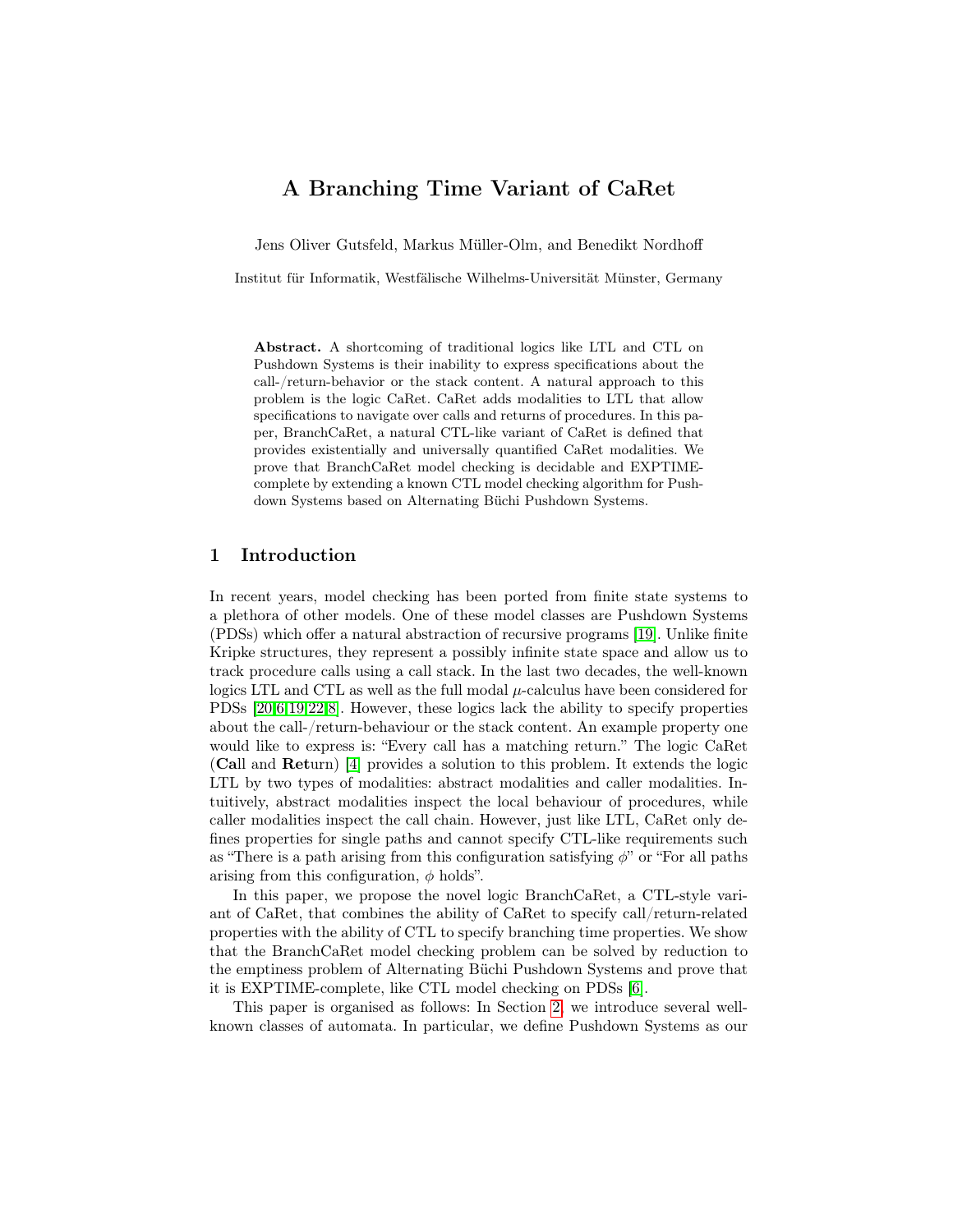model of systems, Alternating Büchi Pushdown Systems as our main tool of analysis as well as Büchi Pushdown Systems and Multiautomata.

Then, in Section [3,](#page-5-0) we formally introduce the logics BranchCaRet<sup>∗</sup> , CaRet, and BranchCaRet and explain their potential usefulness as well as their relation to each other. In Section [4,](#page-8-0) we show how the BranchCaRet model checking problem can be decided using Alternating Büchi Pushdown Systems (ABPDSs) by extending the model checking algorithm of Song and Touili for CTL [\[20\]](#page-16-1) to BranchCaRet. Finally, in Section [5,](#page-15-0) we summarise this paper and offer suggestions for future work. Due to lack of space, we only prove some of the theorems in this paper and provide the proofs for the others in the Appendix.

Related Work. The logic CaRet was introduced by Alur et al. [\[4\]](#page-16-5) for Recursive State Machines and ported to PDSs by Nguyen and Touili [\[17\]](#page-16-6). Several extensions of CaRet have later been proposed in the literature. These include past-time operators [\[18](#page-16-7)[,7\]](#page-16-8), a "Within"-modality [\[1\]](#page-15-1) and a variant for multithreaded programs [\[14](#page-16-9)[,15\]](#page-16-10). The practical usefulness of CaRet model checking for malware detection has been demonstrated by Nguyen and Touili [\[15,](#page-16-10)[16\]](#page-16-11). A generalisation of the modal  $\mu$ -calculus called *visibly pushdown*  $\mu$ -*calculus* that can express all CaRet properties is given by Alur et al. [\[3\]](#page-16-12). We should mention that the translation of CaRet is not direct but works via an encoding of a non-deterministic Büchi Visibly Pushdown Automaton computed from a given CaRet formula. ABPDSs were introduced by Song and Touili [\[20\]](#page-16-1) and our approach for the construction of the ABPDS from a BranchCaRet formula is based on their approach for CTL, as mentioned already. A general overview of model checking techniques for PDSs, including algorithms for model checking LTL, CTL and CTL<sup>∗</sup> , can be found in Schwoon's Phd thesis [\[19\]](#page-16-0).

## <span id="page-1-0"></span>2 Preliminaries

In this section, we introduce Pushdown Systems as our system model class and several language acceptor models. Let AP denote a finite, non-empty set of atomic propositions. A Pushdown System [\[20,](#page-16-1)[5\]](#page-16-13) is a tuple  $\mathcal{P} = (P, \Gamma, \Delta, \lambda, I)$ consisting of a finite, non-empty set of control locations  $P$ , a finite, non-empty stack alphabet  $\Gamma$ , a transition relation  $\Delta \subseteq (P \times \Gamma) \times (P \times \Gamma^*)$ , a labelling function  $\lambda: P \times \Gamma \to 2^{AP}$ , and a non-empty set of initial configurations  $I \subseteq$  $P \times \Gamma$ . We write  $(p, \gamma) \to (p', \omega)$  to denote  $((p, \gamma), (p', \omega)) \in \Delta$ . By slight abuse of notation, we also write  $(p, \gamma) \to (p', \omega) \in \Delta$ . For simplicity, we assume that  $\Delta$  is total. We say that a rule  $(p, \gamma) \to (p', \omega) \in \Delta$  pushes symbols onto the stack if  $|\omega| \geq 2$  and pops a symbol from the stack if  $\omega = \varepsilon$ . We also presume the existence of a bottom of stack symbol  $\# \in \Gamma$ . This symbol may never be pushed or popped and only self-loops (rules of the form  $(p, \#) \rightarrow (p, \#)$ ) are allowed from it. We also require the existence of these self-loops since  $\Delta$  is total. In the following, we use variants of  $\gamma$ ,  $\beta$  and  $\tau$  to denote symbols of  $\Gamma$  and variants of  $\omega$ to denote elements of  $\Gamma^*$ . Following a widely used convention, we allow only the following types of rules in  $\Delta: (p, \gamma) \to (p', \gamma')$  (Internal actions),  $(p, \gamma) \to (p', \beta \tau)$ (Calls) and  $(p, \gamma) \rightarrow (p', \varepsilon)$  (Returns).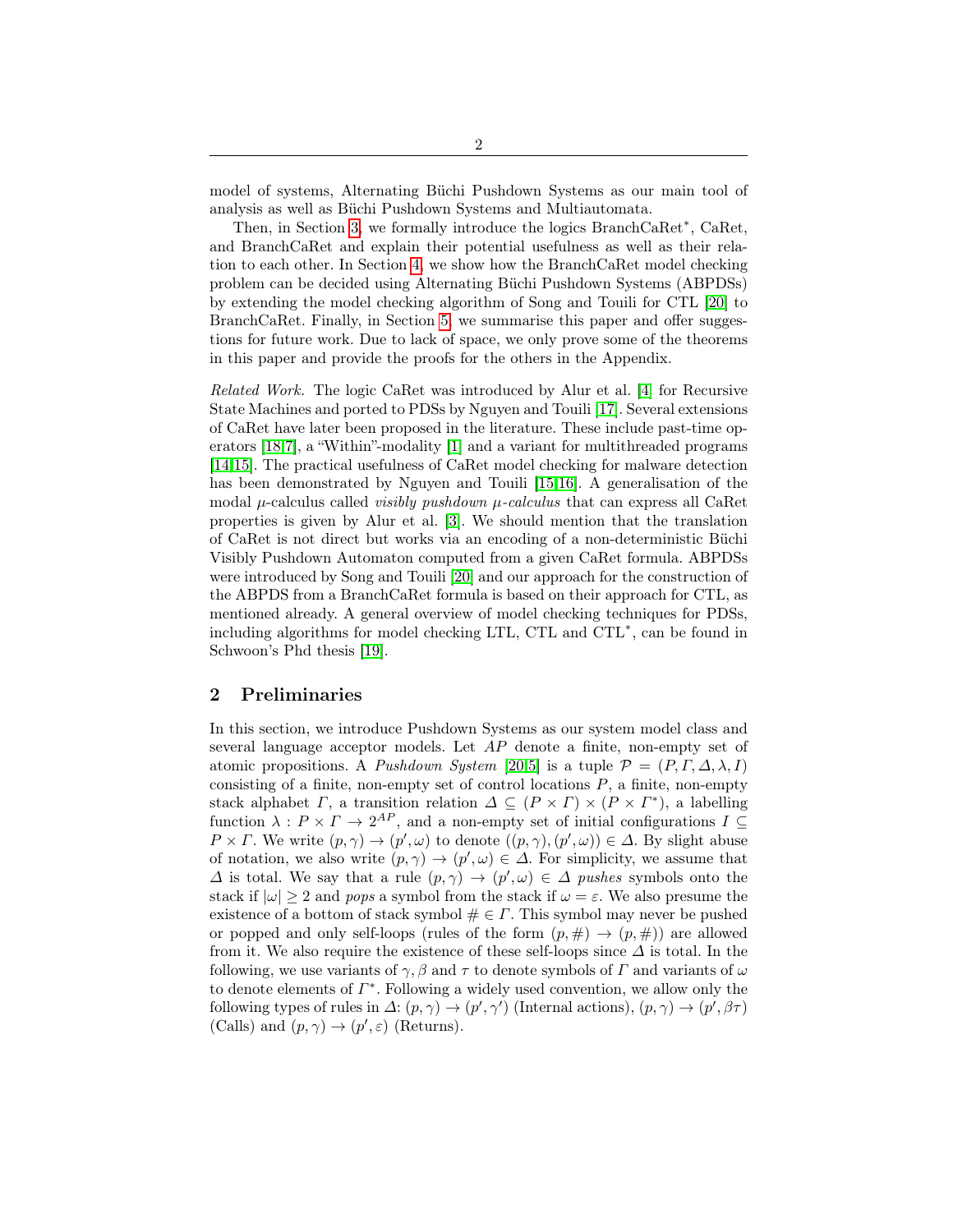A configuration of P is a tuple  $(p, \omega) \in P \times \Gamma^*$  and consists of a control location p and a stack  $\omega$ . A configuration can be thought of as a snapshot of an execution of P. We say  $(p, \gamma)$  is the *configuration head* of a configuration  $(p, \omega)$ if  $\omega = \gamma \omega'$ . We use the same terminology for our other model classes.

The reachability relation  $\Rightarrow_{\mathcal{P}} \subseteq (P \times \Gamma^+) \times \Delta^* \times (P \times \Gamma^*)$  for a PDS  $\mathcal{P}$ is defined as follows:  $(p, \omega) \stackrel{\varepsilon}{\Rightarrow} p (p, \omega)$ ,  $(p, \gamma\omega) \stackrel{r_1w}{\Longrightarrow} p (p', \omega')$  if  $r_1 = (p, \gamma) \rightarrow$  $(p'', \omega'') \in \Delta$  and  $(p'', \omega''\omega) \stackrel{w}{\Rightarrow}_{\mathcal{P}} (p', \omega')$ . We sometimes omit the rules and write  $(p, \omega) \Rightarrow_P (p', \omega')$  if there is a sequence of rules w such that  $(p, \omega) \stackrel{w}{\Rightarrow}_P (p', \omega')$ for  $w \in \Delta^*$ . Furthermore, we write  $(p, \omega) \stackrel{+}{\Rightarrow} p (p', \omega')$  for  $(p, \omega) \stackrel{w}{\Rightarrow} p (p', \omega')$  with  $w \in \Delta^+$ . From the reachability relation, we naturally obtain a function  $Pre^*$ :  $2^{P\times\Gamma^*} \rightarrow 2^{P\times\Gamma^*}$  with  $Pre^*(C) = \{(p,\omega) \mid \exists (p',\omega') \in C : (p,\omega) \Rightarrow_P (p',\omega')\}.$ The function  $Pre^*$  returns the set of configurations from which a given set of configurations is reachable.

We model the executions of Pushdown Systems by Kripke structures. The Kripke structure  $\mathcal{K}_P = (Q, Q_0, \kappa, \delta)$  for a PDS  $\mathcal{P} = (P, \Gamma, \Delta, \lambda, I)$  consists of the set of states  $Q = P \times \Gamma^+$ , the set of initial states  $Q_0 = \{(p, \gamma \#) \mid (p, \gamma) \in I\}$ , the labelling function  $\kappa: P \times \Gamma^* \to 2^{AP}$  with  $\kappa(p, \gamma \omega) = \lambda(p, \gamma)$ , and the transition relation  $\delta = \{(q, q') \in Q \times Q \mid \exists r \in \Delta : q \stackrel{r}{\Rightarrow}_{\mathcal{P}} q'\}.$  A path of a Kripke structure is an infinite sequence  $\pi = \pi_0 \pi_1 \dots$  such that  $\pi_0 \in Q_0$  and  $(\pi_i, \pi_{i+1}) \in \delta$  for all *i*. We write  $\pi(i)$  for the configuration  $\pi_i$ . For a configuration  $\pi(i) = (p, \omega)$  of a path  $\pi$  of  $K_{\mathcal{P}}$ , we write  $|\pi(i)|$  to denote the size of the stack  $|\omega|$ . We denote the set of paths of  $\mathcal{K}_{\mathcal{P}}$  by  $\Pi_{\mathcal{P}}$ . Furthermore, we denote by  $Ext(\pi, i)$  the set  $\{\pi' \in \Pi_{\mathcal{P}} \mid \forall j \leq i : \pi'(j) = \pi(j)\}\$  of possible extensions of  $\pi$  at index *i*.

In order to analyse executions of PDSs, we need three types of successor functions: global successors, abstract successors and callers. The function  $succ_a$ :  $\Pi_{\mathcal{P}} \times \mathbb{N} \to \mathbb{N}$  defined by  $succ_g(\pi, i) = i + 1$  is the global successor function. The global successor is the next index in the execution.  $succ_g$  is a total function as all executions of PDSs are infinite and the configuration at the position  $i+1$  can thus never be undefined. In order to denote that a function is partial, we use the symbol  $\rightsquigarrow$ . The partial function  $succ_a: \Pi_{\mathcal{P}} \times \mathbb{N} \rightsquigarrow \mathbb{N}$  with

$$
succ_a(\pi, i) = \begin{cases} inf \{j \mid j > i \land |\pi(i)| = |\pi(j)|\}, & \text{if } |\pi(i+1)| \ge |\pi(i)|, \\ undefined, & otherwise \end{cases}
$$

is the abstract successor function. Unlike the global successor, it behaves differently for different types of configurations. If the configuration at index  $i + 1$  is obtained by an internal rule, the abstract successor is equal to the global successor. If the configuration at index  $i+1$  is obtained by a call rule, the abstract successor is the corresponding return (or undefined if that return does not exist). If the global successor of the configuration at index  $i$  is a return, the abstract successor is always undefined.

Finally, the partial function  $succ_$ :  $\Pi_{\mathcal{P}} \times \mathbb{N} \rightarrow \mathbb{N}$  defined by

$$
succ_{-}(\pi,i) = \begin{cases} \sup \{j \mid j < i \land |\pi(j)| < |\pi(i)|\}, & \text{if } \exists j < i : |\pi(j)| < |\pi(i)| \\ \text{undefined}, & \text{otherwise} \end{cases}
$$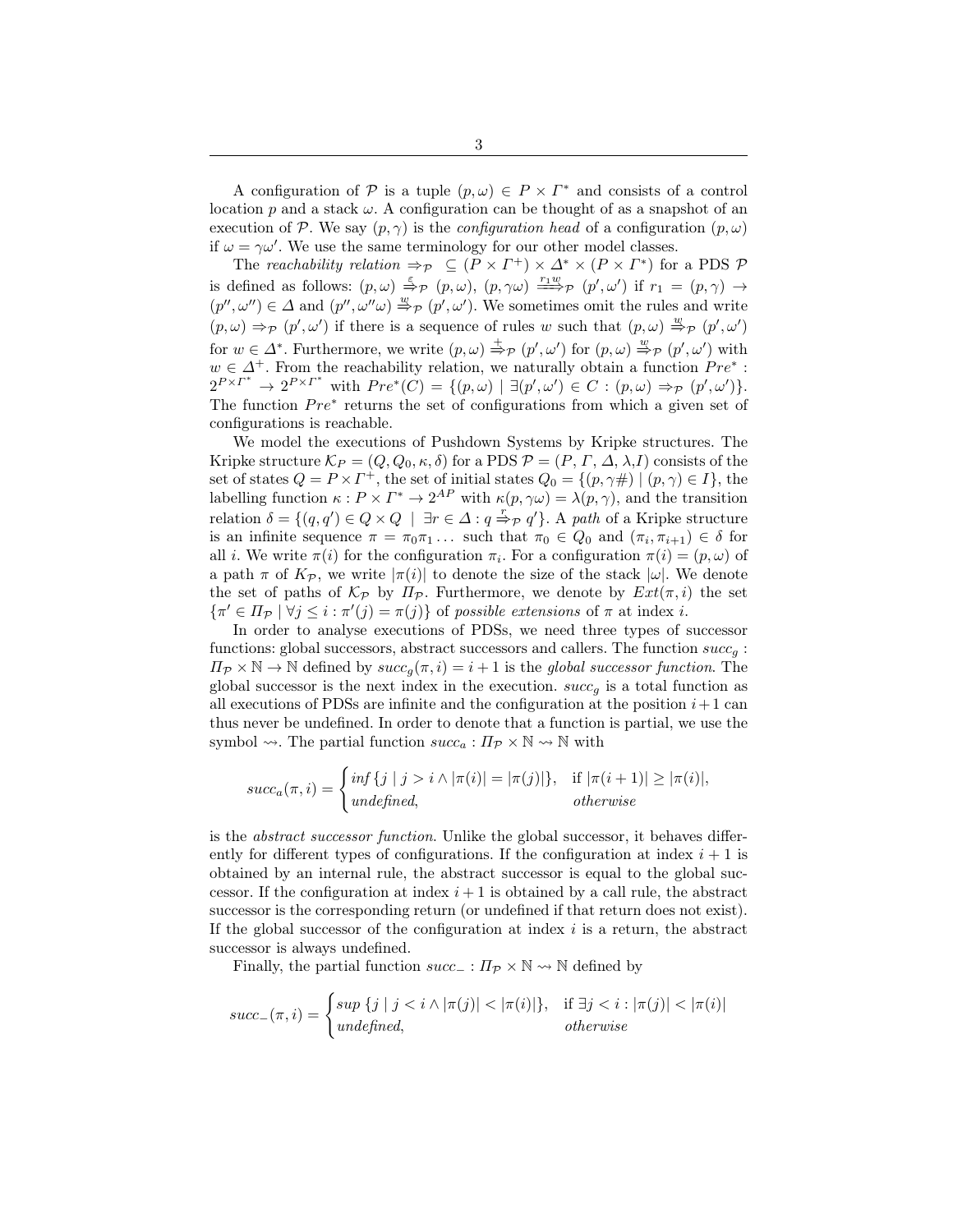

4

<span id="page-3-0"></span>Fig. 1. A sample execution of a PDS  $\mathcal{P} = (P, \Gamma \Delta, \lambda, I)$  where  $P = \{p\}, \Gamma =$  ${\gamma, \#}, \Delta = \{((p, \gamma), (p, \gamma\gamma)), ((p, \gamma), (p, \gamma)), ((p, \gamma), (p, \varepsilon)), ((p, \#), (p, \#))\}, \lambda(p, \gamma) =$  $\lambda(p, \#) = \{\}, \text{ and } I = \{(p, \gamma)\}.$ 

is the *caller function*. This function assigns to an index  $i$  the index of the last pending call before it, if there is one. Fig. [1](#page-3-0) illustrates the three different kinds of successor functions.

In order to find configurations from which calls without matching returns are possible, we use Büchi Pushdown Systems. A Büchi Pushdown System (BPDS) [\[19\]](#page-16-0) is a tuple  $BPS = (P, \Gamma, \Delta, G)$  consisting of a finite, non-empty set of control locations  $P$ , a finite, non-empty stack alphabet  $\Gamma$ , a transition relation  $\Delta \subseteq (P \times \Gamma) \times (P \times \Gamma^*)$ , and a set of accepting control locations  $G \subseteq P$ .

The reachability relation and the function  $Pre^*$  for BPDSs are defined just as for PDSs, and we write  $(p, \omega) \stackrel{w}{\Rightarrow}_{\mathcal{BPS}} (p', \omega')$  and  $(p, \omega) \Rightarrow_{\mathcal{BPS}} (p', \omega')$ . To avoid ambiguities, we also differentiate between  $Pre^*_{\mathcal{P}}$  and  $Pre^*_{\mathcal{BPS}}$ .

A run  $c = (c_0, c_1, \dots)$  of a BPDS  $\mathcal{BPS} = (P, \Gamma, \Delta, G)$  is an infinite sequence of configurations with  $c_0 = (p, \omega \#)$  and  $c_i \stackrel{r_i}{\Rightarrow} \beta \gamma s$   $c_{i+1}$  for transition rules  $r_i \in \Delta$ . A run is accepting if it visits control locations from G infinitely often (Büchi condition). BPS accepts a configuration  $(p, \omega \#)$  if there is an accepting run starting from  $(p, \omega \#)$ .

For two configurations c and c' of a BPDS  $BPS = (P, \Gamma, \Delta, G)$ , we write  $c \to c'$  to denote  $c \Rightarrow_{\mathcal{BPS}} (g,\omega) \stackrel{+}{\Rightarrow}_{\mathcal{BPS}} c'$  for  $g \in G$ . Let  $(p,\gamma) \in P \times \Gamma$  be a head. We say that  $(p, \gamma)$  is a repeating head iff  $(p, \gamma) \rightarrow (p, \gamma \omega)$  for some  $\omega \in \Gamma^*$ . We denote the set of repeating heads by  $R$ .

<span id="page-3-2"></span>Two well-known theorems guide our analysis of BPDSs:

**Theorem 1 ([\[19\]](#page-16-0)).** There is an accepting run from  $(p, \gamma\omega)$  iff  $\omega = \omega'' \#$  and  $(p, \gamma\omega) \Rightarrow_{\mathcal{BPS}} (p', \gamma'\omega')$  for a repeating head  $(p', \gamma')$ .

<span id="page-3-1"></span>**Theorem 2** ([\[11\]](#page-16-14)). The repeating heads of a BPDS  $BPS = (P, \Gamma, \Delta, G)$  can be computed in time  $\mathcal{O}(|P|^2 \cdot |\Delta|)$  and space  $\mathcal{O}(|P| \cdot |\Delta|)$ .

In conjunction with Theorem [5,](#page-5-1) these theorems allow us to efficiently compute the configurations accepted by a BPDS.

For model checking our logic, we also need a variant of BPDSs with the ability to branch existentially and universally. This variant is given by Alternating Büchi Pushdown Systems. An Alternating Büchi Pushdown System (ABPDS)  $BP =$  $(P, \Gamma, \Delta, F)$  consists of a finite, non-empty set of control locations P, a finite, non-empty stack alphabet  $\Gamma$ , a function  $\Delta: P \times \Gamma \to \phi_{P \times \Gamma^*}$  that maps elements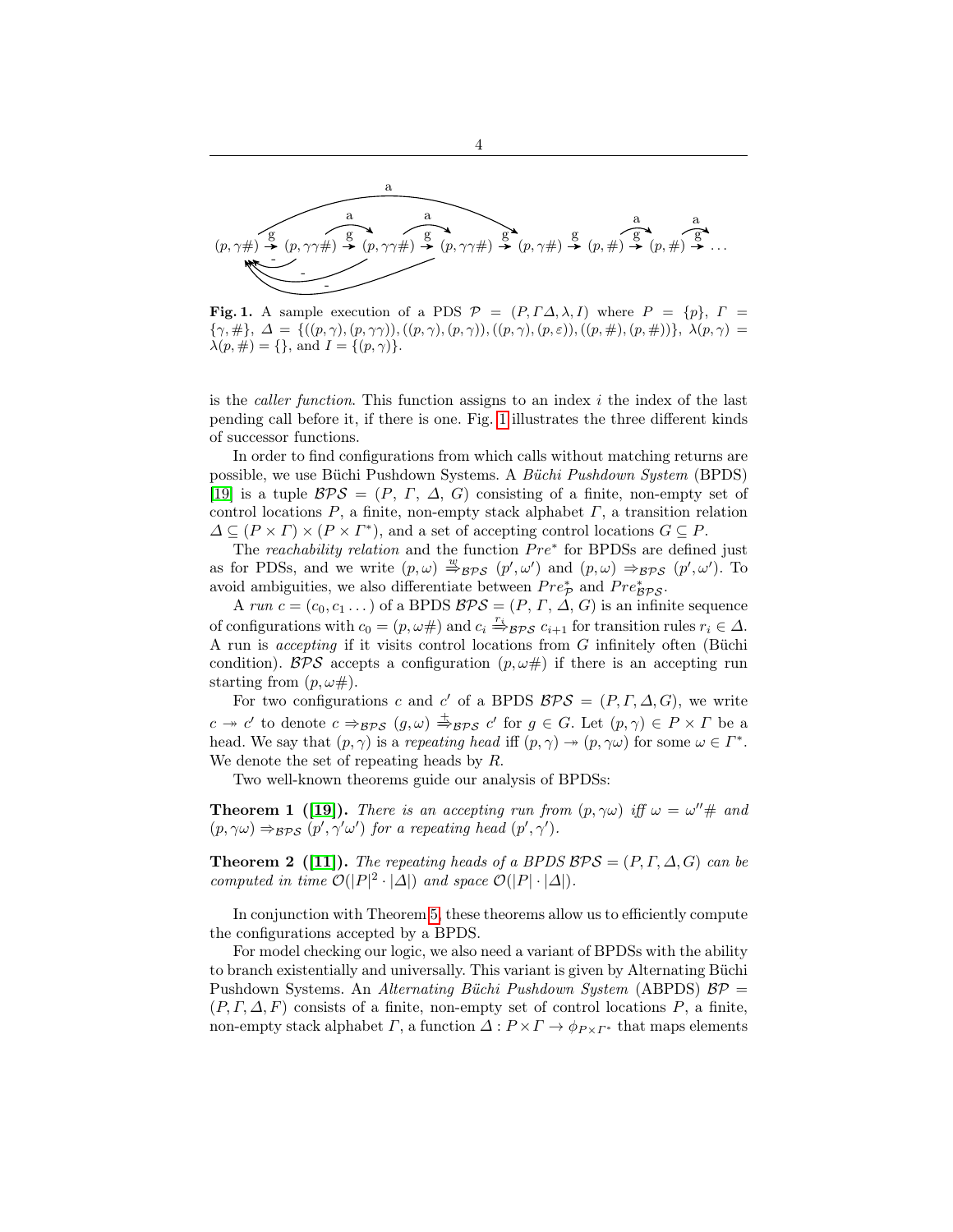of  $P \times \Gamma$  to positive boolean formulae over  $P \times \Gamma^*$  in disjunctive normal form, and a non-empty set of final states  $F \subseteq P$ .

For any configuration head  $(p, \gamma)$ , the associated formula  $\phi = \Delta(p, \gamma)$  has the form  $\bigvee_{j=1}^{n} \bigwedge_{i=1}^{m_j} (p_i^j, \omega_i^j)$ . We can consider each conjunction as a rule  $(p, \gamma) \rightarrow$  $\{(p_1^j, \omega_1^j), \ldots (p_{m_j}^j, \omega_{m_j}^j)\}\$ and  $\phi$  as a whole to be the set consisting of the right hand sides of these rules. This allows us to express logical conditions that we want to be true as transition rules and vice versa. We always implicitly assume that there are two control locations  $p, p' \in P$  such that  $p \in F$  and  $p' \notin F$ and for these states, the only possible transition rules are  $(p, \gamma) \rightarrow \{(p, \gamma)\}\$ and  $(p', \gamma) \to \{(p', \gamma)\}\$ for all  $\gamma \in \Gamma$ . For some fixed  $\gamma \in \Gamma$ , we use true to denote  $(p, \gamma)$  and *false* to denote  $(p', \gamma)$ . Furthermore, we mostly provide the transition rules for ABPDSs by enumeration. Whenever we do not provide a transition rule for a head  $(p, \gamma)$ , we implicitly assume  $\Delta(p, \gamma) = false$  to ensure  $\Delta$  is defined for all heads. A run  $\rho$  of an ABPDS  $BP$  is an infinite tree of configurations that has a root node  $c_0$  and if the configurations  $c_{i+1}, \ldots, c_k$  are the children of a node  $c_i = (p, \gamma\omega)$ , then there is a rule  $(p, \gamma) \rightarrow \{(p_{i+1}, \omega_{i+1}), \ldots, (p_k, \omega_k)\}\in \Delta$  such that  $c_i = (p_{i+1}, \omega_{i+1}\omega), \ldots, c_k = (p_k, \omega_k\omega)$  holds.

A path of a run  $\rho$  is a sequence  $r_0r_1...$  of configurations such that  $r_0 = c_0$ and  $r_{i+1}$  is a child node of  $r_i$ . Such a run  $\rho$  of  $\beta \mathcal{P}$  is accepting if every path of  $\rho$  visits control locations in F infinitely often. We say that  $\beta \mathcal{P}$  accepts a configuration  $(p, \omega)$  iff there is an accepting run from  $(p, \omega)$ . By construction, all runs arising from a configuration with configuration head true are always accepting and all runs arising from a configuration with configuration head  $false$ are not accepting.

The reachability relation for an ABPDS  $BP \Rightarrow_{BP} \subseteq (P \times \Gamma) \times 2^{P \times \Gamma^*}$  is given by the following rules:  $(p, \omega) \Rightarrow_{BP} \{(p, \omega)\}\$ and  $(p, \gamma\omega) \Rightarrow_{BP} \{(p_1, \omega_1\omega), \ldots, p_k\}$  $(p_n, \omega_n \omega)$ } if  $(p, \gamma) \rightarrow \{(p_1, \omega_1), \ldots, (p_n, \omega_n)\}\in \Delta, (p, \gamma\omega) \Rightarrow_{BP} \bigcup C_i$  if  $(p, \gamma)$  $\gamma\omega$ )  $\Rightarrow_{BP} \{ (p_1,\omega_1), \ldots, (p_n,\omega_n) \}$  and  $(p_i,\omega_i) \Rightarrow_{BP} C_i$ .

For our model checking algorithm, we need to compute the configurations accepted by an ABPDS. This can be done, for instance, by exploiting corresponding constructions for Parity Pushdown Games (PPG). For a PPG, an Alternating Multiautomaton (AMA) can be computed that recognises whether a configuration belongs to the winning region of a given player in time exponential in the number of control locations and the maximum priority of the PPG [\[13\]](#page-16-15). Since an ABPDS corresponds to a PPG with maximum priority two and since there is an algorithm that checks whether an AMA accepts a configuration in time polynomial in the size of the AMA [\[10\]](#page-16-16), we obtain the following:

## <span id="page-4-0"></span>**Theorem 3.** For a configuration c of an ABPDS  $BP$ , we can determine whether  $BP$  accepts c in time exponential in  $|P|$  and polynomial in all other parameters.

Finally, we need a class of automata that assists in reachability analysis and the definition of regular valuations. This class is given by Multiautomata. Let  $\mathcal{P} = (P, \Gamma, \Delta, \lambda, I)$  be a PDS. A *Multiautomaton (MA) [\[20,](#page-16-1)[5\]](#page-16-13) for*  $\mathcal{P}$  is a tuple  $\mathcal{A} = (Q, \Gamma, \delta, Q_f)$  such that Q is a finite, non-empty set of states with  $P \subseteq Q$ ,  $\Gamma$ , the input alphabet of  $\mathcal{A}$ , is the finite, non-empty stack alphabet of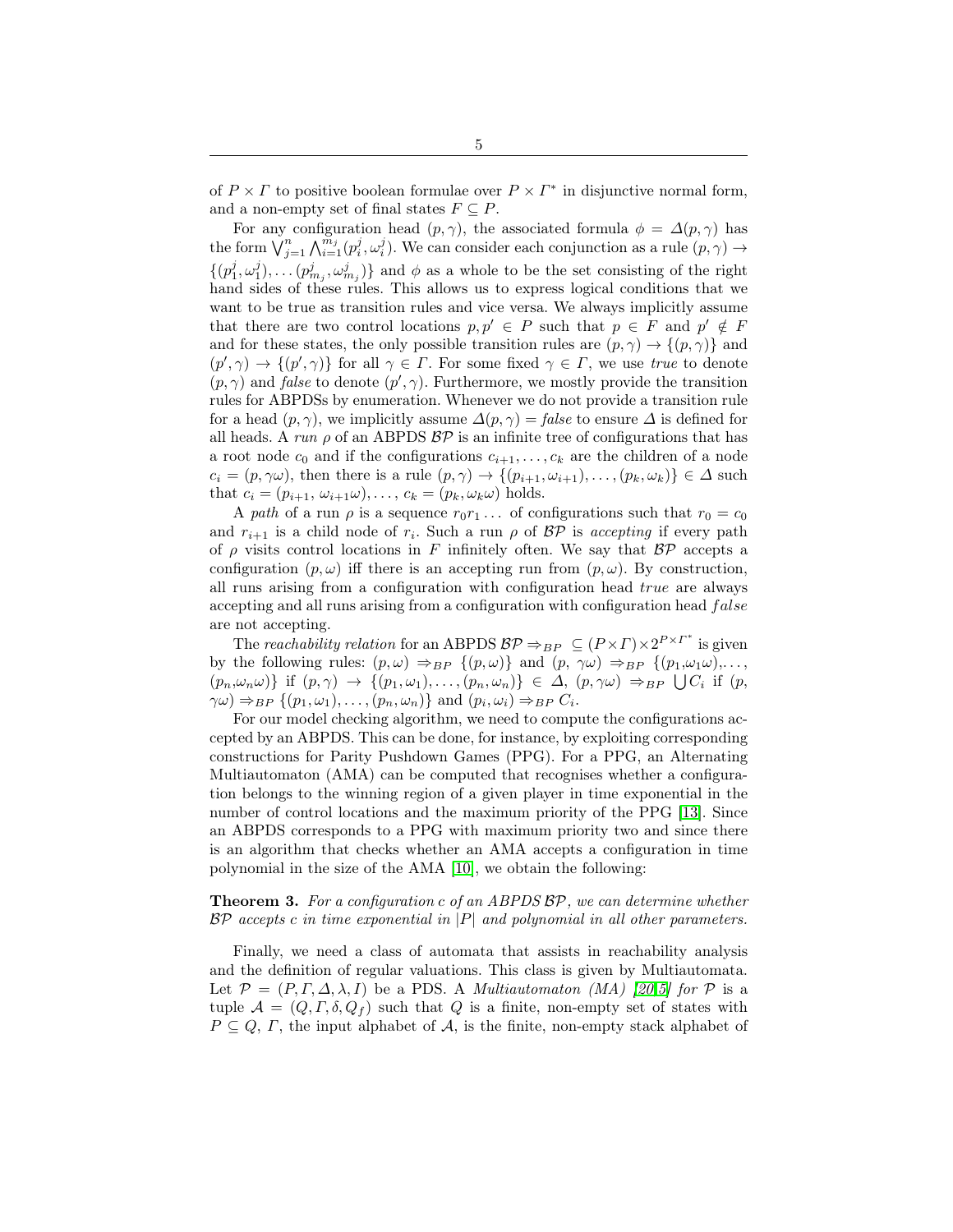$P, \delta \subseteq Q \times \Gamma \times Q$  is a transition relation and  $Q_f \subseteq Q$  is a set of final states. We write  $q \stackrel{\gamma}{\rightarrow} q'$  to denote  $(q, \gamma, q') \in \delta$ .

The reachability relation  $\rightarrow_{\delta} \subseteq Q \times \Gamma^* \times Q$  for A is given by the following rules:  $q \xrightarrow{\varepsilon} q$  and  $q \xrightarrow{\gamma\omega} q$  if  $q \xrightarrow{\gamma} q$  and  $q'' \xrightarrow{\omega} q$  for some  $q'' \in Q$ . We say that an MA A accepts  $(p, \omega)$  if  $p \stackrel{\omega}{\rightarrow} q'$  for some  $q' \in Q_f$ . We define the language of A as

<span id="page-5-1"></span> $L(\mathcal{A}) = \{ (p, \omega) \in P \times \Gamma^* \mid \mathcal{A} \text{ accepts } (p, \omega) \}.$ 

A set of configurations is called regular if there is an MA recognising it. It is well-known that multiautomata are closed under union, intersection and complementation [\[5\]](#page-16-13).

<span id="page-5-2"></span>**Theorem 4 ([\[9\]](#page-16-17)).** For an MA A and a configuration  $(p, \omega)$ , it can be determined in time  $\mathcal{O}(|\delta| \cdot |\omega|)$  whether  $(p, \omega) \in L(\mathcal{A})$  holds.

We can now state the following theorem which guides our analysis of possible abstract successors in PDSs:

**Theorem 5 ([\[19\]](#page-16-0)).** Let  $\mathcal{P} = (P, \Gamma, \Delta, \lambda, I)$  be a PDS and  $\mathcal{A} = (Q, \Gamma, \delta, Q_f)$  be an MA for P. An MA  $A_{Pre^*} = (Q, \Gamma, \delta', Q_f)$  with  $L(A_{Pre^*}) = Pre^*(L(A))$  can be computed in time  $\mathcal{O}(|Q|^2 \cdot |\Delta|)$  and space  $\mathcal{O}(|Q| \cdot |\Delta| + |\delta|)$ .

## <span id="page-5-0"></span>3 CaRet and BranchCaRet

In this section, we briefly present the well-known logic CaRet and introduce the new logic BranchCaRet. In order to consider both logics in a common framework, we first introduce the novel logic BranchCaRet<sup>∗</sup> that includes both logics as subsets in order to allow for a more concise definition. Intuitively, BranchCaRet<sup>∗</sup> is analogous to CTL<sup>∗</sup> while CaRet and BranchCaRet are analogous to LTL and CTL respectively.

A *BranchCaRet<sup>\*</sup>* formula  $\phi$  is a formula that can be built from the following context-free grammar:

$$
\phi \to ap \mid \neg \phi \mid \phi \land \phi \mid \phi \lor \phi \mid E\phi \mid A\phi \mid \bigcirc^{f} \phi \mid \bigcirc^{l} w \phi \mid \phi \cup^{f} \phi \mid \phi \cup^{a} w \phi \mid
$$
  

$$
\phi \mathcal{R}^{f} \phi \mid \phi \mathcal{R}_{W}^{\alpha} \phi
$$

for  $f \in \{g, a, -\}$ ,  $l \in \{a, -\}$  and  $ap \in AP$ . We define true, false and  $\Rightarrow$  in the usual way. The semantics of BranchCaRet<sup>\*</sup> is defined as follows. Let  $P$  be a PDS. P fulfills a formula  $\phi$  (written  $P \models \phi$ ) if and only if  $\pi \models \phi$  for all  $\pi \in \Pi_{\mathcal{P}}$ where  $\pi \models \phi$  is inductively defined by the following rules:

$$
\begin{aligned}\n&-\pi \vDash \phi \text{ iff } (\pi, 0) \vDash \phi, \\
&-\left(\pi, i\right) \vDash ap \text{ iff } ap \in \kappa(\pi(i)), ap \in AP, \\
&-\left(\pi, i\right) \vDash \neg \phi \text{ iff } (\pi, i) \nvDash \phi, \\
&-\left(\pi, i\right) \vDash \phi_1 \land \phi_2 \text{ iff } (\pi, i) \vDash \phi_1 \land (\pi, i) \vDash \phi_2, \\
&-\left(\pi, i\right) \vDash \phi_1 \lor \phi_2 \text{ iff } (\pi, i) \vDash \phi_1 \lor (\pi, i) \vDash \phi_2, \\
&-\left(\pi, i\right) \vDash \bigcirc^f \phi_1 \text{ iff } \exists k : succ_f(\pi, i) = k \land (\pi, k) \vDash \phi_1, f \in \{g, a, -\},\n\end{aligned}
$$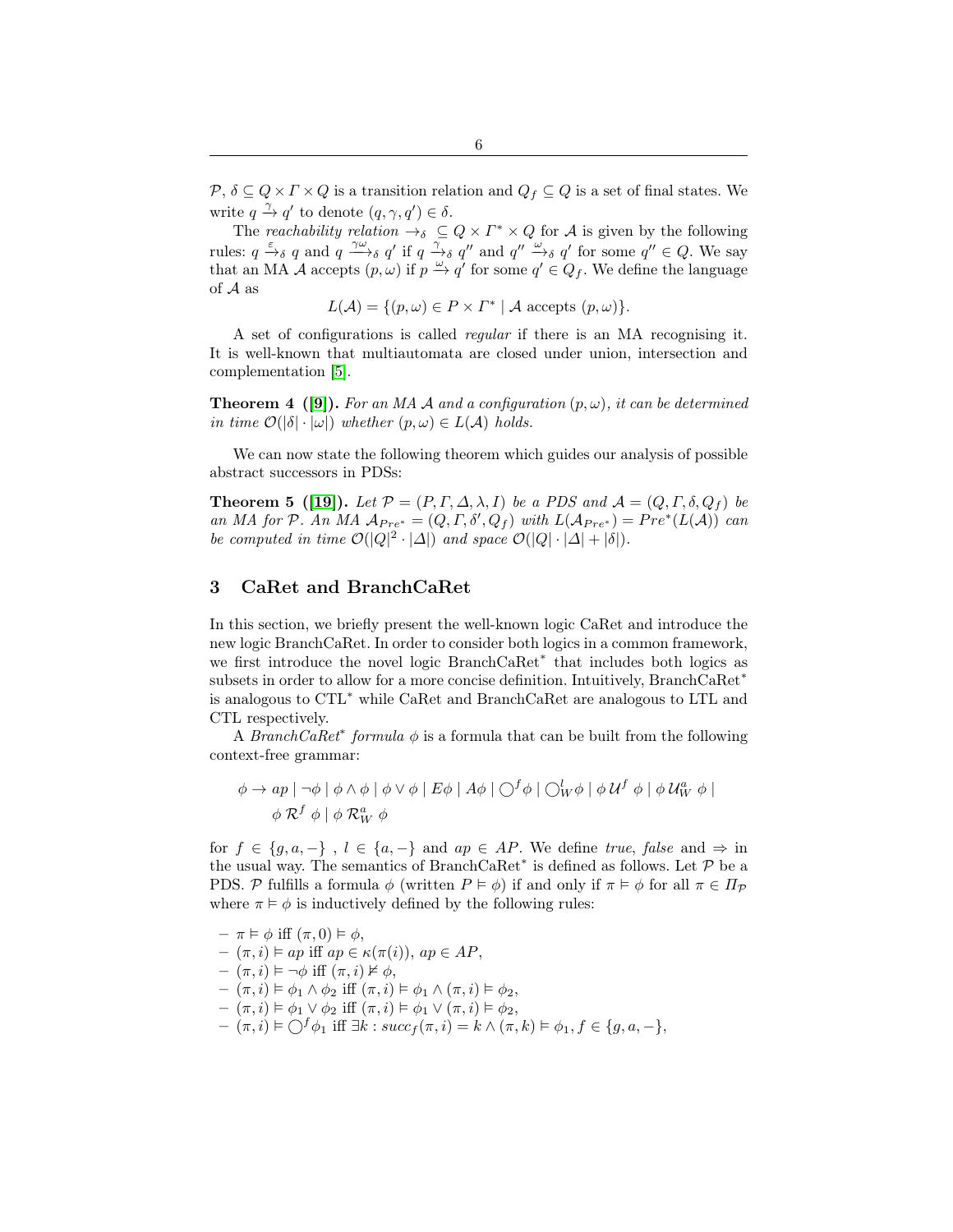# $(\pi, i) \vDash \bigcirc^f_W \phi_1$  iff  $\forall k : succ_f(\pi, i) = k \Rightarrow (\pi, k) \vDash \phi_1, f \in \{a, -\},\$  $(\pi, i) \models \phi_1 \mathcal{U}^f \phi_2$  iff  $\exists k : (\pi, succ_f^k(\pi, i)) \models \phi_2 \land$  $\forall 0 \leq l < k : (\pi, succ_f^l(\pi,i)) \models \phi_1, f \in \{g, a, -\},\$  $(\pi, i) \models \phi_1 \mathcal{U}_W^a \phi_2$  iff  $((\pi, i) \models \phi_1 \mathcal{U}^a \phi_2) \vee$  $(\exists k : succ_a^k(\pi, i)$  is undefined  $\wedge$  $\forall 0 \leq l < k : (\pi, succ_a^l(\pi,i)) \models \phi_1),$  $(\pi, i) \models \phi_1 \mathcal{R}^f \phi_2$  iff  $\forall k : (succ_f^k(\pi, i)$  is undefined  $\vee$  $(\pi, succ_f^k(\pi,i)) \models (\neg \phi_2)) \Rightarrow$  $(\exists n < k : (\pi, succ_f^n(\pi, i)) \vDash \phi_1),$  $(\pi, i) \models \phi_1 \mathcal{R}_W^a \phi_2$  iff  $((\pi, i) \models \phi_1 \mathcal{R}^a \phi_2) \vee$  $(\exists k : succ_a^k(\pi, i)$  is undefined  $\wedge$  $\forall 0 \leq l < k : (\pi, succ_a^l(\pi,i)) \models \phi_2),$  $(\pi, i) \vDash E\phi_1$  iff  $\exists \pi' \in Ext(\pi, i) : (\pi', i) \vDash \phi_1$ ,  $(\pi, i) \vDash A\phi_1$  iff  $\forall \pi' \in Ext(\pi, i) : (\pi', i) \vDash \phi_1$ .

The BranchCaRet<sup>\*</sup> model checking problem is to check whether  $\mathcal{P} \models \phi$  for a given PDS  $P$  and a BranchCaRet<sup>\*</sup> formula  $\phi$ . We sometimes need to consider the equivalence of formulae and write  $\phi \equiv \phi'$  for two BranchCaRet<sup>\*</sup> formulae iff for any P and any  $\pi \in \Pi_{\mathcal{P}}$ ,  $\pi \models \phi \iff \pi \models \phi'$ .

The modalities  $\bigcirc^g$ ,  $\mathcal{U}^g$  and  $\mathcal{R}^g$  are just the usual LTL modalities, i.e. they navigate over sequences of global successors. On the other hand, the modalities  $\bigcirc^a$ ,  $\mathcal{U}^a$  and  $\mathcal{R}^a$  navigate over abstract successors and the modalities  $\bigcirc^-$ ,  $\mathcal{U}^$ and  $\mathcal{R}^-$  navigate over callers.

The modalities  $\bigcirc_W^f$ ,  $\mathcal{R}_W^f$  and  $\mathcal{U}_W^f$  for  $f \in \{g, a, -\}$  are called *weak modalities.* For a formula  $\bigcirc^f_W \phi$  with  $f \in \{g, a, -\}$  involving the weak successor modality, it is required that either the respective successor fulfill  $\phi$  or be undefined. Formulae with a weak Until-Operator, i.e.  $\phi_1 \mathcal{U}_W^f \phi_2$ , are fulfilled if either  $\phi_2$  holds at some point in the respective sequence or the respective successor is undefined at some point, and in both cases, all configurations before that point in the sequence fulfill  $\phi_1$ . The weak Release-operator is defined analogously. Notice that the weak modalities can be derived from the normal modalities and we only introduce them for the purpose of constructing formulae in Negation Normal Form (NNF). The term weak is used only for modalities which also allow undefined successors in this paper and not for constructs such as the well-known weak Until from the literature that allows  $\phi_1$  to hold forever.

For caller modalities, the existential and universal variant have the same semantics because there is only one caller path anyway. We therefore consider only existential caller modalities in the following.

From the basic modalities, we can derive other well-known modalities such as Future by  $F^f \phi = \text{true } U^f \phi$  and Generally by  $G^f \phi = \neg(\text{true } U^f \neg \phi)$  for  $f \in$  ${g, a, -}$ . Furthermore, we can define  $\phi_1 U_W^{\dagger} \phi_2 = \phi_1 U^{\dagger} (\phi_2 \vee (\phi_1 \wedge \bigcirc_W^{\dagger} false))$ and  $\phi_1 \mathcal{R}_{W}^ \phi_2 = (\phi_1 \vee \bigcirc_{W}^- false) \mathcal{R}_{W}^ \phi_2$ . Therefore, we did not include the modalities  $\mathcal{U}_W^-$  and  $\mathcal{R}_W^-$  in the syntax or semantics of BranchCaRet<sup>\*</sup>.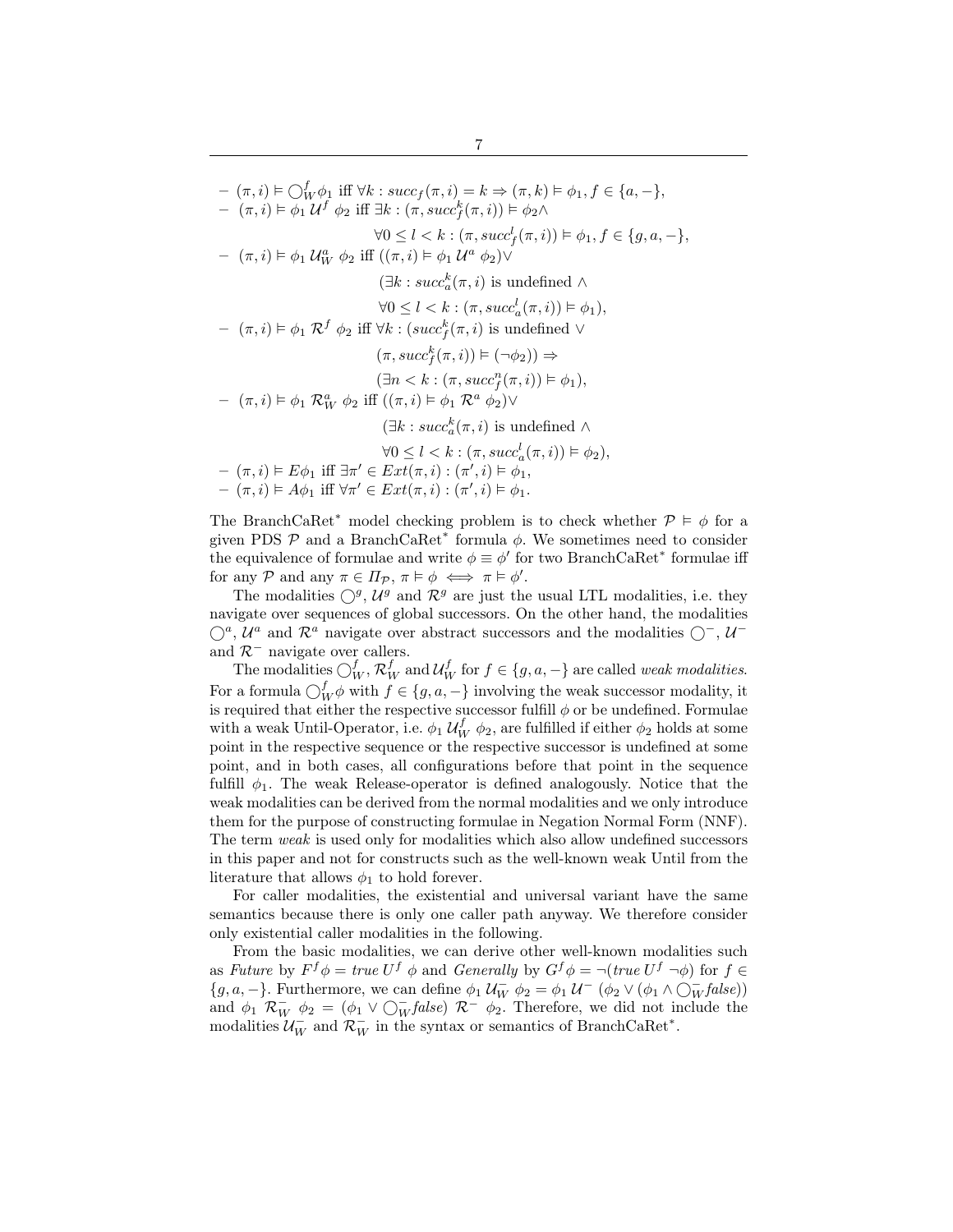The logic *CaRet* is the set of BranchCaRet<sup>\*</sup> formulae which do not contain any quantifiers. For instance, formula  $\bigcirc^a(\phi_1 U^- \phi_2)$  is a CaRet formula, while  $\bigcirc^a E \bigcirc^g \psi$  is not because CaRet does not allow for quantifiers. CaRet was originally introduced in [\[4\]](#page-16-5) for the model of Recursive State Machines (RSMs). However, it is well-known that the dynamic behaviour of RSMs can be represented by PDSs [\[2\]](#page-16-18) and, indeed, CaRet has recently been ported to PDSs explicitly [\[17\]](#page-16-6). We therefore restrict our analysis to PDSs.

CaRet can be considered an extension of LTL with modalities for navigating over sequences of abstract successors and callers instead of only global successors (as in LTL).

## 3.1 BranchCaRet

The logic *BranchCaRet* is the set of BranchCaRet<sup>\*</sup> formulae in which quantifiers are only present in front of modalities and all modalities are quantified. As an example, the formula  $E(\phi_1 U^g A \bigcirc^a \phi_2)$  is a BranchCaRet formula, while  $\bigcirc^a A \bigcirc^g \phi_1$  is not because the first modality is not quantified. The difference between CaRet and BranchCaRet is analogous to the difference between LTL and CTL: LTL and CaRet only allow modalities without quantifiers, CTL and BranchCaRet only allow quantified modalities. Therefore, CaRet is a logic that talks about linear properties of paths, while BranchCaRet is a branching-time logic.

Naturally, BranchCaRet can express branching time variants of CaRet properties such as the ones presented in [\[4\]](#page-16-5). Furthermore, it can express classical CTL properties in a local manner, i.e. on abstract paths and caller paths. It is well-known, for instance, that pushdown systems can be used for interprocedural dataflow analysis e.g. to identify live variables, very busy expressions or available expressions [\[21](#page-16-19)[,12,](#page-16-20)[19,](#page-16-0)[3\]](#page-16-12). In BranchCaRet, we can now express specifications for these problems not just for global variables, but also for local variables using abstract modalities. In order to illustrate this, we assume that the variables of a program are divided into global (G) and local (L) variables with  $G \cap L = \emptyset$ . We call a variable x live at a control location  $u$  if there exists a path that, after visiting  $u$ , encounters a use of  $x$  without encountering a definition of  $x$  in between. As in CTL, to check whether a global variable  $x$  is live at a designated control location labeled  $at_u$ , we can use the specification  $E\mathcal{F}^g(at_u \wedge E((\neg def_x) \mathcal{U}^g\ use_x)),$ where the atomic proposition  $def_x$  is valid just for the control locations where the variable x is defined and use<sub>x</sub> for those where it is used. Liveness of a local variable x can now be specified in BranchCaRet very similarly by the formula  $E\mathcal{F}^g(at_u \wedge E((\neg def_x) \mathcal{U}^a \text{ use}_x)).$  Note that the abstract until modality  $\mathcal{U}^a$  ensures that the uses and definitions of  $x$  are not confused with uses and definitions of other variables with the same name  $x$ , e.g. in recursively called instances of the same procedure. Similarly, recall that an expression  $e$  is very busy at a control location  $u$  if it is evaluated on all paths emerging from  $u$  before any of its free variables are redefined. To check whether an expression  $e$  that may contain local as well as global variables is very busy at  $u$ , we use the formula  $AG^g(at_u \Rightarrow A[(\bigwedge_{x \in FV(e) \cap G} \neg def_x) \cup g \text{ eval}_e] \wedge A[(\bigwedge_{x \in FV(e) \cap L} \neg def_x) \cup g \text{ eval}_e]),$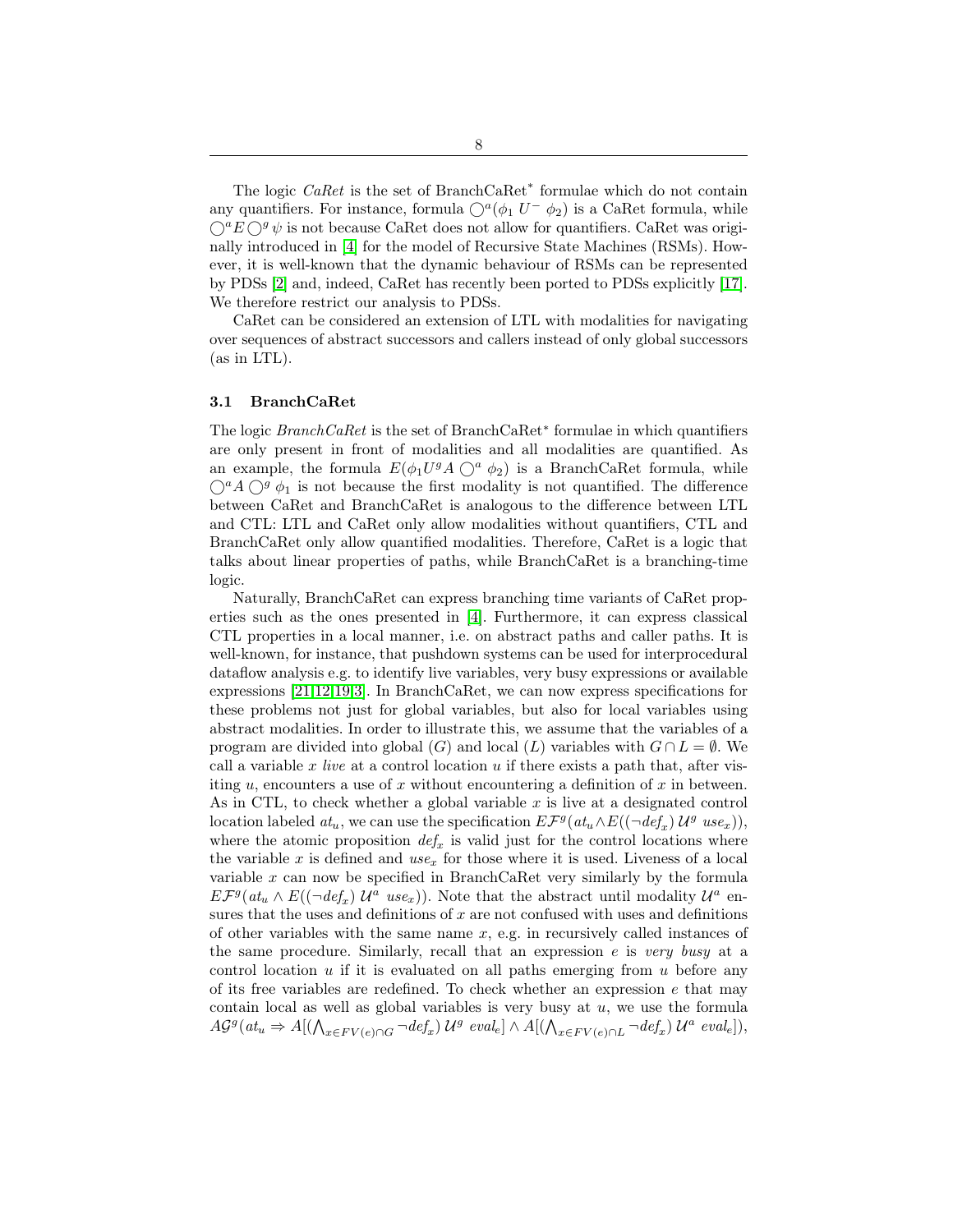where  $FV(e)$  denotes the free variables of e and locations evaluating e are labeled with  $eval_e$ . Furthermore, we can express stack-related liveness properties in BranchCaRet. An example is the property that the stack can always fully be emptied which can be expressed by the following specification:  $\widehat{AG}^gE\mathcal{F}^gE\bigcirc_W^{\perp}$ false. Another example is the property that for every call, it is possible to return later. Assuming that control locations from which calls are possible are labelled call and no other actions are possible from these control locations, we can describe this property by the formula  $AG^g(call \Rightarrow E\bigcirc^a true)$ . In this setting, the same property can be expressed by  $A\mathcal{G}^g E \bigcirc^-_W E \bigcirc^a true$  without the assumption that calls are labelled.

For the relation between CaRet and BranchCaRet, we have the following theorem since we can consider both logics on Kripke structures (treated as PDSs without stack action) only and they then reduce to LTL and CTL respectively:

Theorem 6. The expressive power of BranchCaRet and CaRet is incomparable.

# <span id="page-8-0"></span>4 Model Checking

### 4.1 Computing Abstract Successors and Loops

In addition to the well-known CTL modalities, BranchCaRet allows us to reference callers and abstract successors. In order to cope with the latter in a model checking procedure, two problems need to be considered. First of all, we have to compute all possible abstract successors for a given configuration. Secondly, we need to find the heads from which a call without a matching return is possible. This is necessary for handling abstract modalities correctly.

The first problem is solved by precomputing the heads of possible abstract successors. It is easy to see that the head of a possible abstract successor depends only on the head of the current configuration. Hence we can reduce the analysis of abstract successors of configurations to the analysis of abstract successors of heads. For this purpose, we introduce the function  $PSReturns_H : P \times \Gamma \rightarrow 2^{P \times P}$ where  $PSReturns_H(p, \gamma) = \{ (p', \tau) \mid (p, \gamma) \rightarrow (p'', \beta \tau) \land (p'', \beta \#) \Rightarrow_{\mathcal{P}} (p', \#) \}.$ This function associates every head with heads of possible returns.

<span id="page-8-1"></span>**Theorem 7.** Let  $\pi \in \Pi_{\mathcal{P}}$  and  $\pi(i) = (p, \gamma \omega)$ . There exists  $\pi' \in Ext(\pi, i)$ such that  $(\pi', i)$  is a call and  $succ_a(\pi', i) = k$  and  $\pi'(k) = (p', \tau\omega)$  iff  $(p', \tau) \in$  $PSReturns_H(p, \gamma).$ 

Theorem [7](#page-8-1) implies we solely need  $PSReturns_H$  to find the possible heads of returns for a call. From the definition of  $PSReturns_H$ , we can directly infer a procedure to compute it. This procedure is given by Algorithm [1.](#page-9-0) Using Theo-rems [4](#page-5-2) and [5](#page-5-1) for the complexity of the computation of  $Pre^*$  and the membership check in the MA generated by the  $Pre^*$  algorithm, we obtain the following complexity:

<span id="page-8-2"></span>**Theorem 8.** Algorithm [1](#page-9-0) computes  $PSReturns_H$  in time  $\mathcal{O}(|\Delta|^2 \cdot |P|)$ .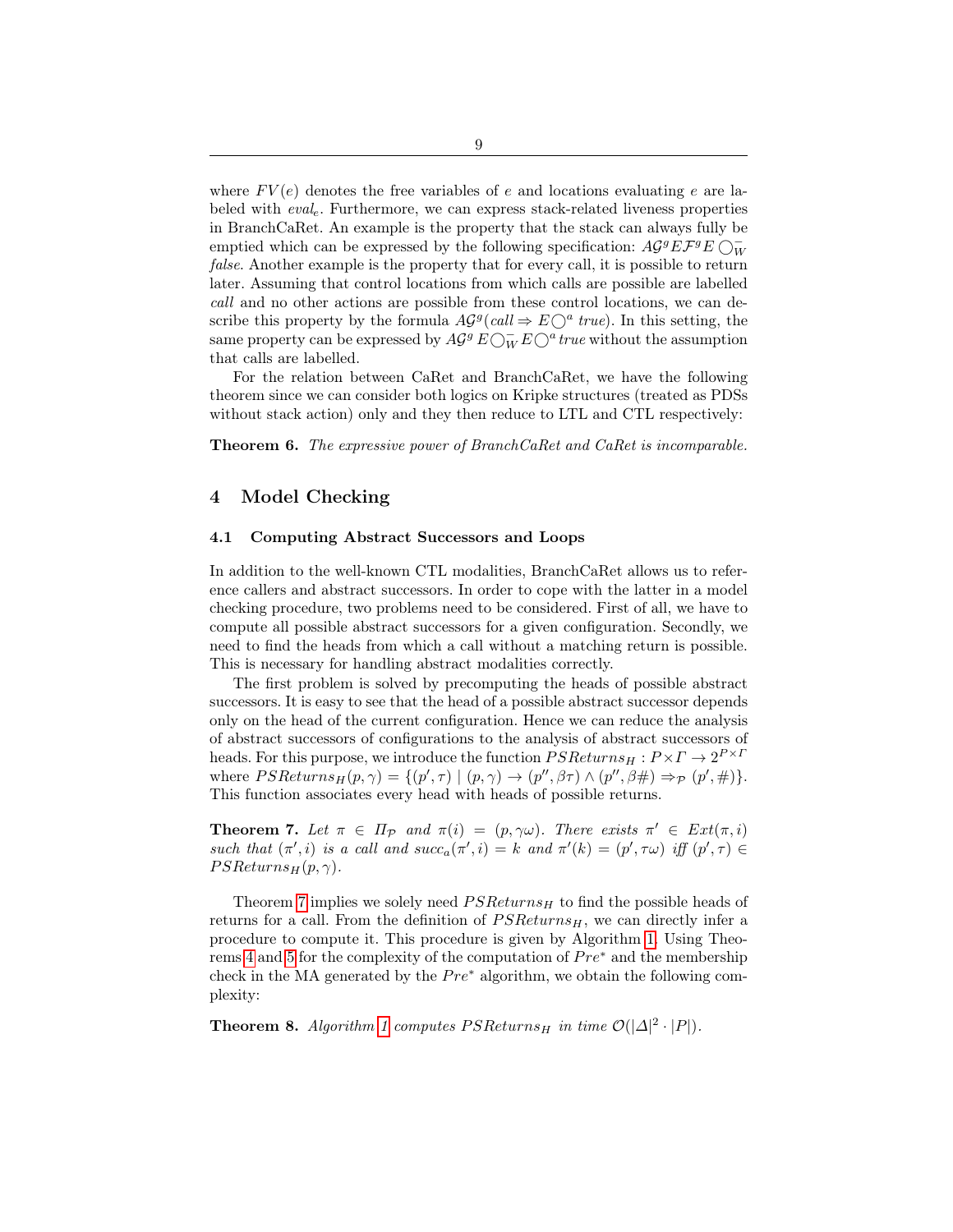<span id="page-9-0"></span>

|  |  |  |  |  | <b>Algorithm 1</b> An algorithm for computing $PSReturns_H$ . |
|--|--|--|--|--|---------------------------------------------------------------|
|--|--|--|--|--|---------------------------------------------------------------|

1: Input: A PDS  $P = (P, \Gamma, \Delta, \lambda, I)$ 2: Output: The function  $PSReturns_H$  as a set 3:  $Calls = \{(p, \gamma) \rightarrow (p'', \beta \tau) \in \Delta\}$ 4: for all  $(p, \gamma) \in P \times \Gamma$  do 5:  $PSReturns_H(p, \gamma) = \emptyset$ 6: while  $Calls \neq \emptyset$  do 7: Choose and remove a rule  $(p, \gamma) \rightarrow (p'', \beta \tau)$  from Calls 8: for all  $p' \in P$  do 9: **if**  $(p'', \beta \#) \in Pre^*(\{(p', \#)\})$  then 10:  $PSReturns_H(p, \gamma) = PS Returns_H(p, \gamma) \cup \{(p', \tau)\}$ 11: return  $PSReturns_H$ 

We now turn to the analysis of possibly undefined abstract successors. For a PDS  $\mathcal{P} = (P, \Gamma, \Delta, \lambda, I)$ , let  $PSLoops_H \subseteq P \times \Gamma$  be the set such that  $(p, \gamma) \in$  $PSLoops_H$  iff there is  $(p, \gamma) \to (p', \beta \tau) \in \Delta$  and an infinite sequence  $c_0c_1 \dots$ with  $c_0 = (p', \beta\#)$ . For each  $c_i$  we require a rule  $r_i \in \Delta$  such that  $c_i \stackrel{\tau_i}{\Rightarrow} p c_{i+1}$  and  $|c_i| \geq |c_0|$  must hold for all i. The set  $PSLoops_H$  thus characterises the heads from which a call with an undefined abstract successor is possible. The name  $PSLoops_H$  for configurations with calls without matching returns is chosen in the spirit of infinite loops in computer programs.

**Theorem 9.** Let  $\mathcal{P} = (P, \Gamma, \Delta, \lambda, I)$  be a PDS,  $\pi \in \Pi_{\mathcal{P}}$  and  $\pi(i) = (p, \gamma\omega)$ for  $i \in \mathbb{N}$ . There is  $\pi' \in Ext(\pi, i)$  such that  $(\pi', i)$  is a call and succ<sub>a</sub> $(\pi', i)$  is undefined iff  $(p, \gamma) \in PSLoops_H$ .

The associated BPDS for a PDS  $P = (P, \Gamma, \Delta, \lambda, I)$  is  $BPS_P = (P', \Gamma, \Delta', G)$ with control locations  $P' = P \cup \{p_{loop}\}\text{, accepting control locations } G = P \text{ and }$ rules  $\Delta' = (\Delta \setminus \{(p, \#) \to (p, \#) \mid p \in P\}) \cup \{(p, \#) \to (p_{loop}, \#) \mid p \in P'\}.$ 

<span id="page-9-1"></span>**Theorem 10.** For any head  $(p, \gamma)$ ,  $(p, \gamma) \in PSLoops_H$  iff there is  $(p, \gamma) \rightarrow$  $(p', \beta \tau) \in \Delta$  and there is an accepting run from  $(p', \beta \#)$  in  $\mathcal{BPS}_{\mathcal{P}}$ .

Algorithm [2](#page-10-0) uses the observation from Theorem [10](#page-9-1) that  $PSLoops<sub>H</sub>$  can be computed by analysing accepting runs from heads in  $BPS_{\mathcal{P}}$ . Using Theorems [2,](#page-3-1) [4](#page-5-2) and [5,](#page-5-1) we obtain the following complexity result:

<span id="page-9-2"></span>**Theorem 11.** Algorithm [2](#page-10-0) computes the set  $PSLoops_H$  in time  $\mathcal{O}(|\Delta|^2 \cdot |P|^2)$ .

#### 4.2 Configurations with Call Histories

In order to check formulae involving caller modalities, we need to know the last call without a matching return that was made before a configuration. However, there is in general no way to infer this call just from the configuration itself because different calls can lead to the same configuration. In order to solve this problem, we store the caller's head in the stack. For this, we use special stack symbols of the form  $(\gamma, (p', \gamma'))$ . More concretely, for a call rule  $(p, \gamma) \to (p', \beta \tau)$ ,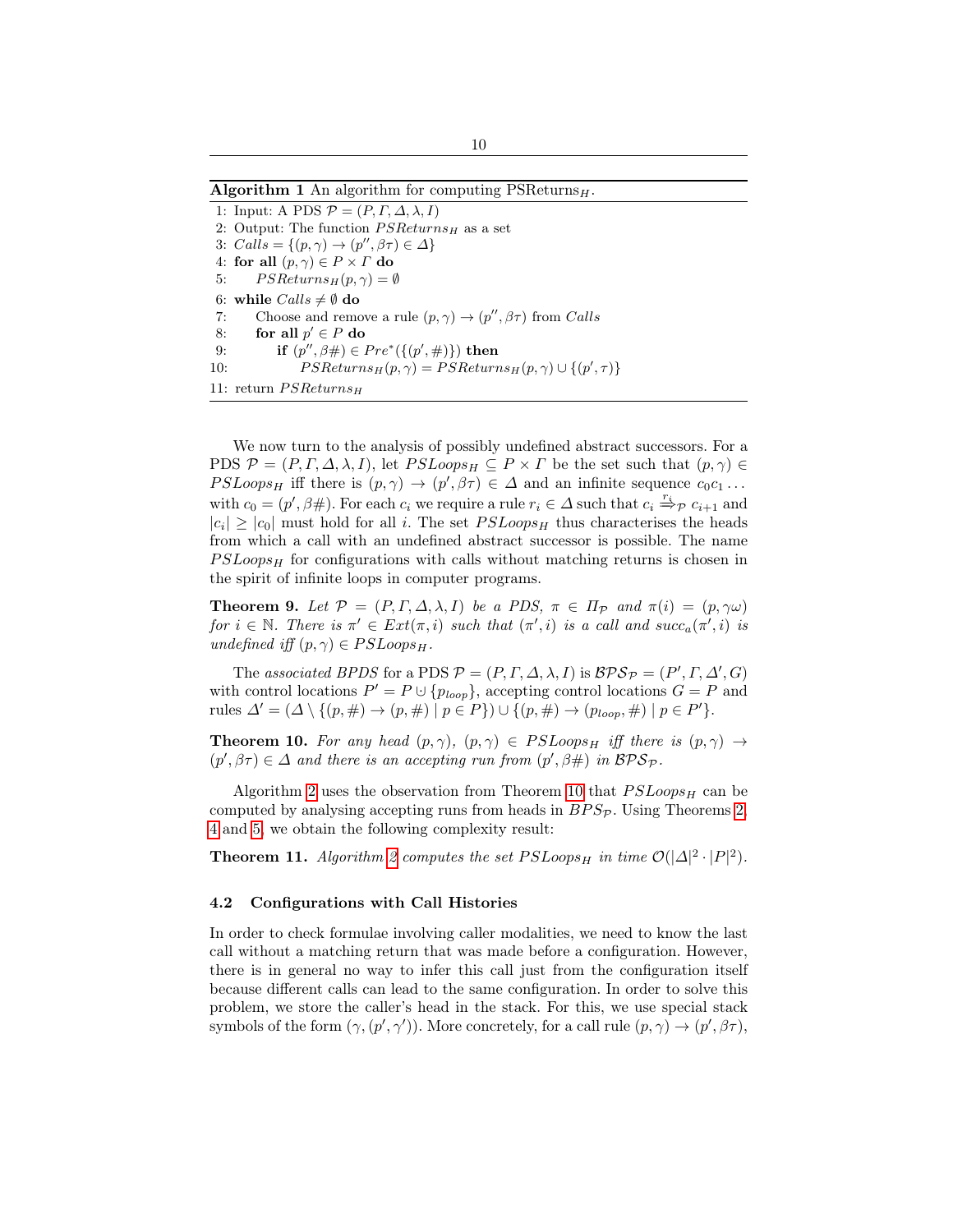#### <span id="page-10-0"></span>Algorithm 2 An algorithm for computing  $PSLoops_H$ .

1: Input: A PDS  $P = (P, \Gamma, \Delta, \lambda, I)$ 2: Output: The set  $PSLoops<sub>H</sub>$ 3:  $Calls = \{(p, \gamma) \rightarrow (p', \beta \tau) \in \Delta\}$ 4:  $PSLoops_H = \emptyset$ 5: Construct  $BPS_P$ 6: Compute the repeating heads R of  $BPS_{\mathcal{P}}$ 7: while  $Calls \neq \emptyset$  do 8: Remove a rule  $(p, \gamma) \rightarrow (p', \beta \tau)$  from Calls 9: if  $(p', \beta \#) \in Pre_{\mathcal{BPS}}^*({{(p'', \gamma''\omega) | (p'', \gamma'')} \in R})$  then 10:  $PSLoops_H = PSLoops_H \cup \{(p, \gamma)\}\$ 11: Return  $PSLoops_H$ 

we switch to  $(p', \beta(\tau, (p, \gamma)))$  instead of  $(p', \beta\tau)$ . For this purpose, we introduce configurations with call histories. Let  $\Sigma = (P \times \Gamma)$  be the set of possible caller heads and  $\Xi = \Gamma \cup (\Gamma \times \Sigma)$  be the set of stack symbols and stack symbols equipped with caller heads. We call the elements of  $P \times \Xi^+$  configurations with call histories. In the following, we use variants of  $\xi$  for elements of  $\Xi$ , variants of σ to denote elements of Σ and variants of Ω to denote elements of Ξ<sup>∗</sup> . In each configuration with call history, the symbol from  $\Gamma$  is the usual stack symbol as in a normal configuration and the symbol from  $\Xi$  denotes the head of the caller.

In order to employ configurations with call histories for model checking, we need a method to construct a configuration with call history from a configuration in a path. The function  $Conf : \Pi_{\mathcal{P}} \times \mathbb{N} \to P \times \Xi^+$  serves this purpose. For  $\pi \in \Pi_{\mathcal{P}}$  and  $i \in \mathbb{N}$  with  $\pi(i) = (p, \gamma_1 \dots \gamma_n \#)$  and  $\pi(succ^m_-(\pi, i)) = (p'_m, \gamma'_m \omega_m)$ for  $1 \leq m < n$ , we define

$$
Conf(\pi, i) = \begin{cases} (p, \gamma_1(\gamma_2, (p'_1, \gamma'_1)) \dots (\gamma_n, (p'_{n-1}, \gamma'_{n-1})) \#), & \text{if } n > 1, \\ (p, \gamma_1 \#), & \text{if } n = 1, \\ (p, \#), & \text{if } n = 0. \end{cases}
$$

Configurations with call histories now enable us to handle caller modalities very easily. Whenever we need to reason about the caller of  $(\pi, i)$  and  $Conf(\pi, i) = (p, \gamma(\gamma', (p', \gamma''))\Omega)$ , we can just pop the symbol  $\gamma$  from the stack and afterwards switch to  $(p', \gamma'' \Omega)$  to restore the caller.

For the analysis of configurations with call histories, we introduce two types of successor relations. These relations lift the global and the abstract successor to configurations with call histories. The relation  $\hookrightarrow_g \subseteq (P \times \Gamma) \times (P \times \Xi^*)$  is the smallest relation for which the following conditions hold:

\n- \n
$$
- \text{ If } (p, \gamma) \to (p', \gamma') \in \Delta
$$
, then\n  $(p, \gamma) \hookrightarrow_g (p', \gamma')$ .\n
\n- \n $- \text{ If } (p, \gamma) \to (p', \varepsilon) \in \Delta$ , then\n  $(p, \gamma) \hookrightarrow_g (p', \varepsilon)$ .\n
\n- \n $- \text{ If } (p, \gamma) \to (p', \beta \tau) \in \Delta$ , then\n  $(p, \gamma) \hookrightarrow_g (p', \beta(\tau, (p, \gamma)))$ .\n
\n

The relation  $\hookrightarrow_g$  lifts the global successor to configurations with call histories. For internal moves, the transition is the same as in  $\Delta$ . For calls, the control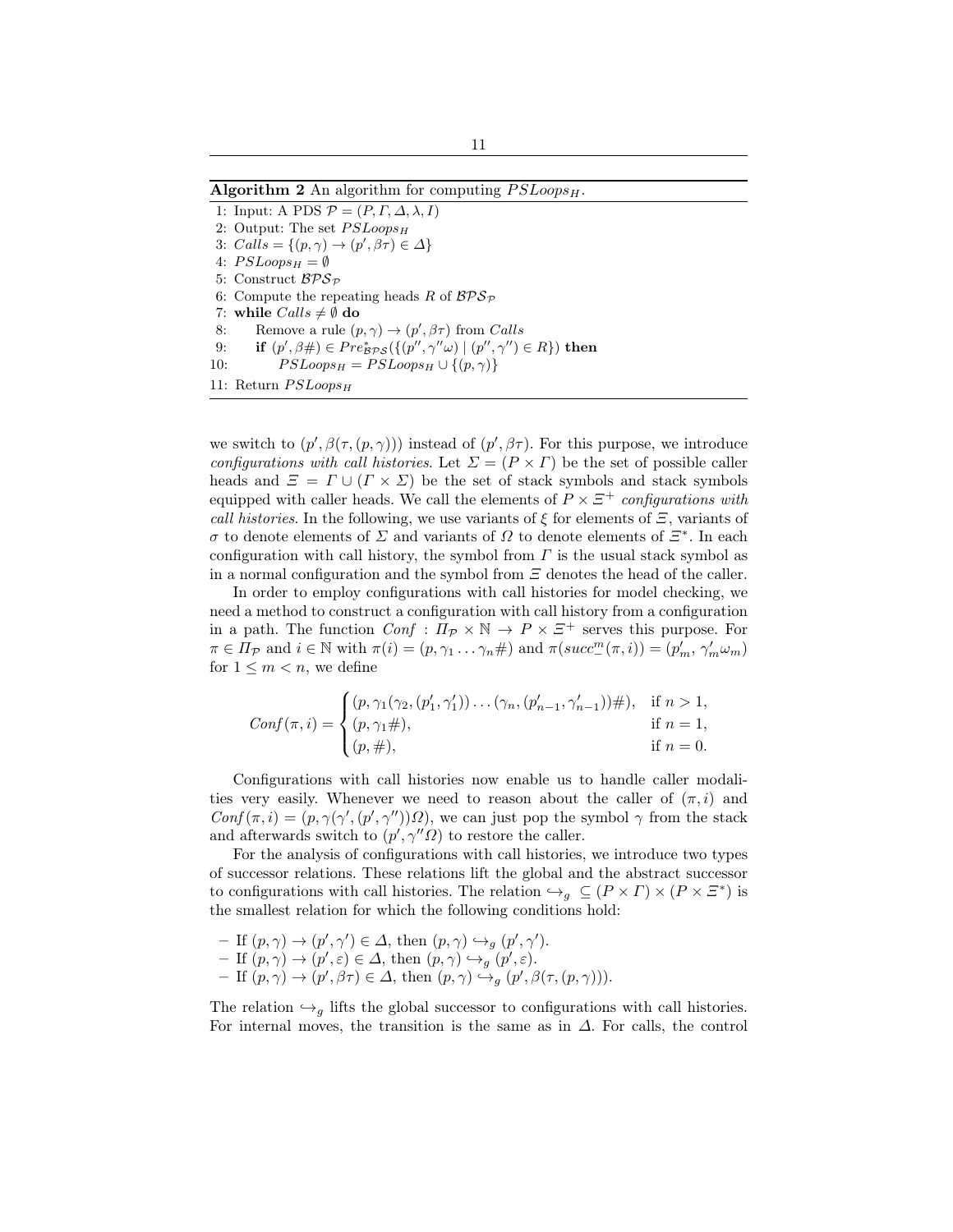location and top of stack symbol are updated, but additionally, the head of the caller is saved in the second stack symbol. This enables us to reconstruct the caller at any point of time. The relation  $\hookrightarrow_a \subseteq (P \times \Gamma) \times (P \times \Xi^*)$  is the smallest relation for which the following conditions hold:

- If 
$$
(p, \gamma) \to (p', \gamma') \in \Delta
$$
, then  $(p, \gamma) \hookrightarrow_a (p', \gamma')$ .  
- If  $(p', \tau) \in PSReturns_H(p, \gamma)$ , then  $(p, \gamma) \hookrightarrow_a (p', \tau)$ .

The relation  $\hookrightarrow_a$  lifts the abstract successor to configurations with call histories. If a possible abstract successor is given by an internal move, it works exactly as  $\hookrightarrow_g$ . On the other hand, if a call from the current configuration is possible and a matching return exists,  $\hookrightarrow_a$  can jump directly to that successor.

We now introduce  $ADF$  (Always Defined) sets that indicate whether successors of different types are always defined for configurations.

- $-ADF_a = \{(p, \gamma \Omega) \mid (p, \gamma) \to (p', \varepsilon) \notin \Delta \wedge (p, \gamma) \notin PSLoops_H\}$  is the set of configurations with call histories such that  $succ_a(\pi, i)$  is always defined iff  $Conf(\pi, i) \in ADF_a$ .
- $ADF<sub>g</sub> = P \times E<sup>+</sup>$  is the set of configurations with call histories such that  $succ_q(\pi, i)$  is always defined iff  $Conf(\pi, i) \in ADF_q$ .

Notice that since  $succ_q(\pi, i)$  is always defined, we introduce the set  $ADF_q$  for mere notational convenience to simplify rules in our ABPDS.

#### 4.3 Negation Normal Form

In order to check whether a formula holds in a given PDS, we need to transform the formula to a special form for the construction of the ABPDS. A BranchCaRet formula is in *Negation Normal Form* (NNF) iff the operator  $\neg$  occurs only in front of atomic propositions.

Since the existential quantifier is dual to the universal quantifier and  $\bigcirc_W$ ,  $U_W$  and  $\mathcal{R}_W$  are dual to  $\bigcirc$ ,  $\mathcal{R}$  and  $\mathcal{U}$  respectively, we can drive the negations inwards to obtain a BranchCaRet formula  $\phi'$  in NNF for any BranchCaRet formula  $\phi$ . Hence, we have:

**Theorem 12.** For every BranchCaRet formula  $\phi$ , there is an equivalent Branch-CaRet formula  $\phi'$  in NNF.

### 4.4 An ABPDS for BranchCaRet Model Checking

In this section, we define the ABPDS for a PDS and a formula and show how it can be used for model checking. Our construction extends the construction by Song and Touili for CTL [\[20\]](#page-16-1). The construction we use for the global modalities is largely the same as theirs, but we also need to take abstract successors and callers into account. We thus have to add appropriate transitions to possible returns and save the call history on the stack to handle caller modalities. Our construction relies on the closure of a formula. This closure will be used to define the states of our ABPDS: For a BranchCaRet formula  $\phi$  in NNF, the closure  $cl(\phi)$  is the smallest set such that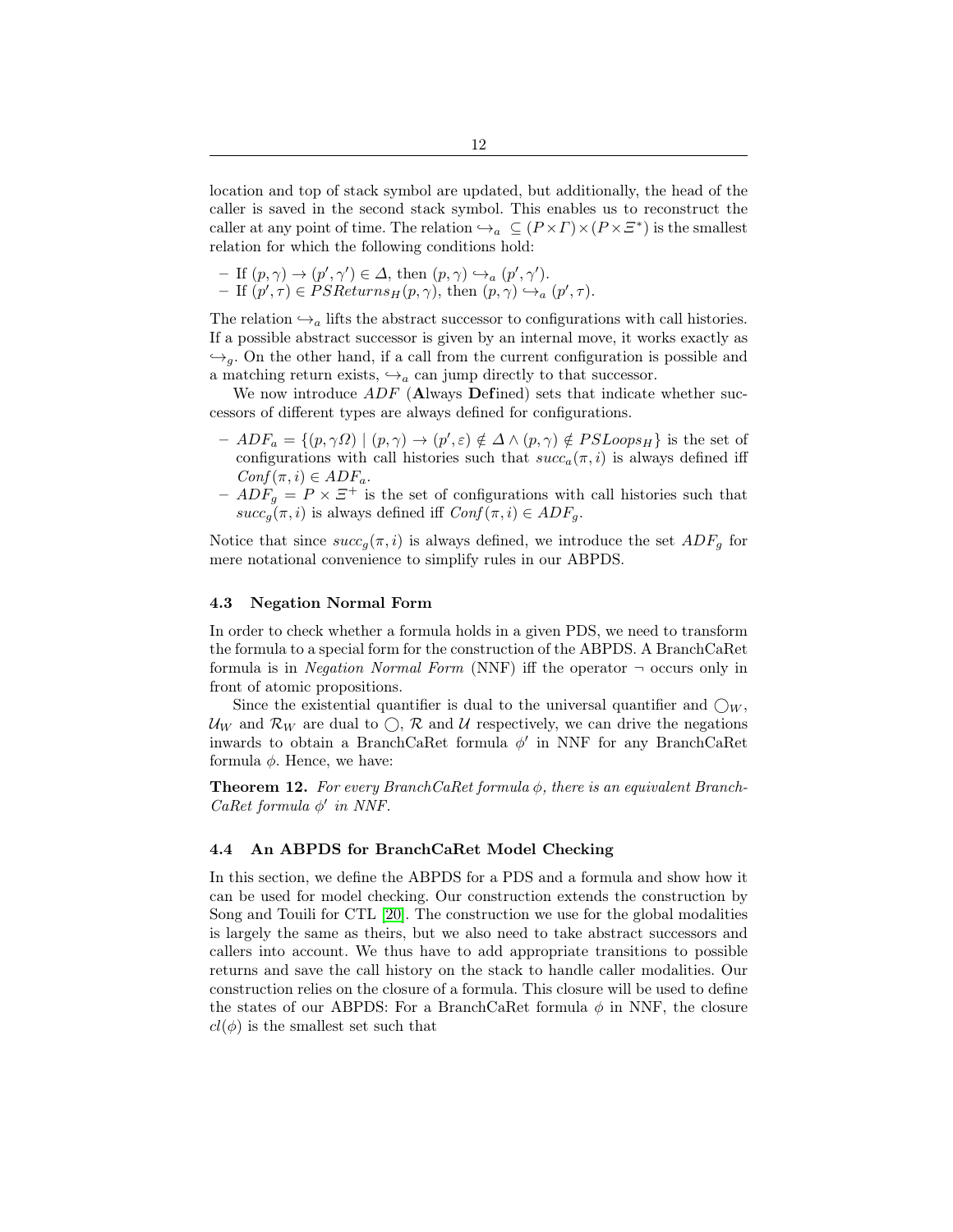- $-\phi \in cl(\phi),$
- If  $\phi_1 \wedge \phi_2 \in cl(\phi)$  or  $\phi_1 \vee \phi_2 \in cl(\phi)$ , then  $\phi_1 \in cl(\phi)$  and  $\phi_2 \in cl(\phi)$ ,
- If  $\phi' \equiv Q Op \ \psi \in cl(\phi)$  for  $Op \in \{O_f^f, O_W^l\}$ , then  $\psi \in cl(\phi)$ ,
- If  $Q \phi_1$   $Op \phi_2 \in cl(\phi)$  for  $Op \in \{U^f, R^f, U_W^l, R_W^l\}$ , then  $\phi_1 \in cl(\phi)$  and  $\phi_2 \in cl(\phi),$
- $-$  If  $\phi' \equiv E(\phi_1 \cdot Op \phi_2) \in cl(\phi)$  for  $Op \in {\mathcal{R}^-}$ ,  $\mathcal{U}^-$ ,  $\mathcal{U}^-$ , then  $\phi_1 \in cl(\phi)$ ,  $\phi_2 \in cl(\phi)$ and  $E\bigcirc^- \phi' \in cl(\phi),$
- $-If \phi' \equiv E(\phi_1 \ Op \phi_2) \in cl(\phi)$  for  $Op \in {\mathcal{R}_W^-}$ ,  $\mathcal{U}_W^-$ , then  $\phi_1 \in cl(\phi)$ ,  $\phi_2 \in cl(\phi)$ and  $E\bigcirc_W^-\phi'\in cl(\phi),$

for  $f \in \{g, a, -\}, l \in \{g, a\}$  and  $Q \in \{E, A\}$ . For a formula  $\phi$  without caller modalities, the closure is simply the set of subformulae of  $\phi$ . On the other hand, for caller modalities, we also require that the formula itself as well as an appropriate formula involving a caller modality be in the closure. This is necessary because caller modalities are backwards looking. For example, when we encounter a Caller-Until formula  $\phi \equiv \phi_1 \mathcal{U}^- \phi_2$  and we see that  $\phi_2$  does not hold at  $(\pi, i)$ , we need to check whether  $\phi_1$  holds at  $(\pi, i)$  and  $\phi$  holds at the caller of  $(\pi, i)$ . We can do this by checking the formula  $\phi' \equiv \phi_1 \wedge E_0^- \phi$ , but for this purpose, we need  $E\bigcirc^- \phi$  in the closure of  $\phi$ .

Let  $\mathcal{P} = (P, \Gamma, \Delta, \lambda, I)$  be a PDS and  $\phi$  be a BranchCaRet formula in NNF. Let further  $P' = (P \cup \{p_c\}) \times cl(\phi)$  for a fresh control location  $p_c$ . We denote the elements of P' as  $[p, \phi]$  and  $[p_c, \phi]$  respectively. We define an ABPDS  $BP =$  $(P', \Xi, \Delta', F)$ . Let  $F \subseteq P'$  be the smallest set such that

 $-[p, ap] \in F$ ,  $ap \in AP$ ,  $-[p, \neg ap] \in F$ ,  $ap \in AP$ ,  $-[p, E(\phi_1 \mathcal{R}^f \phi_2)] \in F, f \in \{g, a\},\$  $-[p, A(φ₁ R<sup>f</sup> φ<sub>2</sub>)] ∈ F, f ∈ {g, a}$ ,  $-[p, E(\phi_1 \mathcal{R}_W^a \phi_2)] \in F,$  $-[p, A(\phi_1 \mathcal{R}_W^a \phi_2)] \in F$ 

iff the respective control locations are members of  $P'$ . In order to define the transition rules of  $\Delta$ , we often use conjunctions of the form  $\bigwedge_{i \in I} \phi_i$  and disjunctions of the form  $\bigvee_{i\in I}\phi_i$  for an index set I and certain formulae  $\phi_i$ . We adopt the convention that if I is empty,  $\bigwedge_{i \in I} \phi_i$  evaluates to *true* and  $\bigvee_{i \in I} \phi_i$  evaluates to *false.*  $\Delta'$  has the following transition rules iff the respective control locations of the form  $[p, \phi]$  and  $[p_c, \phi]$  are members of P':

- <span id="page-12-0"></span>1.  $([p, \phi], (\gamma, (p, \gamma'))) \rightarrow ([p, \phi], \gamma) \in \Delta',$
- <span id="page-12-1"></span>2.  $([p, ap], \gamma) \rightarrow ([p, ap], \gamma) \in \Delta', ap \in AP \land ap \in \lambda(p, \gamma),$
- 3.  $([p, \neg ap], \gamma) \rightarrow ([p, \neg ap], \gamma) \in \Delta', ap \in AP \land ap \notin \lambda(p, \gamma),$
- <span id="page-12-2"></span>4.  $([p, \phi_1 \wedge \phi_2], \gamma) \rightarrow ([p, \phi_1], \gamma) \wedge ([p, \phi_2], \gamma) \in \Delta',$
- <span id="page-12-3"></span>5.  $([p, \phi_1 \lor \phi_2], \gamma) \to ([p, \phi_1], \gamma) \lor ([p, \phi_2], \gamma) \in \Delta',$
- <span id="page-12-4"></span>6.  $([p, E\bigcirc^f \phi_1], \gamma) \to \bigvee_{(p, \gamma) \hookrightarrow_f (p', \Omega)} ([p', \phi_1], \Omega) \in \Delta', f \in \{g, a\},\$
- <span id="page-12-6"></span>7.  $([p, A\bigcirc^f \phi_1], \gamma) \to \bigwedge_{(p,\gamma)\hookrightarrow_f (p',\Omega)} ([p', \phi_1], \Omega) \in \Delta'$ ,  $f \in \{g, a\} \wedge (p, \gamma) \in$  $ADF_f$ .
- <span id="page-12-5"></span>8.  $([p, E(\phi_1 \mathcal{U}^f \phi_2)], \gamma) \to ([p, \phi_2], \gamma) \in \Delta', f \in \{g, a\},\$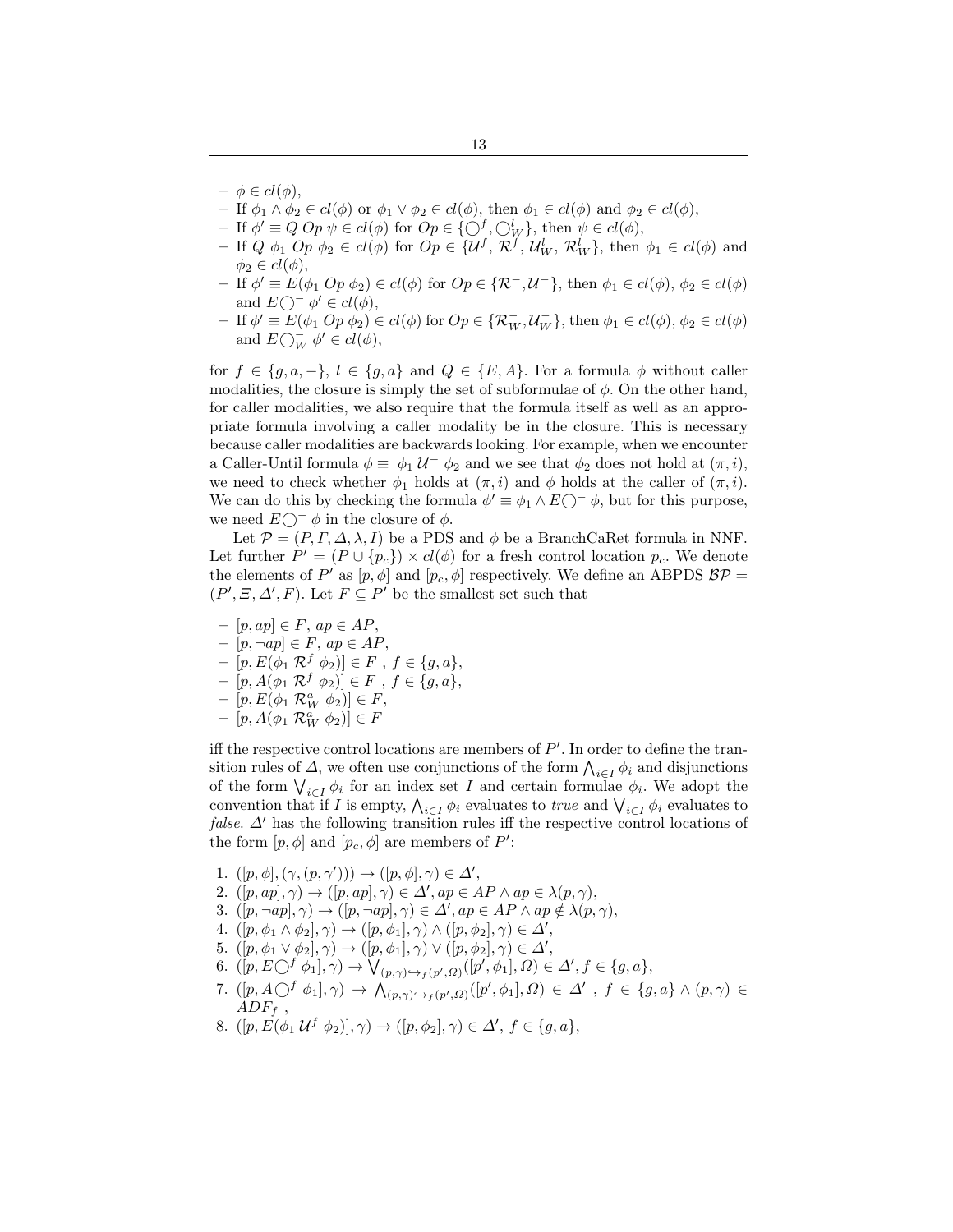- <span id="page-13-5"></span>9.  $([p, E(\phi_1 \mathcal{U}^f \ \phi_2)], \gamma) \rightarrow \bigvee_{(p,\gamma) \hookrightarrow_f (p',\Omega)} (([p,\phi_1], \gamma) \wedge ([p', E(\phi_1 \mathcal{U}^f \phi_2)], \Omega)) \in$  $\Delta', f \in \{g, a\},\$
- 10.  $([p, A(\phi_1 \mathcal{U}^f \ \phi_2)], \gamma) \to ([p, \phi_2], \gamma) \in \Delta', f \in \{g, a\},\$
- 11.  $([p, A(\phi_1 \mathcal{U}^f \ \phi_2)], \gamma) \to \bigwedge_{(p,\gamma) \hookrightarrow_f (p',\Omega)} (([p,\phi_1], \gamma) \wedge ([p', A(\phi_1 \mathcal{U}^f \ \phi_2)], \Omega)) \in$  $\Delta', (p, \gamma) \in ADF_f,$
- 12.  $([p, E(\phi_1 \mathcal{R}^f \phi_2)], \gamma) \rightarrow ([p, \phi_2], \gamma) \wedge ([p, \phi_1], \gamma) \in \Delta',$
- <span id="page-13-6"></span>13.  $([p, E(\phi_1 \mathcal{R}^f \phi_2)], \gamma) \rightarrow \bigvee_{(p, \gamma) \hookrightarrow f(p', \Omega)} (([p, \phi_2], \gamma) \wedge ([p', E(\phi_1 \mathcal{R}^f \phi_2)], \Omega)) \in$  $\Delta', f \in \{g, a\},\$
- 14.  $([p, A(\phi_1 \mathcal{R}^f \phi_2)], \gamma) \to ([p, \phi_2], \gamma) \wedge ([p, \phi_1], \gamma) \in \Delta', f \in \{g, a\},\$
- <span id="page-13-0"></span>15.  $([p, A(\phi_1 \mathcal{R}^f \phi_2)], \gamma) \rightarrow \bigwedge_{(p,\gamma) \hookrightarrow_f (p',\Omega)} (([p,\phi_2], \gamma) \wedge ([p', A(\phi_1 \mathcal{R}^f \phi_2)], \Omega)) \in$  $\Delta', f \in \{g, a\} \wedge (p, \gamma) \in \widehat{ADF}_f,$
- <span id="page-13-1"></span>16.  $([p, E\bigcirc^a_W \phi_1], \gamma) \to true \in \Delta', (p, \gamma) \notin ADF_a$ ,
- 17.  $([p, E\bigcirc^a_W \phi_1], \gamma) \to \bigvee_{(p,\gamma)\hookrightarrow_a(p',\Omega)} ([p',\phi_1], \Omega) \in \Delta',$
- <span id="page-13-7"></span>18.  $([p, A\bigcirc^a_W \phi_1], \gamma) \to \bigwedge_{(p,\gamma)\hookrightarrow_a(p',\Omega)}([p',\phi_1], \Omega) \in \Delta',$
- <span id="page-13-8"></span>19.  $([p, E(\phi_1 \mathcal{U}_W^a \phi_2)], \gamma) \rightarrow ([p, \phi_1], \gamma) \in \Delta', (p, \gamma) \notin ADF_a,$
- <span id="page-13-9"></span>20.  $([p, E(\phi_1 \ U_W^a \ \phi_2)], \gamma) \rightarrow ([p, \phi_2], \ \gamma) \ \vee \ \bigvee_{(p, \gamma) \hookrightarrow_a (p', Q)} \ (([p, \phi_1], \ \gamma) \ \wedge \ ([p', \phi_2], \gamma) \$  $E(\phi_1 \mathcal{U}_{W}^f \phi_2)], \Omega) \in \Delta',$
- 21.  $([p, A(\phi_1 \mathcal{U}_W^a \ \phi_2)], \gamma) \to ([p, \phi_2], \gamma) \in \Delta',$
- 22.  $([p, A(\phi_1 \mathcal{U}_W^a \phi_2)], \gamma) \rightarrow (([p, \phi_1], \gamma) \wedge \bigwedge_{(p, \gamma) \hookrightarrow_a (p', \Omega)} ([p', A(\phi_1 \mathcal{U}_W^a \phi_2)], \Omega)) \in$  $\Delta',$
- <span id="page-13-13"></span>23.  $([p, E(\phi_1 \mathcal{R}_W^a \phi_2)], \gamma) \rightarrow ([p, \phi_2], \gamma) \in \Delta', (p, \gamma) \notin ADF_a$ ,
- 24.  $([p, E(\phi_1 \mathcal{R}_W^a \phi_2)], \gamma) \rightarrow (([p, \phi_2], \gamma) \wedge ([p, \phi_1], \gamma))$  $\bigvee_{(p,\gamma)\hookrightarrow_a(p',\Omega)}(([p,\phi_2],\gamma)\wedge([p',E(\phi_1\mathcal{R}_W^a\phi_2)],\Omega))\in\Delta',$
- 25.  $([p, A(\phi_1 \mathcal{R}_W^a \phi_2)], \gamma) \rightarrow (([p, \phi_2], \gamma) \wedge ([p, \phi_1], \gamma)) \in \Delta',$
- <span id="page-13-2"></span>26.  $([p, A(\phi_1 \mathcal{R}_W^a \phi_2)], \gamma) \rightarrow (([p, \phi_2], \gamma) \wedge \bigwedge_{(p, \gamma) \hookrightarrow_a (p', \Omega)} ([p', A(\phi_1 \mathcal{R}_W^a \phi_2)], \Omega)) \in$  $\Delta',$
- <span id="page-13-3"></span>27.  $([p, EM\phi_1], \gamma) \rightarrow ([p_c, EM\phi_1], \varepsilon) \in \Delta', M \in \{\bigcirc^- , \bigcirc^-_W\} \wedge \gamma \neq \#$ ,
- <span id="page-13-11"></span>28.  $([p', E\bigcirc_{W}^{-} \phi_1], \#) \rightarrow true \in \Delta', p' \in P \cup \{p_c\}$
- <span id="page-13-10"></span>29.  $([p_c, EM\phi_1], (\gamma, (p', \gamma')) \to ([p', \phi_1], \gamma') \in \Delta', M \in \{\bigcirc^-,\bigcirc_W^-\},$
- <span id="page-13-12"></span>30.  $([p, E(\phi_1 \mathcal{U}^- \phi_2)], \gamma) \rightarrow ([p, \phi_2], \gamma) \vee (([p, \phi_1], \gamma) \wedge ([p, E\bigcirc^- E(\phi_1 \mathcal{U}^- \phi_2)],$  $(\gamma)) \in \Delta',$
- <span id="page-13-4"></span>31.  $([p, E(\phi_1 \mathcal{R}^- \phi_2)], \gamma) \rightarrow (([p, \phi_2], \gamma) \wedge ([p, \phi_1], \gamma)) \vee (([p, \phi_2], \gamma) \wedge ([p, E\bigcap \gamma))$  $E(\phi_1 \mathcal{R}^- \phi_2)], \gamma) \in \Delta'.$

Finally, we need a function that associates executions of our PDS and formulae with configurations of our ABPDS: Let  $Conf(\pi, i) = (p, \Omega)$  and  $\phi$  be a BranchCaRet formula in NNF. Then  $Assoc : (I\!\!I_{\mathcal{P}} \times \mathbb{N}) \times cl(\phi) \rightarrow P' \times \Xi^+$ ,  $Assoc(\pi, i, \phi) = ([p, \phi], \Omega)$  is the function that associates every  $(\pi, i)$  and Branch-CaRet formula  $\phi$  with a configuration of  $BP$ . After this formal introduction, we now explain the intuition behind the construction of  $BP$ . Our objective is to show that  $(\pi, i) \models \phi$  iff there is an accepting run from  $Assoc(\pi, i, \phi)$ .

The control locations  $P'$  of  $BP$  are divided into two sets: control locations equipped with formulae  $[p, \phi]$  and intermediate states  $[p_c, \phi]$ . Starting from  $Assoc(\pi, i, \phi)$ , the configurations of  $BP$  reachable with a single transition rule are of the form  $Assoc(\pi', k, \phi')$  for  $\pi' \in Ext(\pi, i)$ ,  $\phi' \in cl(\phi)$  and some index k.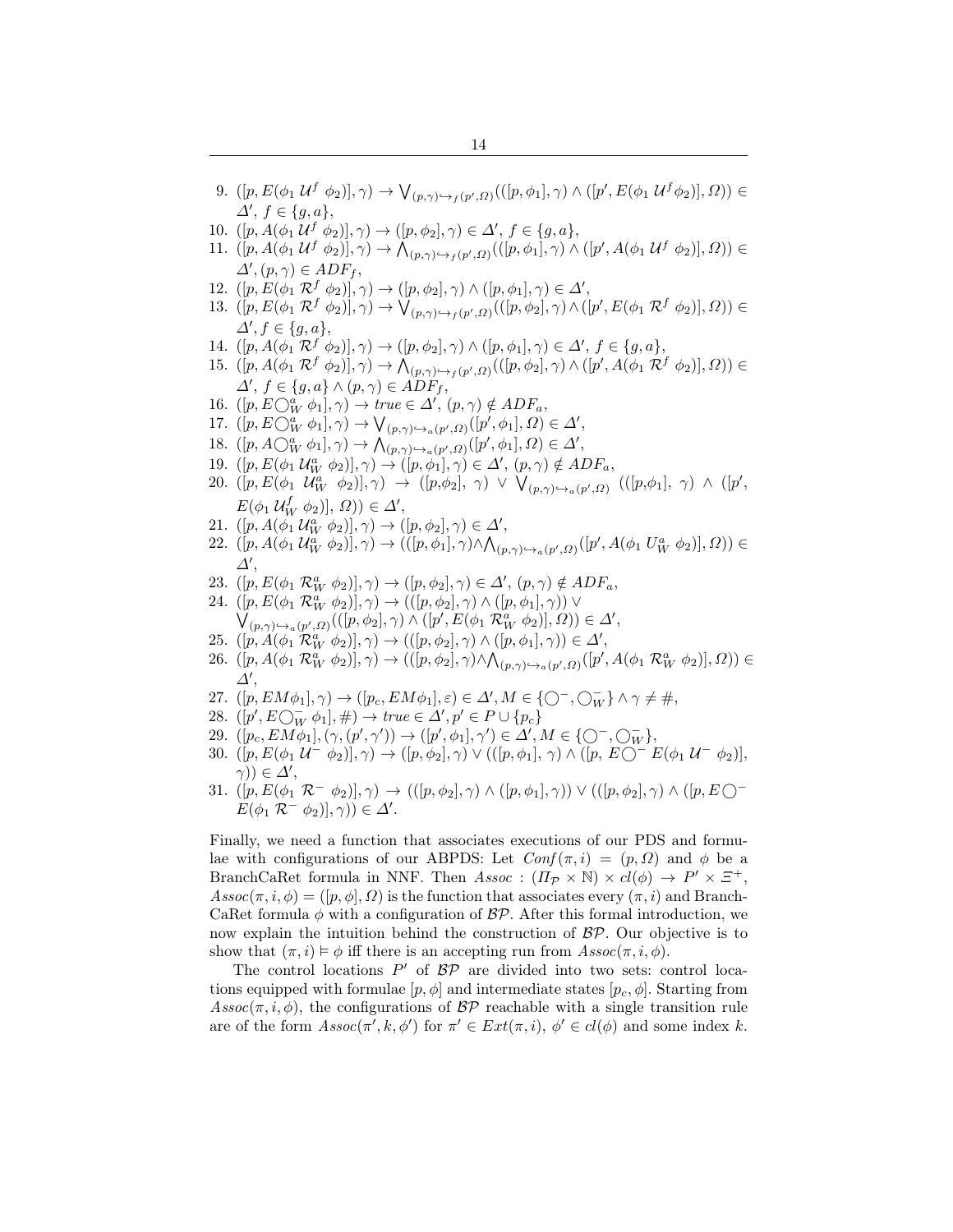The only exception are configurations with control locations of the form  $[p_c, \phi]$ in their head. These control locations solely are used to restore the caller in case we encounter a caller modality. The transition rules in  $\Delta'$  are straightforward applications of the semantics of BranchCaRet. We explain these rules and the set F in turn to establish an intuitive basis for the formal correctness proof of our approach. Our rules consist of three general blocks. The first block (rules [1-](#page-12-0)[15\)](#page-13-0) handles (negated) atomic propositions as well as global and abstract modalities. An atomic proposition holds iff the current configuration is labelled with it, so we construct an accepting run via an infinite loop in this case and include no transitions at all otherwise. For successor modalities, we can just check if the formula  $\phi_1$  holds in the respective successor, while also requiring that the successor be always defined in the universal case. For Until formulae, we always check whether  $\phi_2$  holds directly or  $\phi_1$  holds and the Until formula holds again in the respective successor. The Release modality is handled analogously. The only outlier in this block is rule [1.](#page-12-0) This rule is only applicable after a symbol has been popped from the stack using a rule that does not refer to caller modalities. In this case, when we encounter a symbol that combines a stack symbol and the head of a caller, we can just ignore that caller and place just the stack symbol on the stack. The second block (rules [16-](#page-13-1)[26\)](#page-13-2) handles weak abstract modalities. The rules for these modalities are largely similar to the corresponding rules in the first block, but we also allow the abstract successor to be undefined in the relevant cases. For example, for the existential abstract successor modality, we require that either the abstract successor be undefined (as indicated by the  $ADF_a$  set) or fulfill  $\phi_2$ . In both blocks, the control locations for the Release modality are in F because we also need to construct accepting runs in case these are visited infinitely often. In contrast, all other modalities only lead to finitely many steps before either a Release modality or a (negated) atomic proposition is encountered. Therefore, the control locations for these modalities do not need to be included in the set  $F$ . The third block (rules [27-](#page-13-3)[31\)](#page-13-4) deals with caller modalties. The caller is handled by popping the current symbol from the stack and switching into the intermediate state  $p<sub>c</sub>$ . If the current configuration with call history has a caller, this intermediate state will contain a stack symbol of the form  $(\gamma, (p', \gamma'))$  and  $(p, \gamma')$  will be the configuration head of the caller. Thus, we can restore the configuration with call history that was present when the call was made then check whether the formula holds in that configuration. If the stack symbol is not of that form, we know there is no caller and can use this information to construct an accepting run for weak caller formulae. The other caller modalities are handled by reduction to the simple caller modality. For caller modalities, we do not need to include the control locations for Release in F because only finitely many steps are possible anyway. We can now state our main theorem for the connection between BranchCaRet model checking and the ABPDS BP.

<span id="page-14-0"></span>**Theorem 13.** Let  $\phi$  be a BranchCaRet formula in NNF and  $\pi \in \Pi_{\mathcal{P}}$ . Then  $(\pi, i) \models \phi$  iff there is an accepting run from  $Assoc(\pi, i, \phi)$  in BP.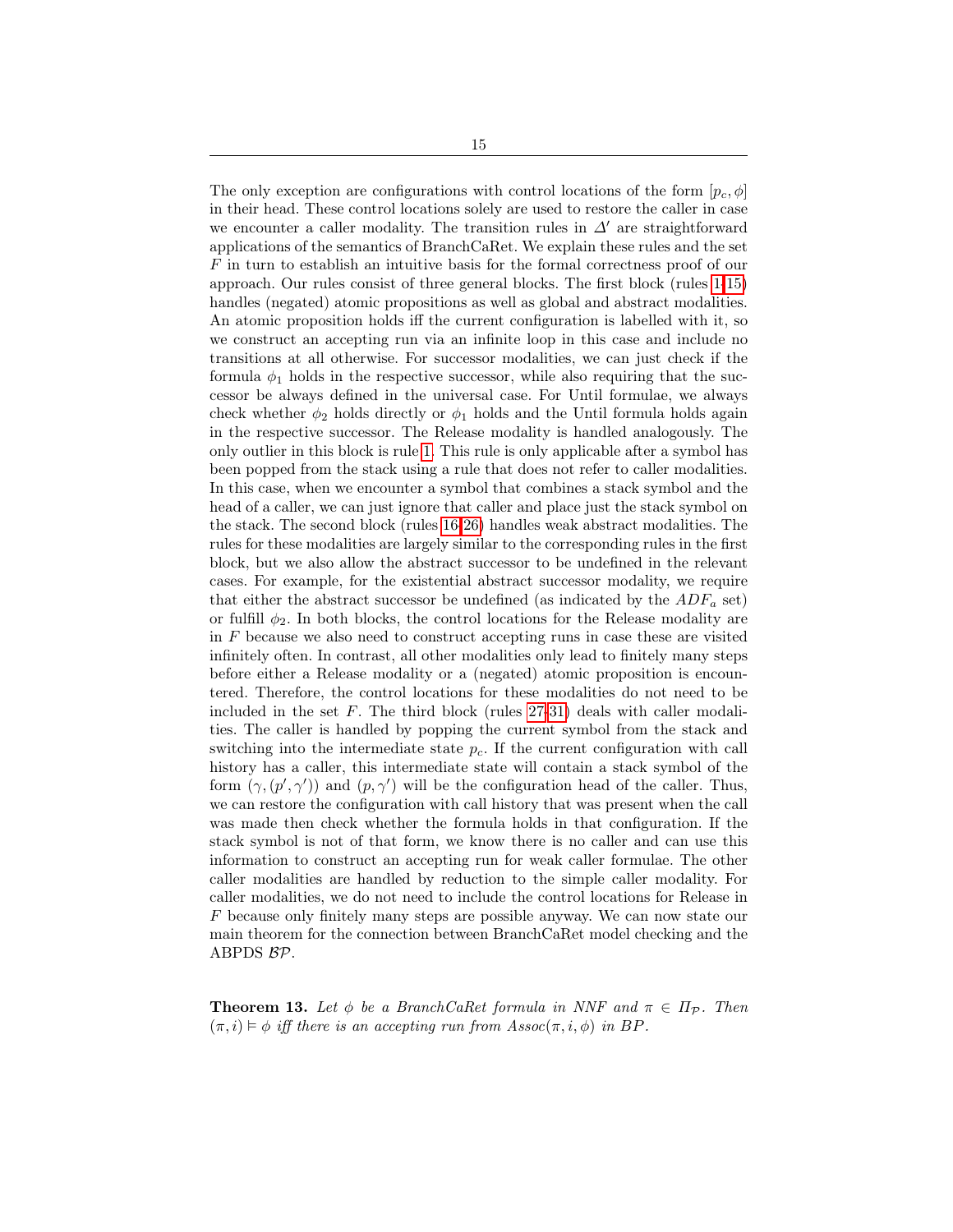Using algorithms [1](#page-9-0) and [2](#page-10-0) to compute  $PSReturns_H$  and the ADF sets, we can construct  $\mathcal{BP}$  in polynomial time. Since there are only at most  $|P| \cdot |F|$  initial configurations and thus only that many variants of  $\pi(0)$ , we only need to check for  $|P| \cdot |F|$  configurations whether there is an accepting run from the respective configuration to solve the BranchCaRet model checking problem. There are  $\mathcal{O}(|P|\cdot|\phi|)$  control locations in  $\mathcal{BP}$  and we can therefore use Theorem [3](#page-4-0) to obtain:

Theorem 14. The BranchCaRet model checking problem can be solved in time exponential in |P| and  $|\phi|$  and polynomial in |T| and  $|\Delta|$ .

In conjunction with the fact that CTL model checking is already EXPTIMEhard  $[6]$  (even for a fixed size formula), we obtain the following result:

<span id="page-15-2"></span>Theorem 15. BranchCaRet model checking is EXPTIME-complete (even for a fixed size formula).

This is the same model checking complexity as for CTL. Theorem [15](#page-15-2) also shows why it is prudent to consider BranchCaRet separately from the whole BranchCaRet<sup>∗</sup> . For the latter logic, we obtain a lower bound of 2EXPTIMEhardness because this bound already holds for the subset  $\text{CTL}^*$  [\[6\]](#page-16-2). Thus, model checking BranchCaRet is generally more efficient. We note that our approach can easily be extended to accommodate regular stack properties as atomic propositions with similar transition rules as in [\[20\]](#page-16-1).

## <span id="page-15-0"></span>5 Conclusion

In this paper, we introduced the logic BranchCaRet as a branching time variant of CaRet. We showed how the BranchCaRet model checking problem can be solved via the construction of ABPDSs and checking them for emptiness. We further proved BranchCaRet model checking to be EXPTIME-complete and therefore to have the same asymptotic model checking complexity as CTL.

Future Work. We would like to implement our model checking algorithm in a model checker to analyse its feasibility in case studies. Furthermore, a natural question would be whether and how our model checking approach for Branch-CaRet can be extended to the full logic BranchCaRet<sup>∗</sup> which was only considered as a general framework in this paper. As mentioned in Section [1,](#page-0-0) the visibly pushdown  $\mu$ -calculus (VP- $\mu$ ) [\[3\]](#page-16-12) can express all properties of the logic CaRet. It would be interesting to investigate the relation of  $VP-\mu$  to BranchCaRet. Finally, we would like to analyse whether our approach can be extended to a branching time version of the logic NWTL and the "Within"-modality introduced by Alur et al. in [\[1\]](#page-15-1).

## References

<span id="page-15-1"></span>1. Alur, R., Arenas, M., Barceló, P., Etessami, K., Immerman, N., and LIBKIN, L. First-order and temporal logics for nested words. Logical Methods in Computer Science 4, 4 (2008).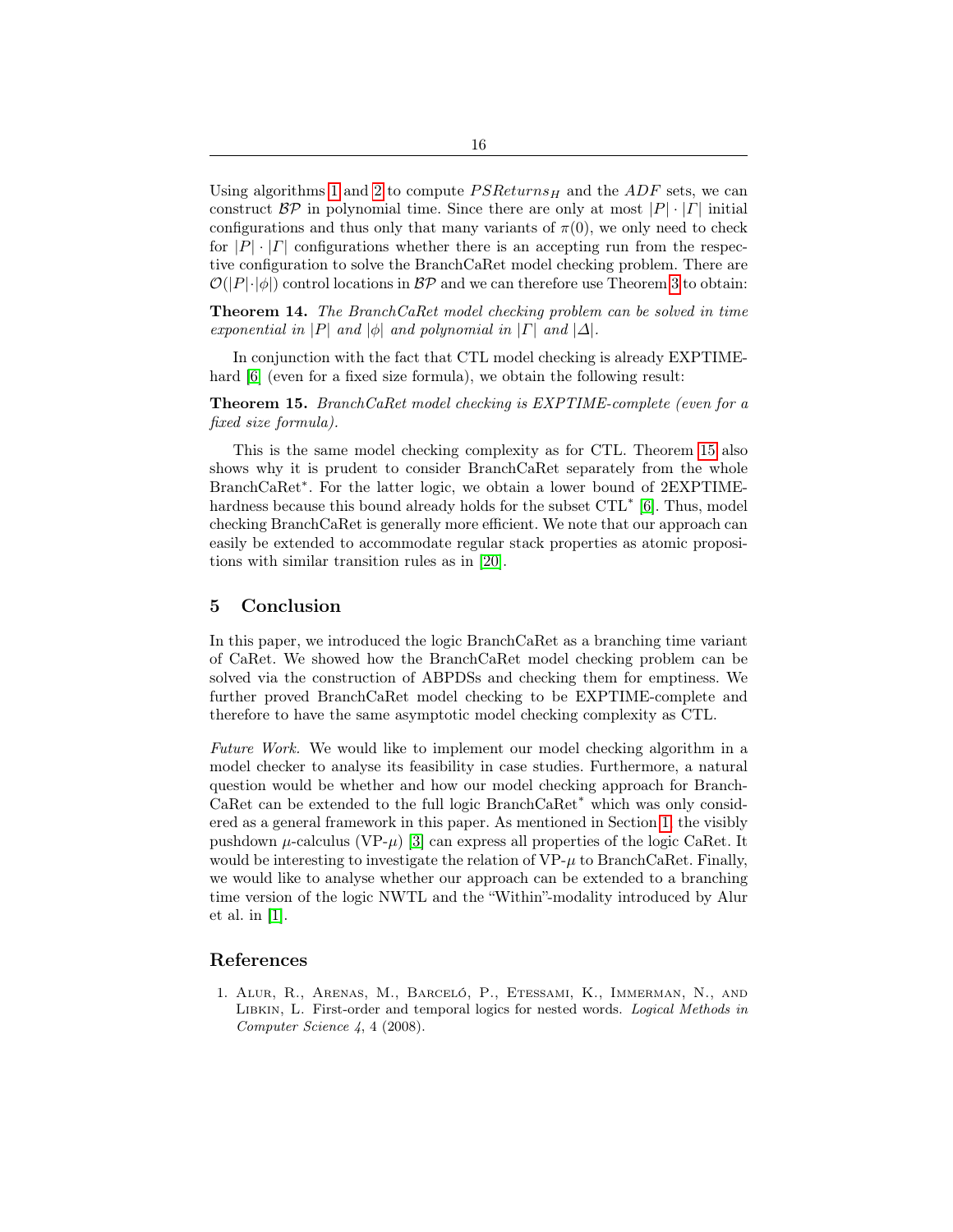- <span id="page-16-18"></span>2. Alur, R., Benedikt, M., Etessami, K., Godefroid, P., Reps, T. W., and YANNAKAKIS, M. Analysis of recursive state machines. ACM Trans. Program. Lang. Syst. 27, 4 (2005), 786–818.
- <span id="page-16-12"></span>3. Alur, R., Chaudhuri, S., and Madhusudan, P. A fixpoint calculus for local and global program flows. In POPL 2006s (2006), pp. 153–165.
- <span id="page-16-5"></span>4. Alur, R., Etessami, K., and Madhusudan, P. A temporal logic of nested calls and returns. In TACAS 2004 (2004), pp. 467–481.
- <span id="page-16-13"></span>5. Bouajjani, A., Esparza, J., and Maler, O. Reachability analysis of pushdown automata: Application to model-checking. In CONCUR '97 (1997), pp. 135–150.
- <span id="page-16-2"></span>6. Bozzelli, L. Complexity results on branching-time pushdown model checking. Theor. Comput. Sci. 379, 1-2 (2007), 286–297.
- <span id="page-16-8"></span>7. Bozzelli, L. CaRet with forgettable past. Electr. Notes Theor. Comput. Sci. 231 (2009), 343–361.
- <span id="page-16-4"></span>8. Burkart, O., and Steffen, B. Model checking the full modal mu-calculus for infinite sequential processes. Theor. Comput. Sci. 221, 1-2 (1999), 251–270.
- <span id="page-16-17"></span>9. Cachat, T. Symbolic strategy synthesis for games on pushdown graphs. In ICALP 2002 (2002), pp. 704–715.
- <span id="page-16-16"></span>10. Cachat, T. Games on pushdown graphs and extensions. PhD thesis, RWTH Aachen University, Germany, 2003.
- <span id="page-16-14"></span>11. Esparza, J., Hansel, D., Rossmanith, P., and Schwoon, S. Efficient algorithms for model checking pushdown systems. In CAV 2000 (2000), pp. 232–247.
- <span id="page-16-20"></span>12. Esparza, J., and Knoop, J. An automata-theoretic approach to interprocedural data-flow analysis. In Foundations of Software Science and Computation Structure, Second International Conference, FoSSaCS'99. (1999), pp. 14-30.
- <span id="page-16-15"></span>13. Hague, M., and Ong, C. L. Winning regions of pushdown parity games: A saturation method. In CONCUR 2009 (2009), pp. 384–398.
- <span id="page-16-9"></span>14. La Torre, S., and Napoli, M. A temporal logic for multi-threaded programs. In Theoretical Computer Science - 7th IFIP TC 1 (2012), pp. 225–239.
- <span id="page-16-10"></span>15. NGUYEN, H., AND TOUILI, T. CARET analysis of multithreaded programs. CoRR abs/1709.09006 (2017).
- <span id="page-16-11"></span>16. Nguyen, H., and Touili, T. CARET model checking for malware detection. In SPIN Symposium 2017 (2017), pp. 152–161.
- <span id="page-16-6"></span>17. NGUYEN, H., AND TOUILI, T. CARET model checking for pushdown systems. In SAC 2017 (2017), pp. 1393-1400.
- <span id="page-16-7"></span>18. Rosu, G., Chen, F., and Ball, T. Synthesizing monitors for safety properties: This time with calls and returns. In RV 2008 (2008), pp. 51–68.
- <span id="page-16-0"></span>19. Schwoon, S. Model checking pushdown systems. PhD thesis, Technical University Munich, Germany, 2002.
- <span id="page-16-1"></span>20. Song, F., and Touili, T. Efficient CTL model-checking for pushdown systems. Theor. Comput. Sci. 549 (2014), 127–145.
- <span id="page-16-19"></span>21. Steffen, B. Data flow analysis as model checking. In TACS '91 (1991), pp. 346– 365.
- <span id="page-16-3"></span>22. Walukiewicz, I. Pushdown processes: Games and model-checking. Inf. Comput. 164, 2 (2001), 234–263.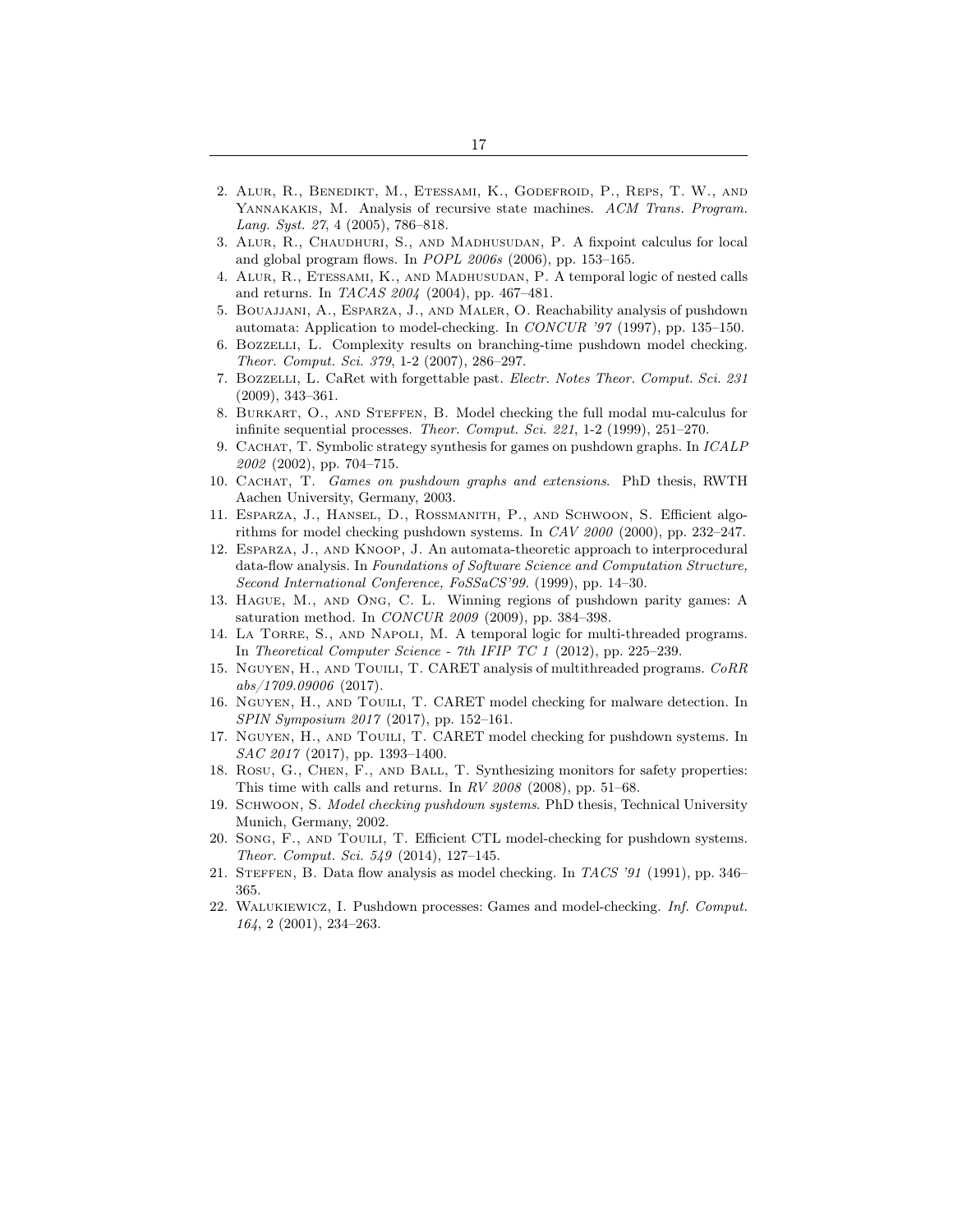# Appendix

Proof (of Theorem [7\)](#page-8-1). We prove the following stronger statement from which our claim trivially follows:

$$
\exists \pi' \in Ext(\pi, i) : \pi'(i + 1) = (p'', \beta \tau \omega) \land \pi'(succ_{a}(\pi', i)) = (p', \tau \omega)
$$
  

$$
\iff (p, \gamma) \to (p'', \beta \tau) \in \Delta \land (p'', \beta \#) \in Pre^*(\{(p', \#)\})
$$

1.  $" \Rightarrow$ "

Let  $\pi' \in Ext(\pi, i)$  with  $\pi'(i+1) = (p'', \beta \tau \omega)$  and  $\pi'(succ_a(\pi', i)) = (p', \tau \omega)$ . Naturally,  $(p, \gamma) \rightarrow (p'', \beta \tau)$  then holds. Let  $succ_a(\pi', i) = k$ . By definition,  $succ_a = inf\{j|j > i \land |\pi'(j)| = |\pi'(i)|\}.$  This implies  $|\pi'(j)| \geq |\pi'(i+1)|$  $\forall (i+1) \leq j \leq (k-1) \text{ and } |\pi'(k)| = |\pi'(i+1)| - 1. \text{ Let } \pi'(k-1) = (q, \gamma' \tau \omega).$ We therefore obtain  $(p'', \beta \#) \Rightarrow_{\mathcal{P}} (q, \gamma' \#)$ . Since  $\pi'(k) = (p', \tau \omega)$ , there must be a transition  $(q, \gamma') \to (p', \varepsilon) \in \Delta$  and thus  $(q, \gamma' \#) \Rightarrow_{\mathcal{P}} (p', \#)$ . In combination,  $(p'', \beta \#) \Rightarrow_P (p', \#)$  and therefore  $(p'', \beta \#) \in Pre^*(p', \#)$ .

2.  $" \leftarrow"$ 

Let  $(p, \gamma) \rightarrow (p'', \beta \tau) \in \Delta$  and  $(p'', \beta \#) \in Pre^*(\{(p', \#)\})$ . Let  $\pi(i) =$  $(p, \gamma\omega)$ . By assumption, there is a sequence  $c_0, \ldots, c_k$  with  $c_0 = (p'', \beta\#)$ ,  $c_k = (p', \#)$  and  $c_j \stackrel{r_j}{\Rightarrow} p \; c_{j+1}$  for all  $0 \leq j \lt k$  with  $r_j \in \Delta$ . Without loss of generality, we can assume  $|c_j| > |c_k|$  because there are only self-loop rules for heads with # as the top stack symbol. Let  $c_{k-1} = (q, \gamma' \#)$ . We obtain an extension  $\pi' \in Ext(\pi, i)$  such that  $\pi'(i + (k - 1)) = (q, \gamma' \tau \omega)$  and  $|\pi'(j)| \geq |\pi'(i+1)| \forall (i+1) \leq j < k$ . There must be a rule  $(q, \gamma') \to (p', \varepsilon) \in \Delta$ and therefore we can construct  $\pi'$  with  $\pi'(i+k) = (p', \tau\omega)$ . By construction,  $succ_a(\pi', i) = i + k$  and this concludes the proof.

*Proof (of Theorem [8\)](#page-8-2).* The initialisation in line [5](#page-9-0) is executed  $|P| * |T|$  times. The main loop in line [6](#page-9-0) is executed once for every call rule since Calls is initialised to all possible call rules and no rules are ever added to Calls afterwards. A natural upper bound for  $|Calls|$  is given by  $|\Delta|$  because there cannot be more call rules than total transitions. Therefore, we can assume that the main loop is executed  $|\Delta|$  times in the worst case. In every iteration of the main loop, the loop in line  $8$  is executed |P| times and we can implement the check in line  $8$  using Theorem [1.](#page-3-2) Thus, Algorithm [1](#page-9-0) always terminates. For correctness, notice that only heads  $(p, \gamma)$  for which call rules exist can have any returns. Therefore, if no call rules exist for a head  $(p, \gamma)$ , the returns for that head are initialised to  $\emptyset$  in line [5.](#page-9-0) They are also never changed afterwards because no entries for the head exist in Calls and the main loop considers only entries from Calls. This implies that Algorithm [1](#page-9-0) works correctly for heads without associated call rules. For all other heads, there is an entry for every call rule in *Calls*. The loop in line [8](#page-9-0) checks for every control location whether it is part of a head of a possible return and the correctness follows from Theorem [7.](#page-8-1) For the complexity analysis, only the execution time of line [9](#page-9-0) remains to be estimated. Since an AMA for  $\{(p, \#)\}\$ for any  $p \in \mathcal{P}$  can be constructed in constant time and with constant size, it takes time  $\mathcal{O}(|\Delta|)$  to construct  $\mathcal{A}_{Pre^*}$  and  $\mathcal{O}(|\Delta|)$  time to decide the membership of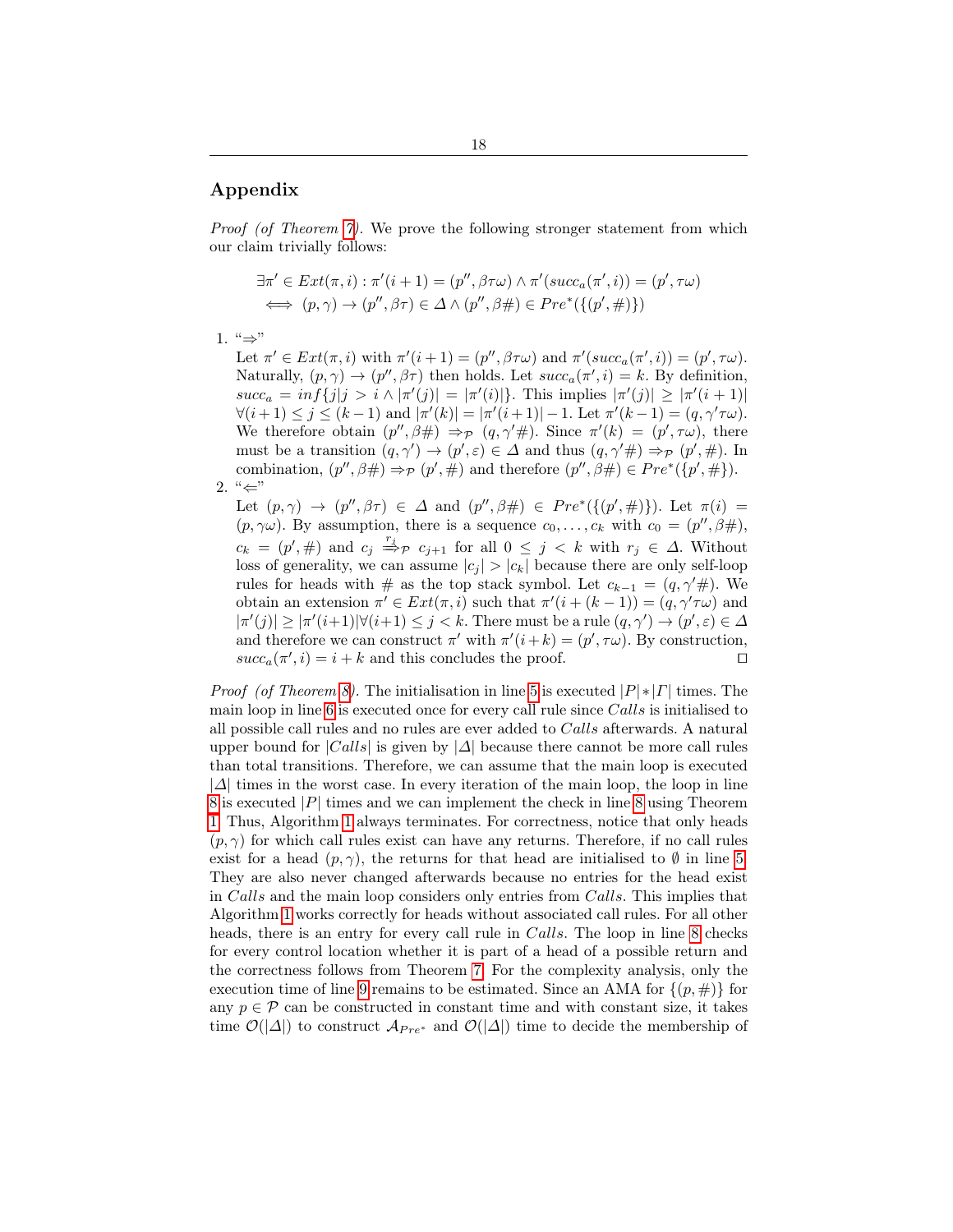19

 $(p'', \beta \#)$  in  $Pre^{*}(\lbrace p', \# \rbrace)$  because the size of heads is constant and the size of  $\mathcal{A}_{Pre^*}$  is in  $\mathcal{O}(|\Delta|)$ . In total, we obtain a bound of  $\mathcal{O}(|P| * |P| + |\Delta|^2 * |P|)$  and this can be simplified to  $\mathcal{O}(|\Delta|^2 * |P|)$  since there is at least one transition rule for every head  $(p, \gamma)$  and thus  $|\Delta| \geq |P| * |F|$  holds.

Proof (of Theore[m10\)](#page-9-1).

#### – "⇒"

Let  $(p, \gamma) \in PSLoops_H$ . By assumption, there is a rule  $(p, \gamma) \to (p', \beta \tau) \in \Delta$ and an infinite sequence  $c_0c_1 \ldots$  such that  $c_0 = (p', \beta\#), c_i \stackrel{r_i}{\Rightarrow}_{\mathcal{P}} c_{i+1}$  for  $r_i \in \Delta$  and  $|c_i| \geq |c_0|\forall i \geq 1$ . The same sequence is a valid run in  $\beta \mathcal{PS}_{\mathcal{P}}$ because the symbol  $\#$  is never reached and this implies all transition rules  $r_i$ are also available in  $\Delta'$ . Also,  $P = G$  holds and therefore accepting control locations are visited infinitely often in c. This means c is accepting.

 $-$  " $\leftarrow$ "

Let  $c = (c_0, c_1, \dots)$  be an accepting run from  $(p', \beta \#)$  in  $\mathcal{BPS}_{\mathcal{P}}$ . This means no configuration  $(p, \#)$  can ever be visited because otherwise, the run would have to visit  $(p_{loop}, \#)$ , but this configuration is not accepting and only has a self-loop as a possible transition. Therefore, all rules and control locations used to construct c are also available in  $P$ . Furthermore,  $|c_i| \ge |c_0|\forall i$  holds. The rule  $(p, \gamma) \to (p', \beta \tau)$  is available in  $\Delta$  by assumption and we obtain  $(p, \gamma) \in PSLoops_H.$ 

Proof (of Theorem [11\)](#page-9-2). The construction in line [5](#page-10-0) removes every transition of the form  $(p, \#) \rightarrow (p, \#) \in \Delta$  and instead adds a transition to  $(p, \#) \rightarrow (p', \#)$ to  $\Delta'$ . Since one such transition exists for every  $p \in P$ , this can be done in  $|P|$  steps. The computation of the repeating heads in line [6](#page-10-0) can be performed in time  $\mathcal{O}(|P|^2 * |\Delta|)$  by Theorem [2.](#page-3-1) The loop in line [7](#page-10-0) cannot be executed more than  $|\Delta|$  times in the worst case because we can again use  $|\Delta|$  as an upper bound for |Calls|. Furthermore, there can be between 0 and  $|P \times \Gamma|$ repeating heads and we can build an AMA  $\mathcal{A} = (Q, \Gamma, \delta, Q_f)$  representing the set  $\{(p'', \gamma''\omega) | (p'', \gamma'') \in R\}$  as follows:

$$
- Q = P \cup \{q_f\},
$$
  

$$
- \delta = \{(p, \gamma, q_f) | (p, \gamma) \in R\} \cup \{(q_f, \gamma, q_f) | \gamma \in \Gamma\},
$$
  

$$
- Q_f = \{q_f\}.
$$

Obviously, A can be constructed in time  $\mathcal{O}(|P \times \Gamma|)$ ,  $|Q| = |P + 1|$  and  $|\delta| =$  $\mathcal{O}(|P \times \Gamma|)$ . Accordingly,  $\mathcal{A}_{Pre^*}$  for this set can be computed in time  $\mathcal{O}(|Q|^2 *$  $|\Delta|$ ) =  $\mathcal{O}(|P|^2 * |\Delta|)$  by Theorem [5.](#page-5-1) The membership of  $(p', \beta \#)$  in  $L(\mathcal{A}_{Pre^*})$ can be checked in time  $\mathcal{O}(|\delta|+|P^2|*|\Delta|)$  by Theorem [4.](#page-5-2) The bounds for the construction of  $BPS_{\mathcal{P}}$  and the construction of A are asymptotically irrelevant.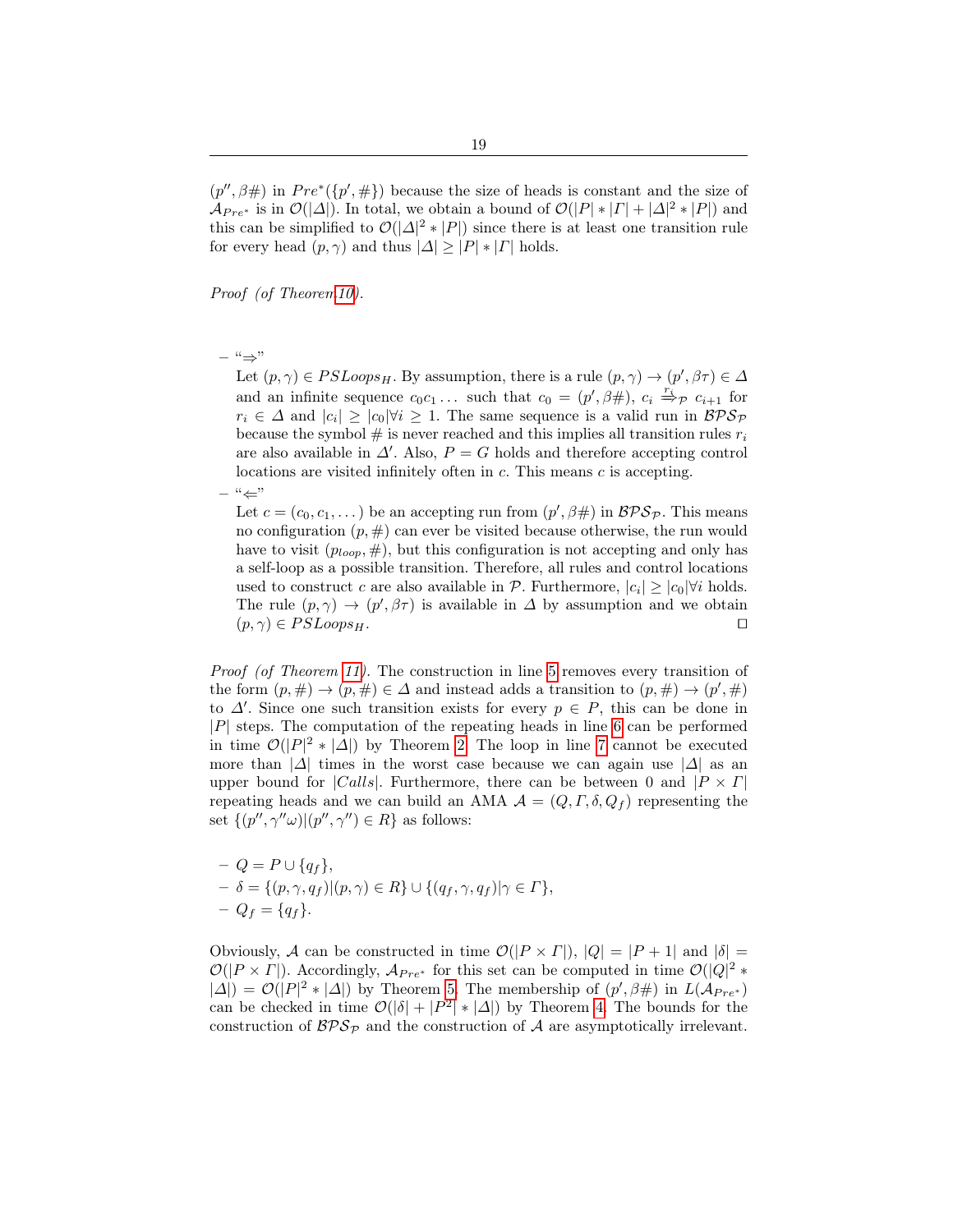Adding the remaining bounds, we obtain a total bound of

$$
\mathcal{O}(|P|^2 * \Delta|) + \mathcal{O}(|P|^2 * |\Delta|) + \mathcal{O}(|\Delta| * (|\delta| + |P|^2 * |\Delta|))
$$
  
=  $\mathcal{O}(|\Delta| * |\delta| + |\Delta|^2 * |P|^2)$   
=  $\mathcal{O}(|\Delta| * |P| * |T| + |\Delta|^2 * |P|^2)$   
=  $\mathcal{O}(|\Delta|^2 * |P|^2 + |\Delta|^2 * |P|^2)$   
=  $\mathcal{O}(|\Delta|^2 * |P|^2)$   $(|\Delta| \ge |P| * |T|)$   
=  $\mathcal{O}(|\Delta|^2 * |P|^2)$ 

The correctness of Algorithm [2](#page-10-0) follows from Theorem [10](#page-9-1) and Theorem [1.](#page-3-2)  $\Box$ 

<span id="page-19-0"></span>We frequently make use of the following proposition:

**Proposition 1.** Let  $\pi \in \Pi$  and  $\pi' \in Ext(\pi, i)$ . For any BranchCaRet formula  $\phi, (\pi, i) \models \phi \text{ iff } (\pi', i) \models \phi.$ 

*Proof.* The proof is by induction on the complexity of  $\phi$ .

**Basis:**  $\phi = ap$ ,  $ap \in AP$ 

By definition,  $\pi(i) = \pi'(i)$  and therefore  $ap \in \kappa(\pi(i)) \iff ap \in \kappa(\pi'(i))$ . **Induction Hypothesis:** For any proper subformula  $\phi'$  of  $\phi$ ,  $(\pi, i) \models \phi'$  iff  $(\pi', i) \models \phi'.$ 

Step:

 $-\phi = \phi_1 \wedge \phi_2, \phi = \phi_1 \vee \phi_2, \phi = \neg \phi_1$ 

The claim follows directly from the induction hypothesis.

- $-\phi = E\psi$  or  $\phi = A\psi$ 
	- The claim follows from the fact that  $Ext(\pi, i) = Ext(\pi', i)$ .

We will also use the following fact:

**Proposition 2.** Let  $(p, \xi) \in P \times \Xi$  and  $(p, \xi \Omega) \in P \times \Xi^+$ . Then  $(p, \xi) \in ADF_a$ iff  $(p, \xi \Omega) \in ADF_a$ .

We can now prove our main theorem. For this purpose, we now introduce two new relations. The relation  $\rightarrow_q \subseteq (P \times \Xi^+) \times (P \times \Xi^+)$  is the smallest relation such that

- If  $(p, \gamma) \to (p', \gamma') \in \Delta$ , then  $(p, \gamma \Omega) \to_g (p', \gamma' \Omega)$ .
- $-If(p,\gamma) \to (p',\gamma'\tau) \in \Delta$ , then  $(p,\gamma\Omega) \to_g (p',\gamma'(\tau,(p,\gamma))\Omega$ .
- $-$  If  $(p, \gamma) \to (p', \varepsilon) \in \Delta$ , then  $(p, \gamma(\gamma', (p'', \tau))\Omega) \to_{g} (p', \gamma'\Omega)$ .
- If  $(p, \gamma) \to (p', \varepsilon) \in \Delta$ , then  $(p, \gamma \#) \to_{g} (p', \#)$ .

The relation  $\triangle_a \subseteq (P \times \Xi^+) \times (P \times \Xi^+)$  is given by  $(p, \gamma \Omega) \triangleq_a (p', \gamma' \Omega)$ if  $(p, \gamma) \hookrightarrow_a (p', \gamma')$ . These relations lift the relations  $\hookrightarrow_g$  and  $\hookrightarrow_a$  from heads to configurations with call histories. Both relations behave analogously to their  $\hookrightarrow$ -variants. The only new rule in  $\rightarrow_g$  is the penultimate one which combines popping a symbol from the stack with the use of rule [1](#page-12-0) in just one step. We use these relations throughout the proof to simplify the description of the steps in our ABPDS and do not explicitly mention the use of rule [1,](#page-12-0) but it will always be clear from the context how the proof could be rewritten using just the regular relations  $\hookrightarrow_q$  and  $\hookrightarrow_a$ .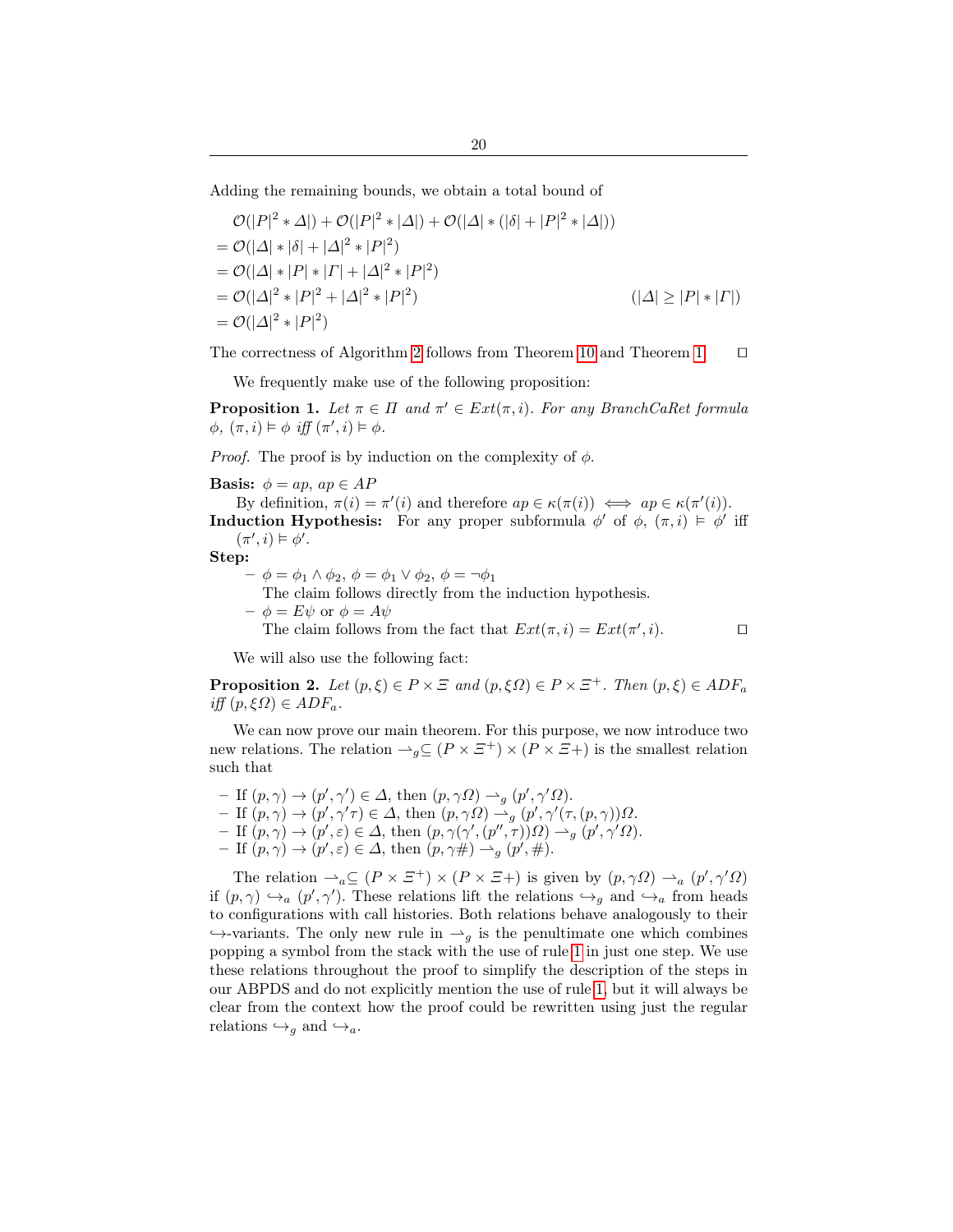#### Proof (of Theorem [13\)](#page-14-0). "⇒"

We use induction on the complexity of the formula  $\phi$ . Throughout this proof, we sometimes need other types of inductions. To distinguish between the induction hypotheses for both inductions, we call the induction hypothesis for the induction on the formula complexity the global induction hypothesis and the other induction hypothesis the local induction hypothesis.

#### Basis:

1.  $\phi = ap, ap \in AP$ 

Since  $(\pi, i) \models \phi$ ,  $ap \in \kappa(\pi(i))$  by definition and therefore, the configuration head of  $Assoc(\pi, i, ap)$  has the form  $([p, ap], \gamma)$  and  $ap \in \lambda(p, \gamma)$ . Using rule [2,](#page-12-1) we can loop infinitely in  $Assoc(\pi, i, ap)$ . Since  $[p, ap] \in F$ , the run thus obtained is accepting.

2.  $\phi = \neg ap, ap \in AP$ 

Similar to the previous case.

# Global Induction Hypothesis:

For any  $\pi' \in \Pi_{\mathcal{P}}$ , any proper subformula  $\phi'$  of  $\phi$  and any index  $j, (\pi', j) \models \phi'$ implies that there is an accepting run from  $\text{Assoc}(\pi', j, \phi')$ .

Step:

3.  $\phi = \phi_1 \wedge \phi_2$ 

Since  $(\pi, i) \models \phi_1$  and  $(\pi, i) \models \phi_2$ , the induction hypothesis implies that there are accepting runs  $\rho_1$  and  $\rho_2$  from  $Assoc(\pi, i, \phi_1)$  and  $Assoc(\pi, i, \phi_2)$ . Using rule [4,](#page-12-2) we can build an accepting run  $\rho$  with root node  $Assoc(\pi, i, \phi)$ and  $\rho_1$  and  $\rho_2$  as left and right subtrees.

4.  $\phi = \phi_1 \vee \phi_2$ 

The proof is similar to the previous case, using rule [5](#page-12-3) instead of rule [4.](#page-12-2) 5.  $\phi = E \bigcirc^g \phi_1$ 

Since  $(\pi, i) \models \phi$  holds, there must be  $\pi' \in Ext(\pi, i)$  such that  $(\pi', i+1) \models$  $\phi_1$ . Naturally, there is  $r \in \Delta$  with  $\pi'(i) \stackrel{r}{\Rightarrow} p \pi'(i+1)$ . As a consequence,  $Conf(\pi, i) \rightarrow_g Conf(\pi', i + 1)$ . Furthermore, the induction hypothesis yields an accepting run  $\rho$  from  $Assoc(\pi', i + 1, \phi_1)$ . Using rule [6,](#page-12-4) we can construct an accepting run  $\rho'$  for  $Assoc(\pi, i, \phi)$  by using  $Assoc(\pi, i, \phi)$ as the root node and connecting it with the accepting run  $\rho$ .

6.  $\phi = A \bigcirc^g \phi_1$ 

Similar to the previous case.

<span id="page-20-0"></span>7.  $\phi = E \phi_1 \mathcal{U}^g \phi_2$ 

Since  $(\pi, i) \models \phi$  holds, there is  $\pi' \in Ext(\pi, i)$  and  $j \geq 0$  such that  $(\pi', i + j) \models \phi_2$  and  $(\pi', i + k) \models \phi_1 \forall 0 \leq k < j$ . To prove our claim, we use another induction on  $j$ .

## Basis:

Let  $j = 0$ . Then  $(\pi', i) \models \phi_2$  and the global induction hypothesis yields an accepting run from  $Assoc(\pi', i, \phi_2)$ . Since  $Assoc(\pi', i, \phi_2)$  $Assoc(\pi, i, \phi_2)$ , there is also an accepting run from  $Assoc(\pi, i, \phi_2)$ . Using rule [8,](#page-12-5) we directly obtain an accepting run from  $Assoc(\pi, i, \phi)$ as well.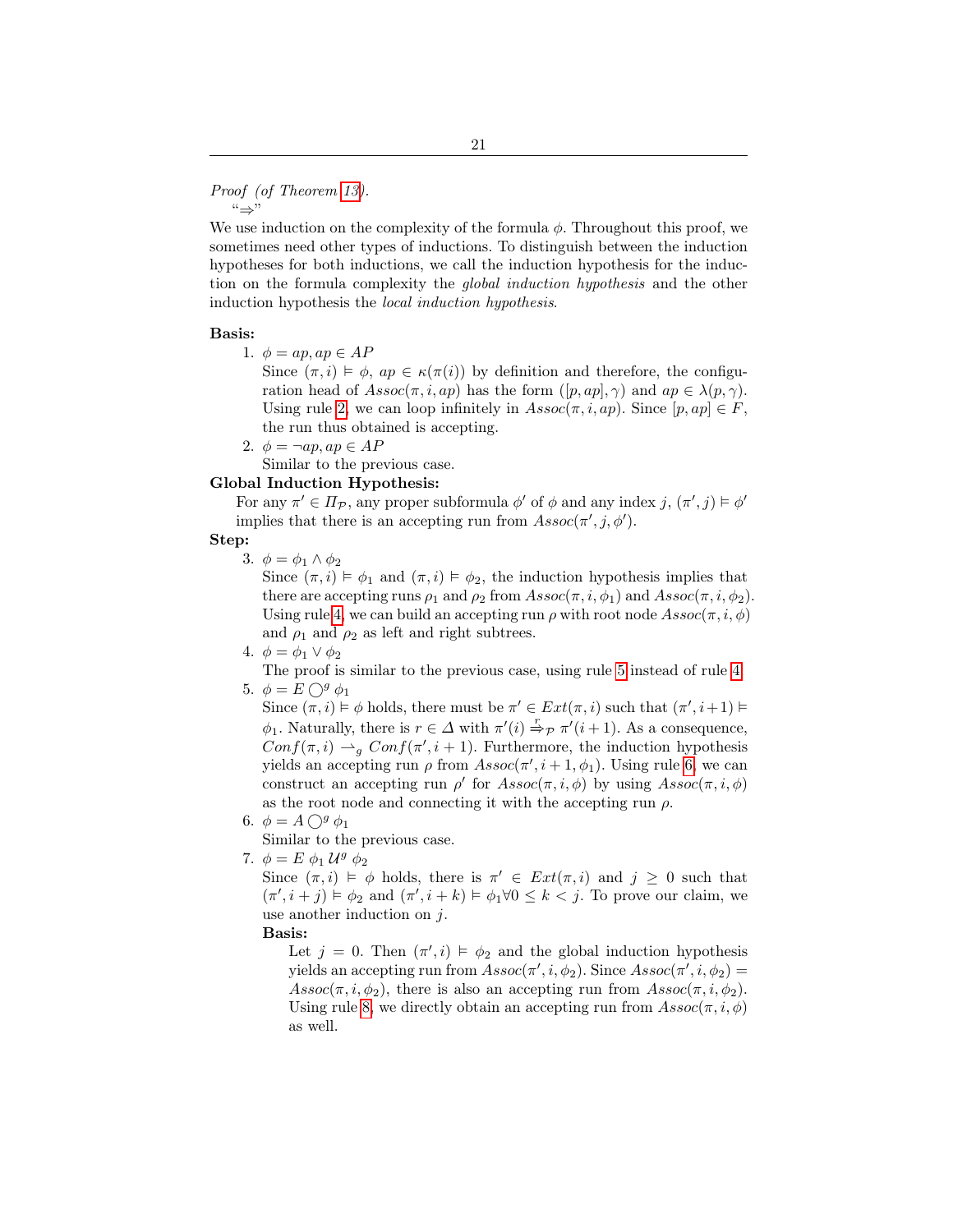#### Local Induction Hypothesis:

For any path  $\pi' \in \overline{\Pi_{\mathcal{P}}}$  and any index  $m$ , if  $(\pi', m+j') \models \phi_2$  for  $j' < j$ and  $(\pi', k) \models \phi_1 \forall m \leq k < j'$ , then there is an accepting run from  $Assoc(\pi', m, \phi).$ 

Step:

Let  $j > 0$ . By assumption,  $(\pi', i) \models \phi_1$  and  $(\pi', i + 1) \models E \phi_1 \mathcal{U}^g \phi_2$ holds. In particular, for  $(\pi', i+1)$ , the first index j' for which  $(\pi', i+1)$  $(1+j') \models \phi_2$  holds is  $j' = j - 1$ . The local induction hypothesis thus implies that there is an accepting run from  $\text{Assoc}(\pi', i + 1, \phi)$  and the global induction hypothesis implies that there is an accepting run from  $Assoc(\pi, i, \phi_1)$ . Furthermore,  $Conf(\pi, i) \rightarrow_g Conf(\pi', i +$ 1) holds. Rule [9](#page-13-5) then shows  $Assoc(\pi, i, \phi) \Rightarrow_{\mathcal{BP}} \{Assoc(\pi, i, \phi_1),$  $Assoc(\pi', i + 1, \phi)$ . We can therefore directly use the accepting runs from both these configurations to obtain an accepting run from  $Assoc(\pi, i, \phi).$ 

- 8.  $\phi = A \phi_1 \mathcal{U}^g \phi_2$ 
	- Similar to the previous case.
- 9.  $\phi = E \phi_1 \mathcal{R}^g \phi_2$

Let  $\pi' \in Ext(\pi, i)$  such that  $(\pi', i) \models \phi_1 \mathcal{R}^g \phi_2$ . We need to consider two cases. In the first case, there is an index j such that  $(\pi', i + j) \models \phi_1$  and  $(\pi', i + k) \models \phi_2 \ \forall 0 \leq k \leq j$ . In this case, the proof is analogous to the proof of case [7.](#page-20-0) In the second case,  $\phi_1$  is never fulfilled and  $(\pi', i + k) \models$  $\phi_2 \forall k$ . First of all, notice that  $Conf(\pi', m) \rightarrow_g Conf(\pi', m + 1) \forall m \geq i$ . From the global induction hypothesis, we know that there are accepting runs  $\rho_m$  from  $Assoc(\pi', m, \phi_2)$ . Let us construct an accepting run  $\rho'$ from  $Assoc(\pi', i, \phi)$ . The tree  $\rho'$  can be represented by an infinite linear sequence of nodes  $n_l$  with the following properties:

(a) The root  $n_0$  is  $Assoc(\pi', i, \phi)$ .

- (b)  $n_l = Assoc(\pi', i+l, \phi)$  and  $n_l$  has  $Assoc(\pi', i+l, \phi_2)$  and  $n_{l+1}$  as its children.
- (c)  $Assoc(\pi', i + l)$  is the root node of an accepting run  $\rho_l$  which is integrated into  $\rho'$ .

 $\rho'$  is a valid run because every run  $\rho_l$  is valid by the global induction hypothesis and the transitions from  $n_l$  to  $n_{l+1}$  and the root of  $\rho_l$  are valid due to rule [13.](#page-13-6) Every path that reaches one of the subtrees  $\rho_l$  is accepting since these runs are accepting. The only path that does not reach any of these trees is the path  $n_0n_1 \ldots$  But since every control location  $[p, \phi]$  is accepting, this path is also accepting. Thus, all paths of  $\rho'$  are accepting and  $\rho'$  is an accepting run. The fact that  $Assoc(\pi', i, \phi) = Assoc(\pi, i, \phi)$ holds then implies our claim.

- 10.  $\phi = A \phi_1 \mathcal{R}^g \phi_2$ 
	- The proof is similar to the previous case.
- <span id="page-21-0"></span>11.  $\phi = E \bigcirc^a \phi_1$

Let  $\pi' \in Ext(\pi, i)$  such that  $(\pi', i) \models \bigcirc^a \phi_1$ . This means  $succ_a(\pi', i) = k$ and  $(\pi', k) \models \phi_1$ . Accordingly,  $Conf(\pi, i) \rightarrow_a Conf(\pi', k)$  and therefore  $Assoc(\pi, i, \phi) \Rightarrow_{\mathcal{BP}} \{Assoc(\pi', k, \phi_1)\}$  by rule [6.](#page-12-4) The global induction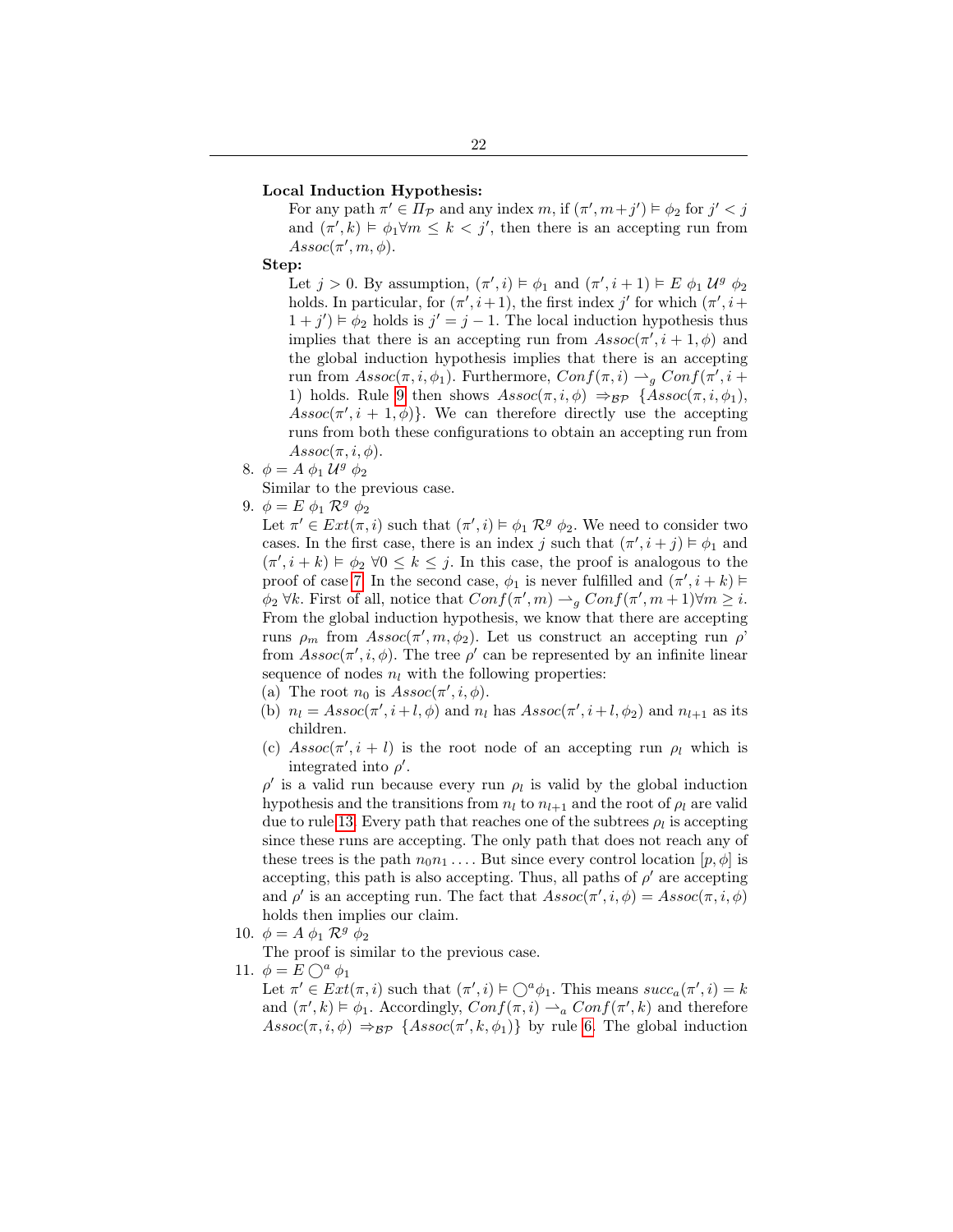12.  $\phi = A \bigcap^a \phi_1$ 

Let  $(\pi, i) \models \phi$ . Then  $succ_a(\pi' i)$  is defined for all possible  $\pi' \in Ext(\pi, i)$ . This shows  $Conf(\pi, i) \in ADF_a$  and thus rule [7](#page-12-6) is available. In all other respects, the proof is similar to the previous case.

<span id="page-22-0"></span>13.  $\phi = E \phi_1 \mathcal{U}^a \phi_2$ 

Let  $(\pi, i) \models \phi$ . Then there is  $\pi' \in Ext(\pi, i)$  such that  $(\pi', i) \models \phi_1 \mathcal{U}^a \phi_2$ . This means there is  $k \geq 0$  such that  $(\pi', succ_{a}^{k}(\pi', i)) \models \phi_2$  and  $(\pi',$  $succ_a^m(\pi', i)) \models \phi_1 \; \forall 0 \leq m < k$ . To show our claim, we use another local induction on k.

Basis:

Let  $k = 0$ . We have  $succ_a^0(\pi', i) = i$  and therefore  $(\pi', i) \models \phi_2$ . By the global induction hypothesis, there is an accepting run from  $Assoc(\pi', i, \phi_2)$ . Using rule [8,](#page-12-5) we see  $Assoc(\pi, i, \phi) \Rightarrow_{BP} \{Assoc(\pi, i, \phi_2)$ .  $i, \phi_2$ } and therefore directly obtain an accepting run from  $Assoc(\pi, \phi_1)$ i,  $\phi$ ) because  $Assoc(\pi', i, \phi_2) = Assoc(\pi, i, \phi_2)$  holds.

## Local Induction Hypothesis

For every  $\pi' \in \Pi_{\mathcal{P}}$  and every index m, if there is  $k' < k$  such that  $(\pi', succ_{a}^{k'}(\pi', m)) \models \phi_2$  and  $(\pi', succ_{a}^{l}(\pi', m)) \models \phi_1 \forall 0 \leq l < k'$ , then there is an accepting run from  $Assoc(\pi', m, \phi)$ .

Step:

Let  $k > 0$ . Then,  $(\pi', i) \models \phi_1$  and  $(\pi', succ_\alpha(\pi', i)) \models \phi$ . This implies there is  $\pi'' \in Ext(\pi', succ_a(\pi', i))$  with  $(\pi'', succ_a^{k'}(\pi'', succ_a(\pi', i)))$  $\models \phi_2$  for  $k' = k - 1$  and  $(\pi'', succ^l_a(\pi'', i)) \models \phi_1 \forall 0 \leq l < k'.$  Accordingly, there is an accepting run from  $Assoc(\pi', succ_{a}(\pi', i), \phi)$  by the local induction hypothesis. Furthermore,  $Conf(\pi, i) \rightharpoonup_a Conf(\pi', i)$  $succ_a(\pi', i)$  and there is an accepting run from  $Assoc(\pi, i, \phi_1)$  by the global induction hypothesis. Using rule [8,](#page-12-5) we see that  $Assoc(\pi,$  $i, \phi$   $\Rightarrow_{\mathcal{BP}}$  { $\text{Assoc}(\pi, i, \phi_1)$ ,  $\text{Assoc}(\pi', \text{succ}_a(\pi', i), \phi)$ } and the accepting runs from these configurations therefore yield an accepting run from  $Assoc(\pi, i, \phi)$ .

14.  $\phi = A \phi_1 U^a \phi_2$ 

The proof is similar to the previous case.

<span id="page-22-1"></span>15.  $\phi = E \phi_1 \mathcal{R}^a \phi_2$ 

Let  $(\pi, i) \models \phi$ . Then there is  $\pi' \in Ext(\pi, i)$  such that  $(\pi', i) \models \phi_1 \mathcal{R}^a \phi_2$ . There are two cases to consider. In the first case, there is  $k$  such that  $succ_a^k(\pi', i) = j, (\pi', j) \models \phi_1 \text{ and } (\pi', succ^l(\pi', i)) \models \phi_2 \forall 0 \le l \le k.$ This case is similar to case [13.](#page-22-0) In the second case,  $\phi_1$  is never fulfilled and  $(\pi', succ^l_{a}(\pi', i)) \models \phi_2 \ \forall l \geq 0$ . By the induction hypothesis, there are accepting runs  $\rho_l$  from  $Assoc(\pi', succ_l(\pi', i), \phi_2)$ . Furthermore,  $Conf(\pi', succ_\alpha^l(\pi', i)) \rightharpoonup_a Conf(\pi', succ_\alpha^{l+1}(\pi', i))$  holds by definition. We now construct an accepting run  $\rho'$  from  $Assoc(\pi, i, \phi)$ . This run can be represented by an infinite linear sequence of nodes  $n_l$  with the following properties:

(a) The root  $n_0$  is  $Assoc(\pi', i, \phi)$ .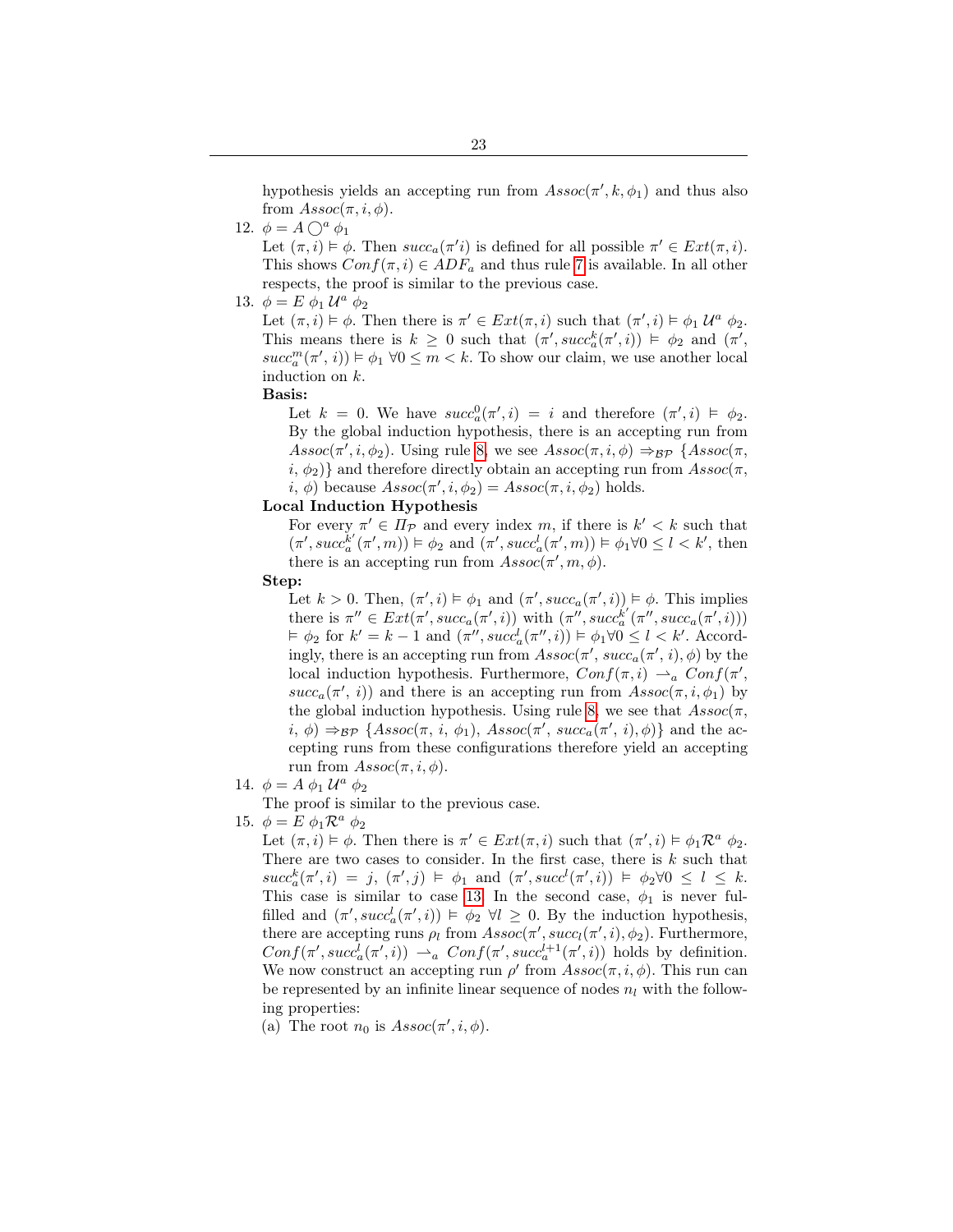- (b)  $n_l = Assoc(\pi', succ^l_a(\pi', i), \phi)$  and  $n_l$  has  $n_{l+1}$  and  $Assoc(\pi', succ^l_a(\pi', i))$  $i), \phi_2$  as children.
- (c)  $Assoc(\pi', succ^l_a(\pi', i), \phi_2)$  is the root node of the accepting run  $\rho_l$ which is integrated into  $\rho'$ .

 $\rho'$  is a valid run because all  $\rho_l$  are valid runs by the induction hypothesis and the transition from  $n_l$  to  $n_{l+1}$  and the root node of  $\rho_l$  is possible by rule [13.](#page-13-6) Paths that reach nodes in any  $\rho_l$  are accepting by definition. The only other possible path is  $n_0, n_1, \ldots$  and control locations in this path are accepting since  $[p, \phi] \in F$  for any  $p \in P$ . Accordingly,  $\rho'$  is an accepting run. The fact that  $Assoc(\pi', i, \phi) = Assoc(\pi, i, \phi)$  holds implies our claim.

16.  $\phi = A \phi_1 \mathcal{R}^a \phi_2$ 

The proof is similar to the previous case, using rule [15](#page-13-0) instead of rule [13](#page-13-6) in the second case.

17.  $\phi = E \bigcirc_W^a \phi_1$ 

If the abstract successor exists and fulfills  $\phi_1$ , the proof is similar to case [11.](#page-21-0) Otherwise, the abstract successor must be undefined in at least one case and this is the case iff  $Conf(\pi, i) \notin ADF_a$ . Rule [16](#page-13-1) then implies  $Assoc(\pi, i, \phi) \Rightarrow_{\mathcal{BP}} \{true\}$  and there is thus an accepting run from  $Assoc(\pi, i, \phi).$ 

18.  $\phi = A \bigcirc_W^a \phi_1$ 

Let  $(\pi, i) \models \phi$ . Then for any  $\pi' \in Ext(\pi, i)$ ,  $(\pi', i) \models \bigcirc^a_W \phi_1$  holds. This means  $succ_a(\pi', i)$  is either undefined or  $(\pi', succ_a(\pi', i)) \models \phi_1$ . If  $succ_a(\pi', i)$  is undefined on all extensions, rule [18](#page-13-7) yields  $Assoc(\pi, i, \phi)$  $\Rightarrow_{\mathcal{BP}}$  {*true*} and there is an accepting run. Let there be at least one extension on which  $succ_a$  is defined and let  $\pi_0, \ldots, \pi_k \in Ext(\pi, i)$  such that the  $\pi_i$  cover exactly the heads abstract successors of  $(\pi, i)$  can have. Then  $Assoc(\pi, i, \phi) \Rightarrow_{\mathcal{BP}} \{Assoc(\pi_0, succ_a(\pi_0, i), \phi_1), \ldots, Assoc(\pi_k,$  $succ_a(\pi_k, i), \phi_1$ } by rule [18.](#page-13-7) By the global induction hypothesis, there are accepting runs  $\rho_i$  from  $Assoc(\pi_i, succ_a(\pi_i, i), \phi_1)$  and therefore there is an accepting run from  $Assoc(\pi, i, \phi)$ .

<span id="page-23-0"></span>19.  $\phi = E \phi_1 \mathcal{U}_W^a \phi_2$ 

We consider two cases. In the first case,  $(\pi, i) \models E\phi_1 U^a \phi_2$  holds and the proof is similar to case [13.](#page-22-0) Otherwise, there is  $\pi' \in Ext(\pi, i)$  and an index  $j > 0$  such that  $succ_a^j(\pi', i)$  is undefined and  $succ_a^k(\pi', i) \models \phi_1 \forall k < j$ . We use a local induction on j.

Basis:

Let  $j = 1$ . Then  $(\pi', i) \models \phi_1$  and  $succ_a(\pi', i)$  is undefined. As a consequence,  $Conf(\pi', i) \notin ADF_a$  and therefore rule [19](#page-13-8) is available. This implies  $Assoc(\pi, i, \phi) \rightarrow_{\mathcal{BP}} \{Assoc(\pi, i, \phi_1)\}$ . By the global induction hypothesis, there is an accepting run from  $\text{Assoc}(\pi, i, \phi_1)$  and therefore also from  $Assoc(\pi, i, \phi)$ .

### Local Induction Hypothesis:

For any  $\pi' \in \Pi_{\mathcal{P}}$  and any index m, if  $succ_a^{j'}(\pi', m)$  is undefined for  $j' < j$  and  $(\pi',succ_a^k(\pi',m)) \models \phi_1 \forall k < j'$ , then there is an accepting run from  $Assoc(\pi', m, \phi)$ .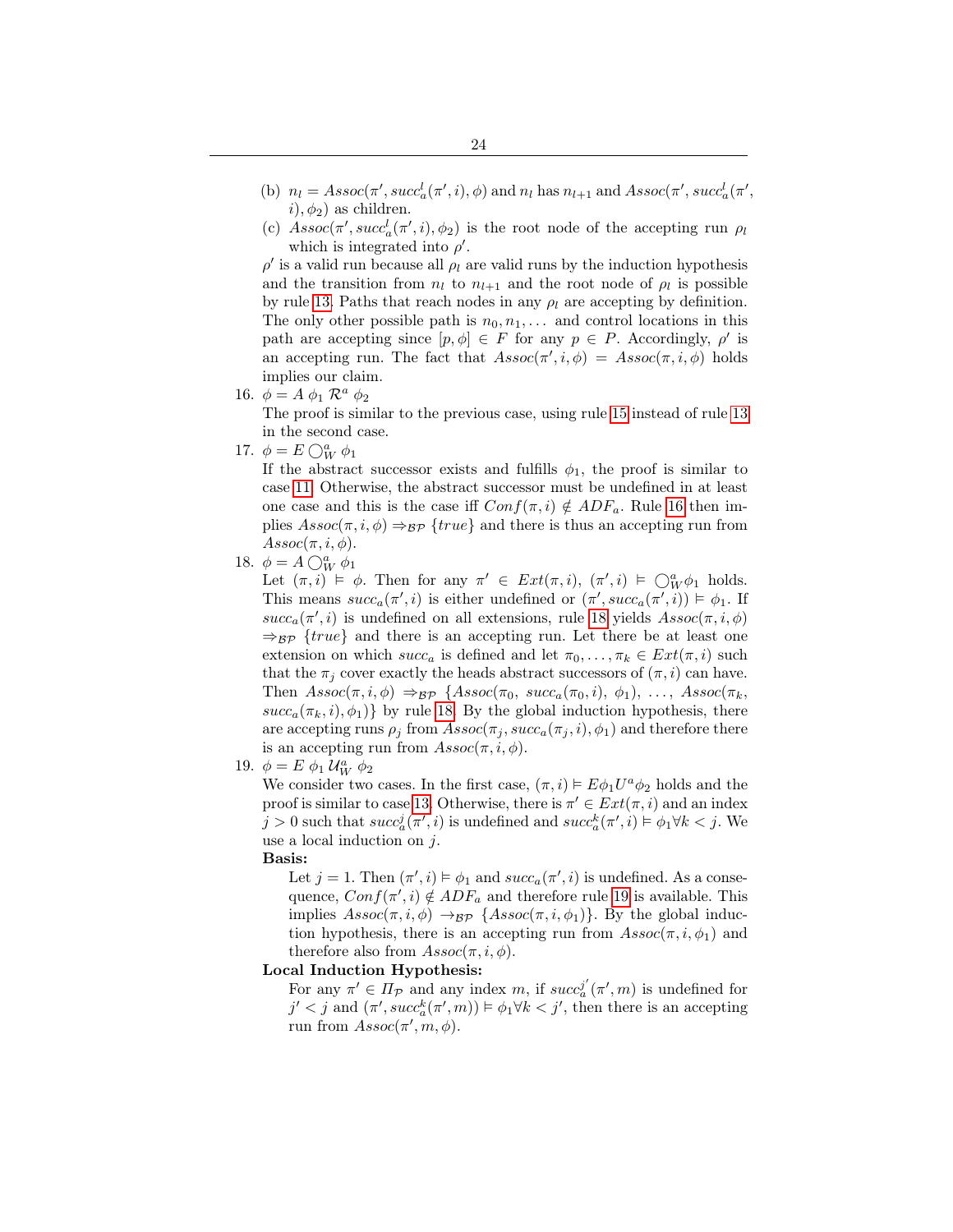### Step:

Let  $j > 1$ . By assumption,  $(\pi', i) \models \phi_1$  and there is k such that  $succ_a(\pi', i) = k$  and  $(\pi', k) \models \phi$ . Furthermore, we have  $Conf(\pi, \pi')$ i)  $\rightarrow_a$  Conf( $\pi'$ , k). Using rule [20,](#page-13-9) we obtain  $Assoc(\pi, i, \phi) \Rightarrow_{\mathcal{BP}}$  $\{Assoc(\pi, i, \phi_1), Assoc(\pi', k, \phi)\}.$  From the global induction hypothesis, we get an accepting run for  $\text{Assoc}(\pi, i, \phi_1)$  and from the local induction hypothesis, we get an accepting run for  $\text{Assoc}(\pi', k, \phi)$ . Thus, there is an accepting run for  $\text{Assoc}(\pi, i, \phi)$ .

- 20.  $\phi = A \phi_1 \mathcal{U}_W^a \phi_2$ 
	- Similar to the previous case.

# 21.  $\phi = E \phi_1 \mathcal{R}_W^a \phi_2$

There are two possible cases. In the first case,  $(\pi, i) \models E\phi_1 R^a \phi_2$  holds and the proof is thus similar to case [15.](#page-22-1) In the second case, there is  $\pi' \in Ext(\pi, i)$  and an index j such that  $succ_a^j(\pi', i)$  is undefined and  $(\pi', succ_{a}^{k}(\pi', i)) \models \phi_2 \forall k < j$ . But then, the proof is the same as in case [19.](#page-23-0)

22.  $\phi = A \phi_1 \mathcal{R}_W^a \phi_2$ 

Similar to the previous case.

23.  $\phi = E \bigcirc^- \phi_1$ 

Let  $(\pi, i) \models \phi$ . Then  $(\pi, succ_-(\pi, i)) \models \phi_1$ . Using rules [27](#page-13-3) and [29,](#page-13-10) we obtain  $Assoc(\pi, i, \phi) \Rightarrow_{\mathcal{BP}} \{Assoc(\pi, succ_-(\pi, i), \phi_1)\}$ . By the global induction hypothesis, there is an accepting run from  $Assoc(\pi, succ_{-}(\pi,$ i),  $\phi_1$ ). This implies that there is an accepting run from  $Assoc(\pi, i, \phi)$  as well.

# 24.  $\phi = E \bigcirc_{W}^{-} \phi_1$

If  $succ_$ (π, i) exists, the proof is similar to the previous case. If it does not exist,  $Assoc(\pi, i, \phi)$  has the form  $([p, \phi], \gamma \#)$  or  $([p, \phi], \#)$ . In the first case, Rule [27](#page-13-3) can be used to obtain  $Assoc(\pi, i, \phi) \Rightarrow_{\mathcal{BP}} (p_c, \phi], \#)$  and then  $([p_c, \phi], \#) \Rightarrow_{\mathcal{BP}} true$  by rule [28.](#page-13-11) In the second case, we directly have  $([p, \phi], \#) \Rightarrow_{\mathcal{BP}} true$  by rule [28.](#page-13-11) Both results directly imply an accepting run.

# 25.  $\phi = E \phi_1 U^{-} \phi_2$

Let  $(\pi, i) \models \phi$ . Then there must be an index j such that  $succ^j(\pi, i) = k$ ,  $(\pi, k) \models \phi_2$  and  $(\pi, succ_{-}^{m}(\pi, i)) \models \phi_1 \forall 0 \leq m \leq k$ . We use a local induction on  $j$ .

## Basis:

Let  $j = 0$ . Then, using rule [30,](#page-13-12) we obtain  $Assoc(\pi, i, \phi) \Rightarrow_{\mathcal{BP}}$ 

 $\{Assoc(\pi, i, \phi_2)\}\$ and there is an accepting run from  $Assoc(\pi, i, \phi_2)$ due to the global induction hypothesis.

## Local Induction Hypothesis:

If  $(\pi, succ^{j'}(\pi, n)) \vDash \phi_2$  for any index  $n, j' < j$  and  $(\pi, succ^m(\pi, n)) \vDash$  $\phi_1 \forall m < j'$ , then there is an accepting run from  $\text{Assoc}(\pi, i, n)$ .

#### Step:

Let  $j \ge 1$ . Then  $(\pi, i) \models \phi_1$  and  $(\pi, succ_-(\pi, i)) \models \phi$ . Using rule [30,](#page-13-12) we need to show that there are accepting runs from  $Assoc(\pi, i, \phi_1)$ and from  $Assoc(\pi, i, E \bigcirc^- \phi)$ . The first claim follows directly from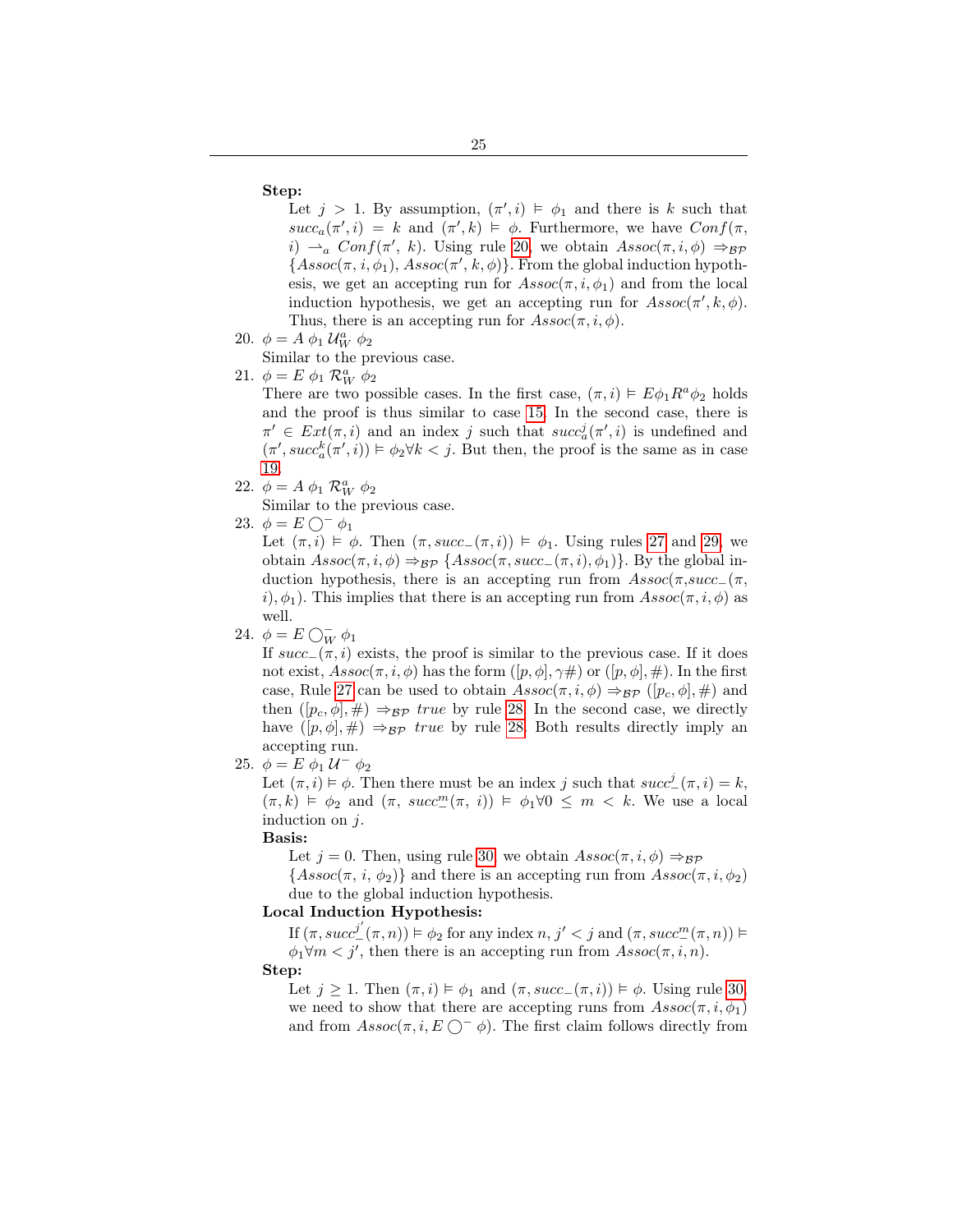the global induction hypothesis. For the second claim, we obtain  $Assoc(\pi, i, E \bigcirc^- \phi) \Rightarrow_{\mathcal{BP}} \{Assoc(\pi, succ_-(\pi, i), \phi)\}$  using rules [27](#page-13-3) and [29.](#page-13-10) Naturally, for  $j' = j - 1$ ,  $(\pi, succ^j'(\pi, i)) \models \phi_2$  and  $(\pi,$  $succ^m_-(\pi, i)$   $\models \phi_1 \forall 0 \leq m < j'$ . The local induction hypothesis then implies that there is an accepting run from  $Assoc(\pi, succ_-(\pi, i), \phi)$ and thus from  $Assoc(\pi, i, E \bigcap^- \phi)$  as desired.

$$
26. \phi = E \phi_1 \mathcal{R}^- \phi_2
$$

The proof is similar to the previous case. Notice in particular that we have only finitely many possible iterations until the bottom of the stack is reached. Therefore, unlike in the other release cases, it is not possible that  $\phi$  is fulfilled and  $\phi_1$  is never reached.

### $``\leftarrow''$

Again, we use induction on the complexity of the formula  $\phi$ .

### Basis:

1.  $\phi = ap$ ,  $ap \in AP$ 

Let  $\rho$  be an accepting run from  $Assoc(\pi, i, ap)$ . The only rule that can be used to construct such a run is rule [2.](#page-12-1) This implies  $\text{Assoc}(\pi, i, ap)$ has the form  $([p, ap], \gamma \Omega)$  and  $ap \in \lambda(p, \gamma)$ . But then,  $\pi(i)$  must have the form  $(p, \gamma\omega)$  and  $\kappa(\pi(i)) = \lambda(p, \gamma)$ . Accordingly,  $ap \in \kappa(\pi(i))$  and therefore  $(\pi, i) \models ap$ .

2.  $\phi = \neg ap, ap \in AP$ 

Similar to the previous case.

## Global Induction Hypothesis:

For any  $\pi' \in \Pi_{\mathcal{P}}$ , any index m and any proper subformula  $\phi'$  of  $\phi$ , an accepting run from  $Assoc(\pi', m, \phi')$  in  $BP$  implies  $(\pi', m) \models \phi'$ .

### Step:

3.  $\phi = \phi_1 \wedge \phi_2$ 

Let  $\rho$  be an accepting run from  $Assoc(\pi, i, \phi)$ . The only available rule for the root node of  $\rho$  is rule [4](#page-12-2) and this means there must be accepting runs from  $Assoc(\pi, i, \phi_1)$  and  $Assoc(\pi, i, \phi_2)$ . The global induction hypothesis implies that  $(\pi, i) \models \phi_1$  and  $(\pi, i) \models \phi_2$ . But this is equivalent to  $(\pi, i) \models$  $\phi_1 \wedge \phi_2$ .

4.  $\phi = \phi_1 \vee \phi_2$ 

Similar to the previous case.

5.  $\phi = E \bigcap^g \phi_1$ 

For an accepting run  $\rho$  from  $Assoc(\pi, i, \phi)$ , the only possible transition from the root node is based on rule [6.](#page-12-4) This means there is one direct child node  $c = ([p, \phi_1], \Omega)$  and  $Conf(\pi, i) \rightarrow_q (p, \Omega)$ . This implies there is  $\pi' \in Ext(\pi, i)$  such that  $Conf(\pi', i + 1) = (p, \Omega)$ . The accepting run from c implies  $(\pi', i+1) \models \phi_1$  by the global induction hypothesis and thus  $(\pi, i) \models \phi$ .

6.  $\phi = A \bigcirc^g \phi_1$ Similar to the previous case.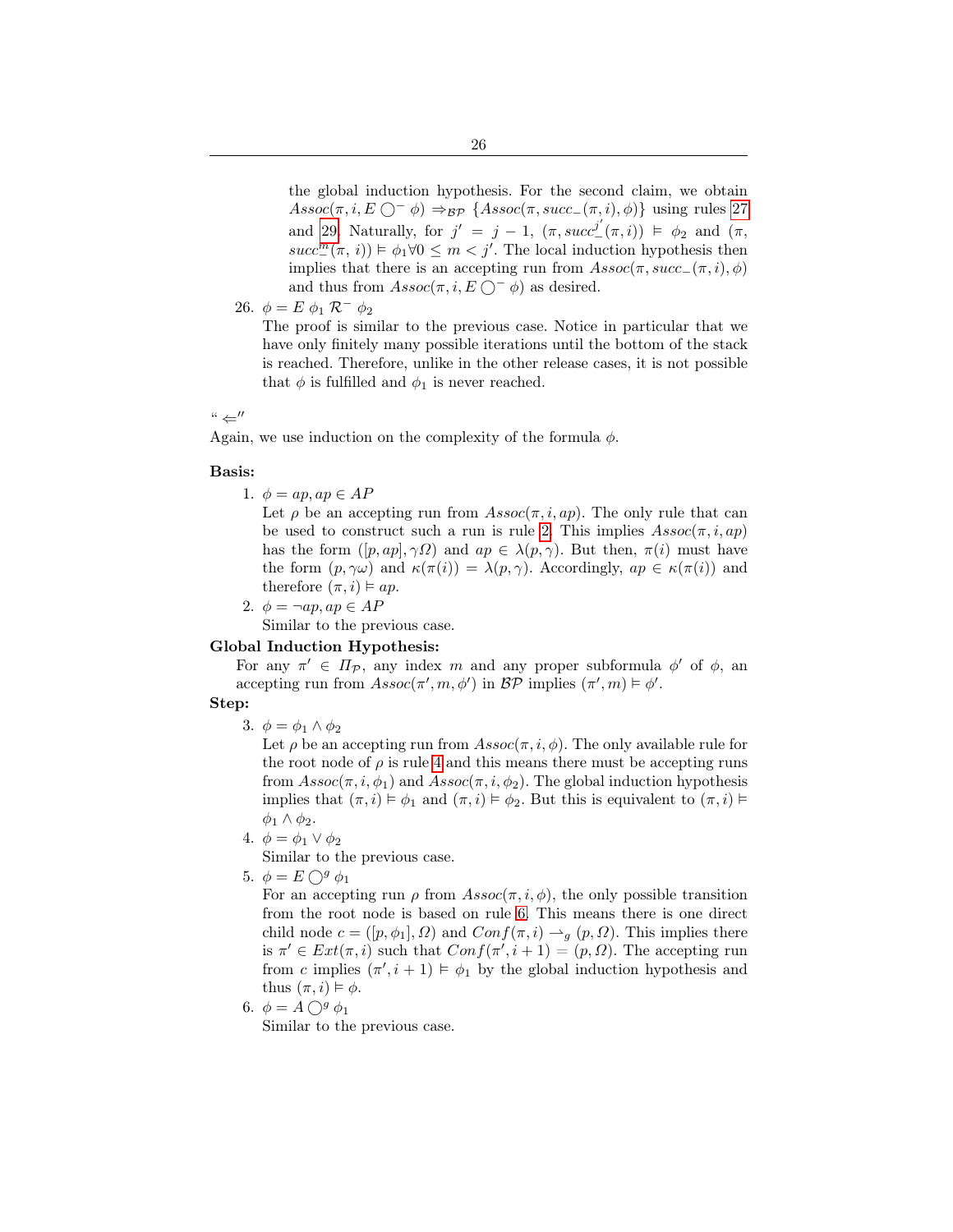<span id="page-26-0"></span>7.  $\phi = E \phi_1 \mathcal{U}^g \phi_2$ 

Let  $\rho$  be an accepting run from  $Assoc(\pi, i, \phi)$ . There are two possible cases. In the first case,  $\rho$  has  $Assoc(\pi, i, \phi_2)$  as a direct child node and there is an accepting run from  $Assoc(\pi, i, \phi_2)$ . The global induction hypothesis then implies  $(\pi, i) \models \phi_2$  and therefore also  $(\pi, i) \models \phi$ . Otherwise,  $\rho$  can be represented by a finite sequence of nodes  $n_0 \dots n_m$  for  $m \geq 1$ with the following properties:

- (a) The root node  $n_0$  is  $Assoc(\pi, i, \phi)$ .
- (b) For any  $l > 0$ , there is  $\pi_l$  such that  $n_l = Assoc(\pi_l, i, \phi)$  and  $\pi_l \in$  $Ext(\pi_{l-1}, i + (l-1))$  for  $n_{l-1} = Assoc(\pi_{l-1}, i + (l-1), \phi)$ .
- (c) For any  $n_l$  with  $l < m$ , the children of  $n_l$  are  $Assoc(\pi_l.i + l, \phi_1)$  and  $n_{l+1}.$
- (d) For  $n_m$ , the only child node is  $Assoc(\pi_m, i + m, \phi_2)$ .
- (e)  $Assoc(\pi_l, i+l, \phi_1)$  and  $Assoc(\pi_m, i+m, \phi_2)$  are the root nodes of accepting runs integrated in  $\rho$ .

Property b) follows from the fact that the connections between the nodes must be based on rule [9.](#page-13-5) There are accepting runs from  $\text{Assoc}(\pi_l, i + \pi_l)$  $l, \phi_1$ )  $\forall l < m$  and from  $Assoc(\pi_m, i + m, \phi_2)$  and the global induction hypothesis thus implies  $(\pi_l, i + l) \models \phi_1 \ \forall 0 \leq l < m$  and  $(\pi_m, i + m) \models \phi_2$ . Furthermore, notice that  $\pi_m \in Ext(\pi_l, i+l)$   $\forall 0 \leq l < m$  and therefore  $(\pi_m, i+l) \models \phi_1 \; \forall 0 \leq l < m$  by Proposition [1.](#page-19-0) This shows  $(\pi_m, i) \models$  $\phi_1 \mathcal{U}^g \phi_2$  and since  $\pi_m \in Ext(\pi, i)$ , we obtain  $(\pi, i) \models \phi$ .

8.  $\phi = A \phi_1 U^g \phi_2$ 

Similar to the previous case.

9.  $\phi = E \phi_1 \mathcal{R}^g \phi_2$ 

Let  $\rho$  be an accepting run from  $Assoc(\pi, i, \phi)$ . There are two cases. In the first case,  $\rho$  eventually reaches  $([p'', \phi_1 \wedge \phi_2], \Omega'')$  as a child of  $Assoc(\pi'', i + k, \phi)$  for some  $\pi'' \in Ext(\pi, i)$  and some k. Then, the proof is similar to case [7.](#page-26-0) In the second case,  $\rho$  can be represented by an infinite linear sequence of nodes  $n_l$  with the following properties:

- (a) The root node  $n_0$  is  $Assoc(\pi, i, \phi)$ .
- (b) For any  $l > 0$ , there is  $\pi_l$  such that  $n_l = Assoc(\pi_l, i, \phi)$  and  $\pi_l \in$  $Ext(\pi_{l-1}, i + (l-1))$  for  $n_{l-1} = Assoc(\pi_{l-1}, i + (l-1), \phi)$ .
- (c) For  $n_l = Assoc(\pi_l, i+l, \phi)$ , the children are  $Assoc(\pi_l, i+l, \phi_2)$  and  $n_{l+1}$ .
- (d) The nodes  $Assoc(\pi_l, i + l, \phi_2)$  are root nodes of accepting runs integrated in  $\rho$ .

Since there are accepting runs from  $Assoc(\pi_l, i+l, \phi_2)$ , the global induction hypothesis shows that  $(\pi_l, i+l) \models \phi_2 \ \forall l$ . We use this fact to construct an appropriate  $\pi' \in Ext(\pi, i)$ . For this purpose, we let  $\pi'(i+l)$  $\pi_l(i+l)$   $\forall l$ . By construction,  $(\pi', i+l) \in Ext(\pi_l, i+l)$ , and therefore Proposition [1](#page-19-0) shows that  $(\pi', i+l) \models \phi_2 \ \forall l$ . Thus,  $(\pi', i) \models \phi_1 \ \mathcal{R}^g \ \phi_2$  and this directly implies  $(\pi, i) \models \phi$ .

10.  $\phi = A \phi_1 \mathcal{R}^g \phi_2$ 

The proof is similar to the previous case.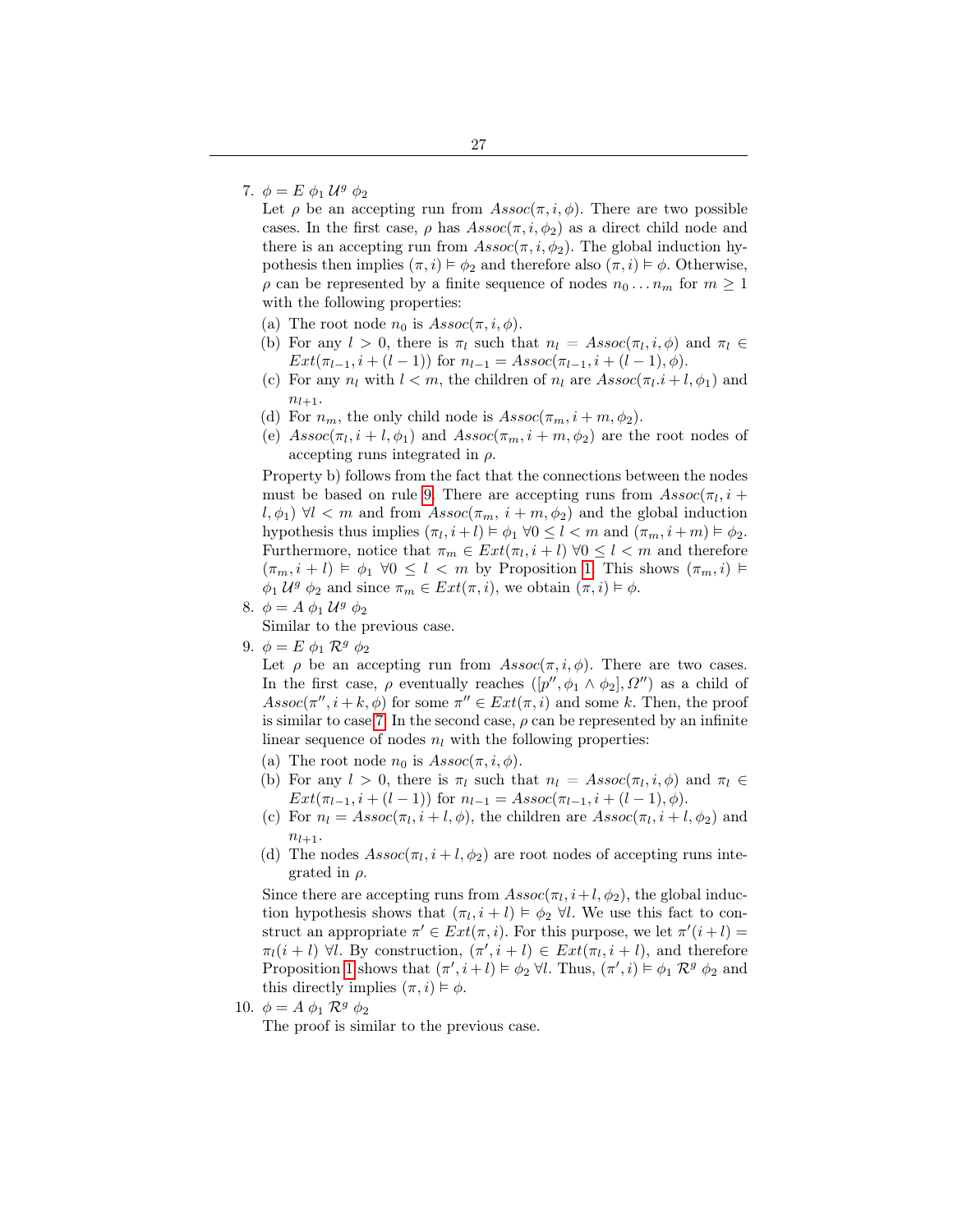## <span id="page-27-1"></span>11.  $\phi = E \bigcap^{a} \phi_1$

Let  $\rho$  be an accepting run from  $Assoc(\pi, i, \phi)$ . Since only rule [6](#page-12-4) is available for this configuration, the direct child node must be of the form  $([p, \phi_1], \Omega)$  and  $Conf(\pi, i) \rightharpoonup_a (p, \Omega)$ . This implies that there is  $\pi' \in$  $Ext(\pi, i)$  such that  $Conf(\pi', succ_\alpha(\pi', i)) = (p, \Omega)$ . Therefore,  $([p, \phi_1],$  $\Omega$ ) = Assoc( $\pi', i + 1, \phi_1$ ) and since there is an accepting run from this configuration,  $(\pi', i+1) \models \phi_1$  holds by the global induction hypothesis. Accordingly,  $(\pi, i) \models \phi$  also holds.

12.  $\phi = A \bigcirc^a \phi_1$ 

Let  $\rho$  be an accepting run from  $Assoc(\pi, i, \phi)$ . Since rule [7](#page-12-6) is the only applicable rule, this shows  $Conf(\pi, i) \in ADF_a$  and therefore  $succ_a(\pi', i)$ is defined for all  $\pi' \in Ext(\pi, i)$ . The rest of the proof is similar to the previous case.

<span id="page-27-0"></span>13.  $\phi = E \phi_1 \mathcal{U}^a \phi_2$ 

Let  $\rho$  be an accepting run from  $Assoc(\pi, i, \phi)$ . There are two possible cases. In the first case,  $\rho$  has  $Assoc(\pi, i, \phi_2)$  as a direct child node and there is an accepting run from  $Assoc(\pi, i, \phi_2)$ . The global induction hypothesis then implies  $(\pi, i) \models \phi_2$  and therefore also  $(\pi, i) \models \phi$ . Otherwise,  $\rho$  can be represented by a finite sequence of nodes  $n_0 \dots n_m$  for  $m \ge 1$ with the following properties:

- (a) The root node  $n_0$  is  $Assoc(\pi, i, \phi)$ .
- (b) For any  $l > 0$ , there is  $\pi_l$  such that  $n_l = Assoc(\pi_l, succ_a^l(\pi_l, i), \phi)$  and  $\pi_l \in Ext(\pi_{l-1}, succ_a^{l-1}(\pi_{l-1}, i))$  for  $n_{l-1} = Assoc(\pi_{l-1}, succ_a^{l-1}(\pi_{l-1},$  $i), \phi$ ).
- (c) For any  $n_l$  with  $l < m$ , the children of  $n_l$  are  $Assoc(\pi_l, succ_a^l(\pi_l, i), \phi_1)$ and  $n_{l+1}$ .
- (d) For  $n_m$ , the only child node is  $Assoc(\pi_m, succ^m_a(\pi_m, i), \phi_2)$ .
- (e)  $Assoc(\pi_l, succ_a^l(\pi_l, i), \phi_2)$  and  $Assoc(\pi_m, succ_a^m(\pi_m, i), \phi_2)$  are the root nodes of accepting runs integrated in  $\rho$ .

Let  $j_l = succ_a^l(\pi_l, i)$ . Since there are accepting runs from  $Assoc(\pi_l, j_l, j_l)$  $\phi_2$ )  $\forall 0 \leq l < m$  and from  $Assoc(\pi_m, j_m, \phi_2)$ , the global induction hypothesis shows that  $(\pi_l, j_l) \models \phi_1 \; \forall 0 \leq l < m$  and  $(\pi_m, j_m) \models \phi_2$ . Furthermore,  $\pi_m \in Ext(\pi_l, j_l) \ \forall 0 \leq l \ < m$ . Proposition [1](#page-19-0) then implies  $(\pi_m, j_l) \models \phi_1 \ \forall 0 \leq l < m$  and therefore  $(\pi_m, i) \models \phi_1 \ \mathcal{U}^a \ \phi_2$ . Since  $\pi_m \in Ext(\pi, i)$ , this proves  $(\pi, i) \models \phi$ .

14.  $\phi = A \phi_1 U^a \phi_2$ 

The proof is similar to the previous case.

<span id="page-27-2"></span>15.  $\phi = E \phi_1 \mathcal{R}^a \phi_2$ 

Let  $\rho$  be an accepting run from  $Assoc(\pi, i, \phi)$ . We distinguish two cases. In the first case, a node  $([p, \phi_1 \wedge \phi_2], \Omega'')$  is eventually reached in  $\rho$  as a child of  $Assoc(\pi'', i + k, \phi)$  for some  $\pi'' \in Ext(\pi, i)$  and some k. The proof is then similar to case [13.](#page-27-0) In the second case,  $\phi_1$  is never reached and  $\rho$  can be represented by an infinite linear sequence of nodes  $n_l$  with the following properties:

(a) The root node  $n_0$  is  $Assoc(\pi, i, \phi)$ .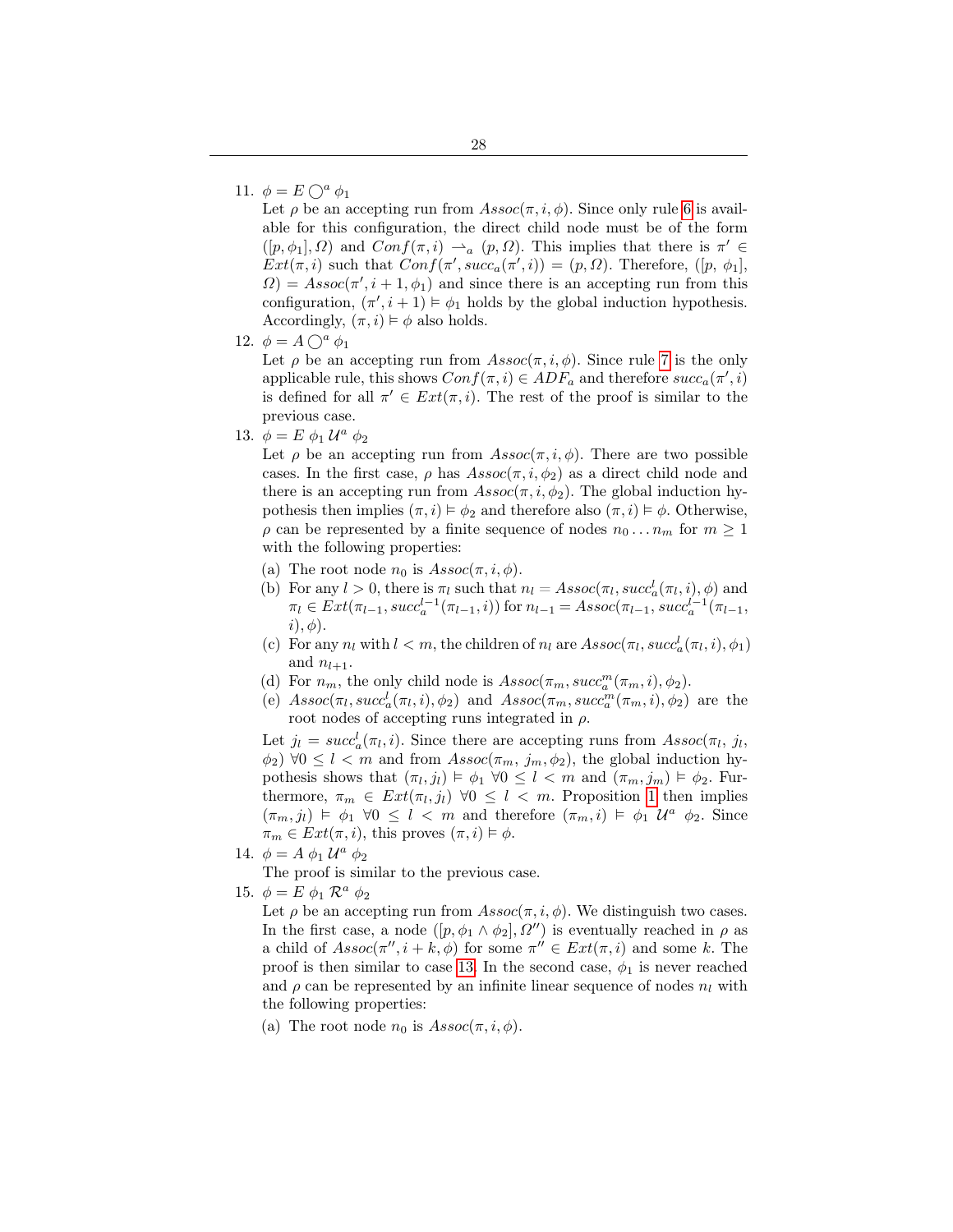- (b) For any  $l > 0$ , there is  $\pi_l$  such that  $n_l = Assoc(\pi_l, succ_a^l(\pi_l, i), \phi)$  and  $\pi_l \in Ext(\pi_{l-1}, succ_a^{l-1}(\pi_{l-1}, i))$  for  $n_{l-1} = Assoc(\pi_{l-1}, succ_a^{l-1}(\pi_{l-1},$  $i), \phi$ ).
- (c) For  $n_l = Assoc(\pi_l, succ_a^l(\pi_l, i), \phi)$ , the children are  $Assoc(\pi_l, succ_a^l(\pi_l,$ *i*),  $\phi_2$ ) and  $n_{l+1}$ .
- (d) The nodes  $Assoc(\pi_l, succ_a^l(\pi_l, i), \phi_2)$  are root nodes of accepting runs integrated in  $\rho$ .

Let  $j_l = succ_a^l(\pi_l, i)$ . Using the global induction hypothesis, we obtain  $(\pi_l, j_l) \models \phi_2 \ \forall l \geq 0$ . Treating each  $\pi_l$  as a function  $\pi_l : \mathbb{N} \to$  $P \times \Gamma^+$  represented by its function graph, we can define  $\pi_l[0, k] =$  $\{(0, \pi_l(0)), \ldots, (k, \pi_l(k))\}\)$  to be the prefix of  $\pi_l$  up to index k. We then set  $\pi' = \bigcup \pi_l[0, j_l]$ .  $\pi'$  thus is equal to  $\pi_l$  up to index  $j_l$  for every l and this means  $\pi' \in Ext(\pi_l, j_l)$   $\forall l$ . Proposition [1](#page-19-0) then shows  $(\pi', j_l) \models \phi_2 \; \forall l$  and this is equivalent to  $(\pi', succ_a^l(\pi', i)) \models \phi_2 \; \forall l$ . Therefore,  $(\pi', i) \models \phi_1 \mathcal{R}^a \phi_2$  and thus  $(\pi, i) \models \phi$ .

16.  $\phi = A \phi_1 \mathcal{R}^a \phi_2$ 

The proof is similar to the previous case.

17.  $\phi = E \bigcirc_W^a \phi_1$ 

Let  $\rho$  be an accepting run from  $Assoc(\pi, i, \phi)$ . There are two cases to consider. In the first case, the only child node of  $\rho_0$  has the form  $([p, \phi_1], \Omega)$ and then the proof is similar to case [11.](#page-27-1) In the second case, the only child node is true and therefore rule [16](#page-13-1) must have been used to derive it. Then  $Conf(\pi, i) \notin ADF_a$  and therefore there is  $\pi' \in Ext(\pi, i)$  such that  $succ_a(\pi', i)$  is undefined. This shows  $(\pi, i) \models \phi$ .

18.  $\phi = A \bigcirc_W^a \phi_1$ 

Similar to the previous case.

<span id="page-28-0"></span>19.  $\phi = E \phi_1 \mathcal{U}_W^a \phi_2$ 

Let  $\rho$  be an accepting run from  $Assoc(\pi, i, \phi)$ . There are two possible cases. In the first case, a node  $([p, \phi_2], \Omega'')$  is eventually reached in  $\rho$  as a child node of  $Assoc(\pi'', i+k, \phi)$  for  $\pi'' \in Ext(\pi, i)$  and some k. The proof is then similar to case [13.](#page-27-0) Otherwise,  $\rho$  can be represented by a finite sequence of nodes  $n_0 \ldots n_m$  for  $m \geq 1$  with the following properties: (a) The root node  $n_0$  is  $Assoc(\pi, i, \phi)$ .

- (b) For any  $l > 0$ , there is  $\pi_l$  such that  $n_l = Assoc(\pi_l, succ_a^l(\pi_l, i), \phi)$  and  $\pi_l \in Ext(\pi_{l-1}, succ_a^{l-1}(\pi_{l-1}, i))$  for  $n_{l-1} = Assoc(\pi_{l-1}, succ_a^{l-1}(\pi_{l-1},$  $i), \phi$ ).
- (c) For any  $n_l$  with  $l < m$ , the children of  $n_l$  are  $Assoc(\pi_l, succ_a^l(\pi_l, i), \phi_1)$ and  $n_{l+1}$ .
- (d) For  $n_m$ , the children are *true* and  $Assoc(\pi_m, succ^m_a(\pi_m, i), \phi_1)$ .
- (e)  $Assoc(\pi_l, succ_a^l(\pi_l, i), \phi_1)$  is the root node of an accepting run integrated into  $\rho$ .

Let  $j_l = succ_a^l(\pi_l, i)$ . Since there are accepting runs from  $Assoc(\pi_l, j_l, \phi_1)$  $\forall 0 \leq l \leq m$ , the induction hypothesis implies  $(\pi_l, j_l) \models \phi_1 \ \forall 0 \leq l \leq m$ . Furthermore, since  $true$  is a child of  $n_l$  and the only possible rule for this connection is rule [19,](#page-13-8) we obtain  $Conf(\pi_m, j_m) \notin ADF_a$ . Accordingly, there is  $\pi_{m+1} \in Ext(\pi_m, j_m)$  such that  $succ_a(\pi_{m+1}, j_m)$  is undefined.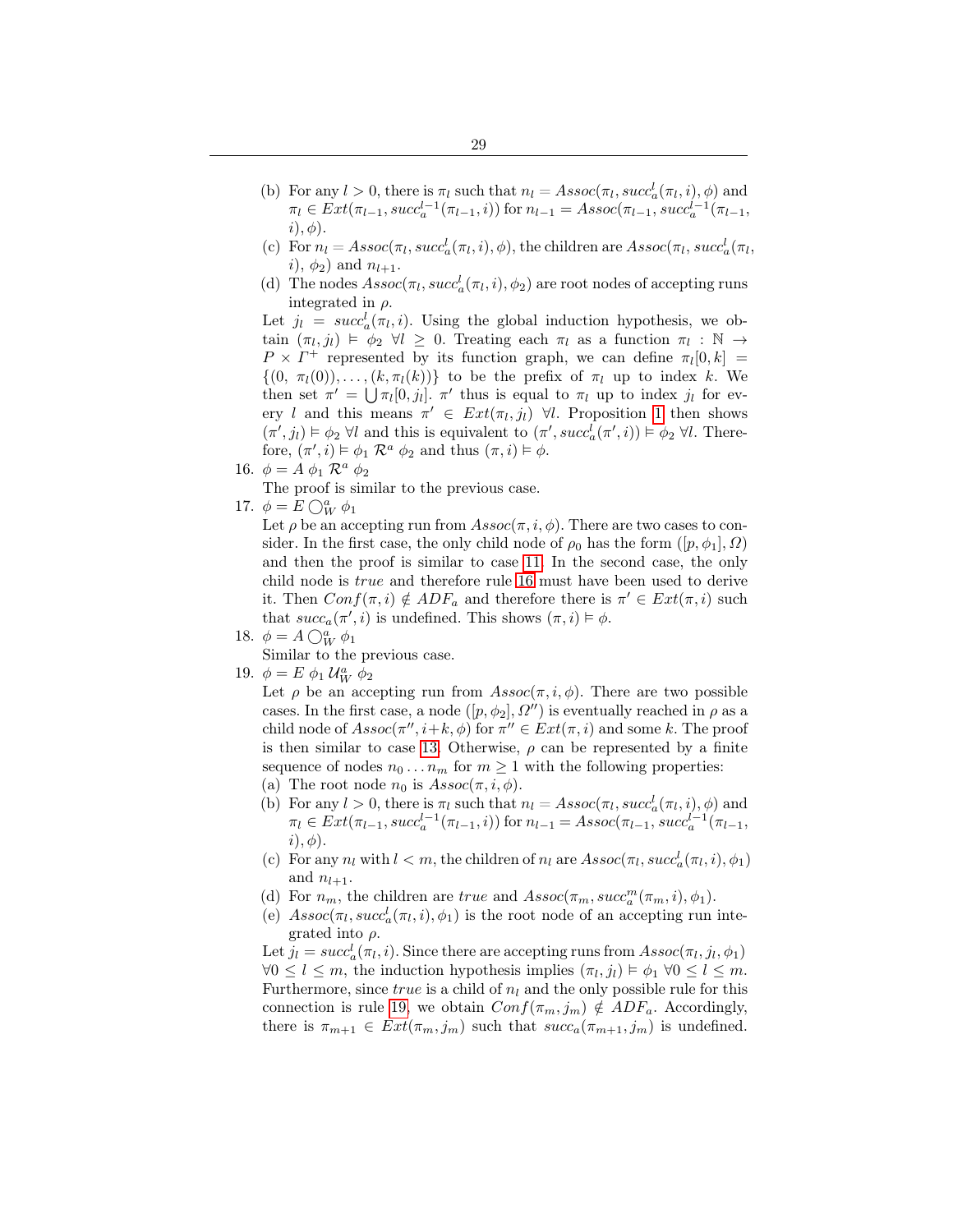Naturally,  $\pi_{m+1} \in Ext(\pi_l, j_l) \ \forall l \leq m$  and therefore  $(\pi_{m+1}, j_l) \models \phi_1 \ \forall l \leq$ m by Proposition [1.](#page-19-0) This shows  $(\pi_{m+1}, i) \models \phi_1 \mathcal{U}_W^a \phi_2$ . Furthermore,  $\pi_{m+1} \in Ext(\pi, i)$  and therefore  $(\pi, i) \models \phi$ .

20.  $\phi = A \phi_1 \mathcal{U}_W^a \phi_2$ 

Similar to the previous case.

21.  $\phi = E \phi_1 \mathcal{R}_W^a \phi_2$ 

Let  $\rho$  be an accepting run from  $Assoc(\pi, i, \phi)$ . There are two possible cases. In the first case, the accepting run either reaches a node with control location  $[p', \phi_1 \wedge \phi_2]$  as a child of a node with control location  $[p, \phi]$  or control locations  $[p, \phi]$  are reached infinitely often. The proof is then similar to case [15.](#page-27-2) In the second case, a node  $([p, \phi_2], \Omega'')$  is reached as a child of  $Assoc(\pi'', i + k, \phi)$  for some  $\pi'' \in Ext(\pi, i)$  and the node was derived using rule [23.](#page-13-13) But then, the proof is similar to case [19.](#page-28-0)

22.  $\phi = A \phi_1 \mathcal{R}_W^a \phi_2$ 

Similar to the previous case.

<span id="page-29-0"></span>23.  $\phi = E \bigcap^{-} \phi_1$ 

Let  $\rho$  be an accepting run from  $Assoc(\pi, i, \phi)$ .  $\rho$  has the following structure:

- (a) The root node  $n_0$  is  $Assoc(\pi, i, \phi) = ([p, \phi], \gamma(\gamma', (p', \tau))\Omega)$ .
- (b) The only child node of  $n_0$  is  $n_1 = ([p_c, \phi], (\gamma', (p', \tau))\Omega)$ .
- (c) The only child node of  $n_1$  is  $n_2 = ([p', \phi_1], \tau \Omega)$  and further  $([p', \phi_1], \tau \Omega) =$  $Assoc(\pi, succ_-(\pi,i), \phi_1)$  holds.

This structure follows from the fact that only rule [27](#page-13-3) is available for  $Assoc(\pi, i, \phi)$  and only rule [29](#page-13-10) is available for  $n_1$ . Since there is an accepting run from  $n_2$ , the induction hypothesis implies  $(\pi, succ_-(\pi, i)) \models \phi_1$ and therefore  $(\pi, i) \models \phi$ .

24.  $\phi = E \bigcirc_{W}^{-} \phi_1$ 

Let  $\rho$  be an accepting run from  $Assoc(\pi, i, \phi) = ([p, \phi], \gamma \Omega)$ . If  $\rho$  contains *true* as an immediate child of  $Assoc(\pi, i, \phi)$ , then  $\gamma = \text{\#}$  and  $\Omega = \varepsilon$  which implies  $\pi(i) = (p, \#)$  (otherwise rule [28](#page-13-11) is not available) and the claim holds. Otherwise, only rule [27](#page-13-3) is available and  $\rho$  has  $([p_c, \phi], \xi \Omega')$  as the only child of  $Assoc(\pi, i, \phi)$ . In the first case,  $\xi = #$  and  $\Omega' = \varepsilon$  and therefore the only child node of  $([p_c, \phi], \xi)$  is *true*. This implies the caller is undefined and the claim holds. In the second case,  $\xi = (\gamma', (p', \tau))$ , the only child of  $([p_c, \phi], \xi \Omega')$  is  $([p', \phi_1], \tau \Omega')$  and there is an accepting rum from this node. This case is similar to [23.](#page-29-0)

25.  $\phi = E \phi_1 U^{-} \phi_2$ 

Let  $\rho$  be an accepting run from  $Assoc(\pi, i, \phi) = ([p, \phi], \Omega)$ . We use a local induction on  $|\Omega|$ .

Basis:

The case  $|Q| = 0$  is impossible, so consider  $|Q| = 1$ . Then  $\Omega = \#$ . Rule [30](#page-13-12) is the only applicable rule, implying there is only one child node  $n_1 = Assoc(\pi, i, \phi_2)$  of  $n_0$  and there is an accepting run from  $n_1$ . The global induction hypothesis implies  $(\pi, i) \models \phi_2$  and therefore  $(\pi, i) \models \phi$ .